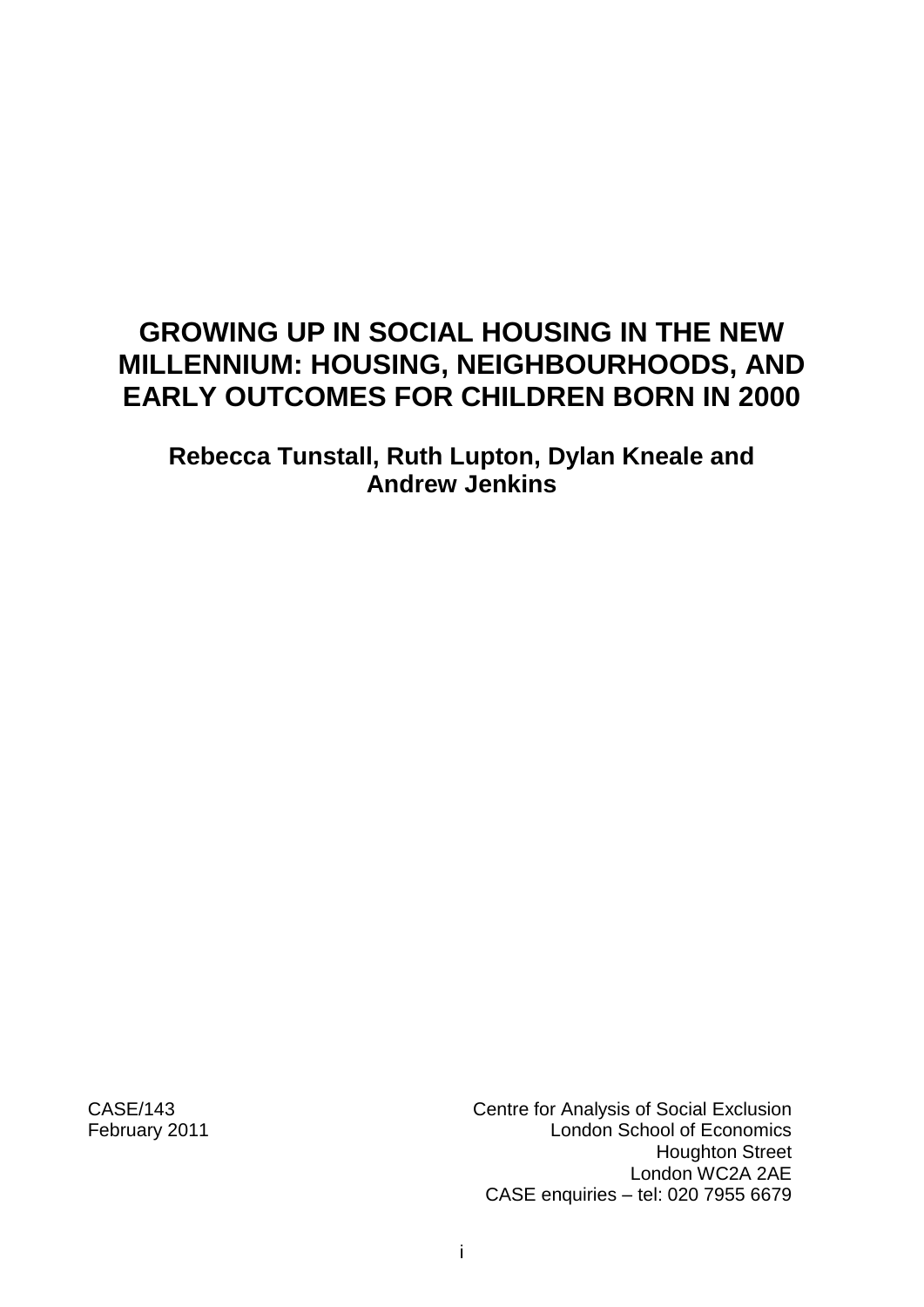# **Centre for Analysis of Social Exclusion**

The Centre for the Analysis of Social Exclusion (CASE) is a multi-disciplinary research centre based at the London School of Economics and Political Science (LSE), within the Suntory and Toyota International Centres for Economics and Related Disciplines (STICERD). Our focus is on exploration of different dimensions of social disadvantage, particularly from longitudinal and neighbourhood perspectives, and examination of the impact of public policy.

In addition to our discussion paper series (CASEpapers), we produce occasional summaries of our research in CASEbriefs, and reports from various conferences and activities in CASEreports. All these publications are available to download free from our website. Limited printed copies are available on request.

For further information on the work of the Centre, please contact the Centre Manager, Jane Dickson, on:

|           | Telephone: UK+20 7955 6679    |
|-----------|-------------------------------|
| Fax:      | UK+20 7955 6951               |
| Email:    | j.dickson@lse.ac.uk           |
| Web site: | http://sticerd.lse.ac.uk/case |

Rebecca Tunstall  $\circledcirc$ Ruth Lupton Dylan Kneale Andrew Jenkins

All rights reserved. Short sections of text, not to exceed two paragraphs, may be quoted without explicit permission provided that full credit, including  $\odot$  notice, is given to the source.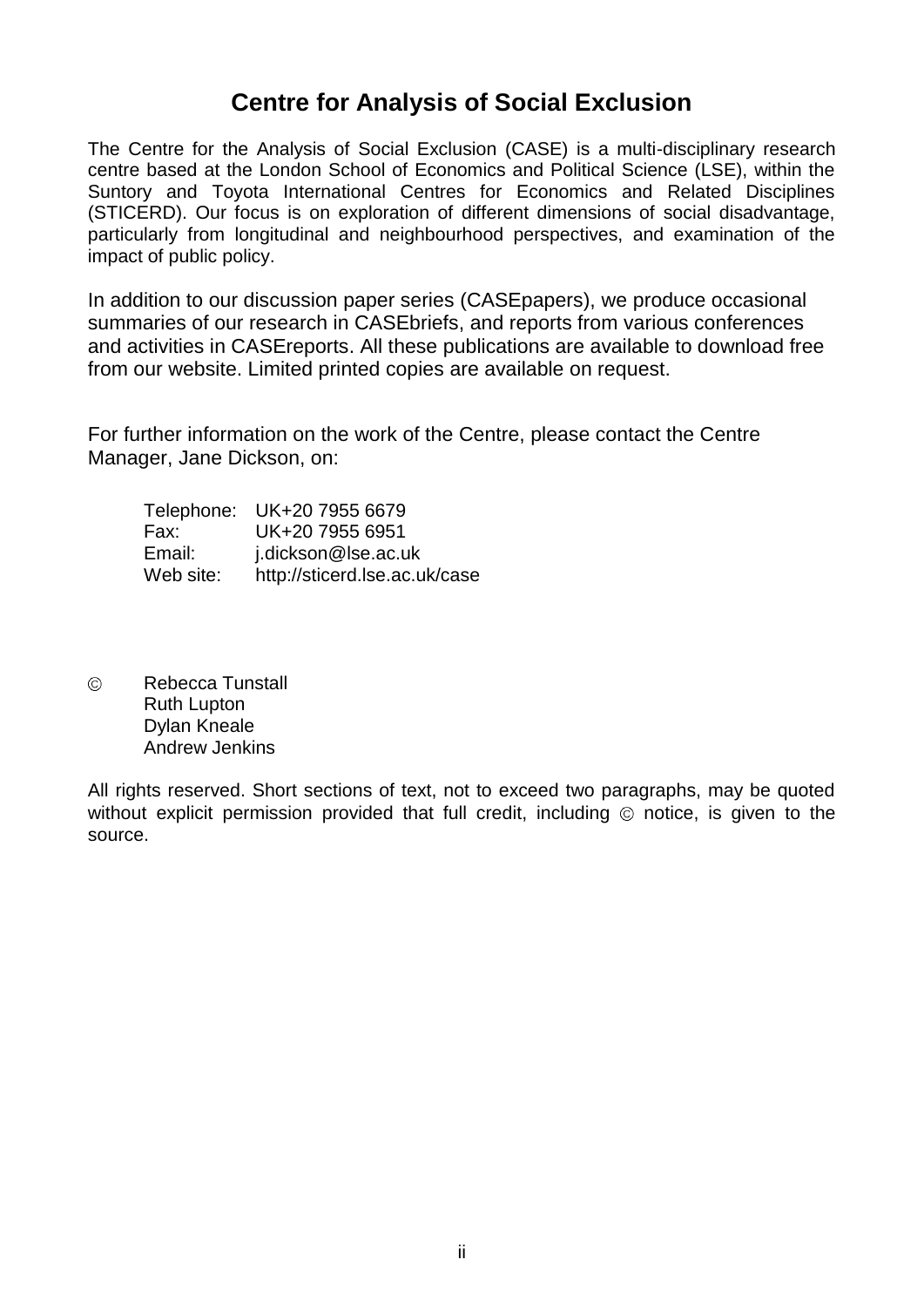# **Editorial Note and Acknowledgements**

Rebecca Tunstall is a Lecturer in the Department of Social Policy, LSE, and a CASE Associate, Ruth Lupton is a Senior Research Fellow at CASE, Dylan Kneale was a Research Officer at the Centre for Longitudinal Studies when this paper was written, and is now a Senior Researcher at the International Longevity Centre, UK, and Andrew Jenkins is a Senior Research Fellow in the Centre for Research on the Wider Benefits of Learning, Institute of Education. This paper is one of a pair funded by the Homes and Communities Agency and the Tenant Services Authority, produced at the same time. The other report can be found at [http://sticerd.lse.ac.uk/dps/case/cr/CASEreport64.pdf.](http://sticerd.lse.ac.uk/dps/case/cr/CASEreport64.pdf) As members of the project steering group, Kurshida Mirza (HCA), Jim Bennett (HCA), and Phil Miles (TSA) gave valuable feedback on results and early drafts.

Stephen Muers (HCA) also provided helpful guidance and ideas, and Abigail McKnight (LSE) provided guidance on methods and presentation.

We would also like to thank Anna Tamas and Jane Dickson of CASE, who prepared the text.

The analysis, views and conclusions expressed in this report are those of the research team and not necessarily of the HCA or the TSA.

#### Abstract

This study draws on the Millennium Cohort Study to explore the housing and neighbourhood circumstances of children born in England in 2000 at the age of 5 in 2006. The majority of children experienced good housing conditions. Those in social rented homes, and to a lesser extent in private rented homes too, were markedly disadvantaged in terms of family circumstances and neighbourhood deprivation, while housing conditions and other neighbourhood characteristics also varied somewhat between tenures. Links were found between children's housing tenure and test scores. These were largely explained by a combination of family characteristics and neighbourhood deprivation.

JEL Classification: I30

Keywords: Millennium Cohort Study, housing conditions, neighbourhood conditions, housing tenure effects, neighbourhood effects

Corresponding author: r.tunstall@lse.ac.uk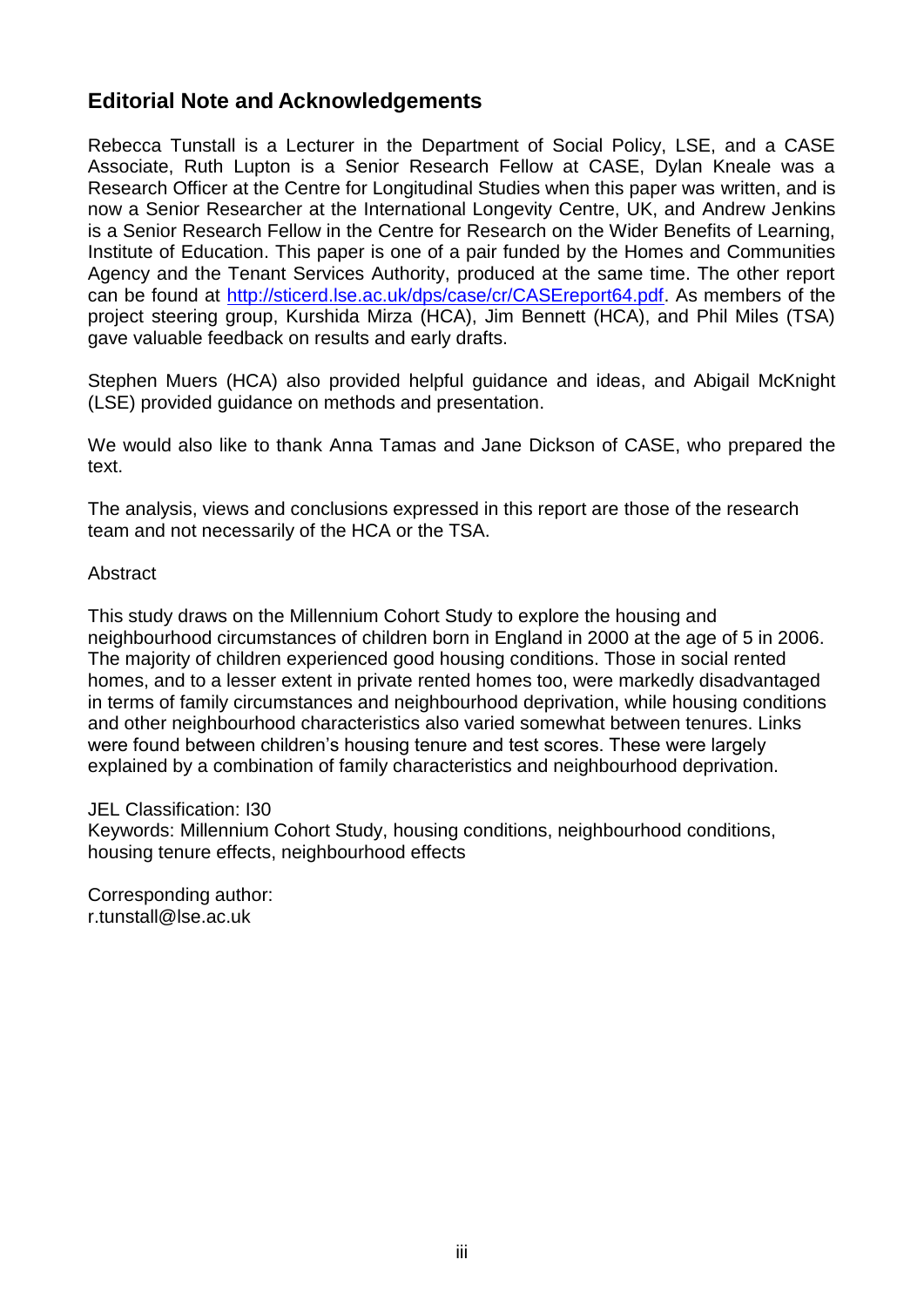# **Contents**

| PART 1: The housing and neighbourhoods of today's children 3<br>What were the housing circumstances of children aged 5 in 2006?3 |
|----------------------------------------------------------------------------------------------------------------------------------|
|                                                                                                                                  |
| Were children in different tenures also in different types of neighbourhood? 8                                                   |
| How did children, parents, and older siblings use and experience their neighbourhoods?                                           |
|                                                                                                                                  |
| PART 2: The housing and neighbourhoods and early outcomes of today's children                                                    |
|                                                                                                                                  |
| Is there a relationship between housing tenure at age 5 and test scores at age 5?19                                              |
| Is there a relationship between neighbourhood type at age 5 and test scores at age 5?                                            |
|                                                                                                                                  |
| Is there a relationship between family advantage at birth and test scores at age 5? 22                                           |
| Do neighbourhood characteristics account fully or partially for the relationship seen                                            |
|                                                                                                                                  |
| The homes and neighbourhoods social housing provides for today's children31                                                      |
| New evidence of associations between childhood housing tenure and early outcomes.32                                              |
|                                                                                                                                  |
|                                                                                                                                  |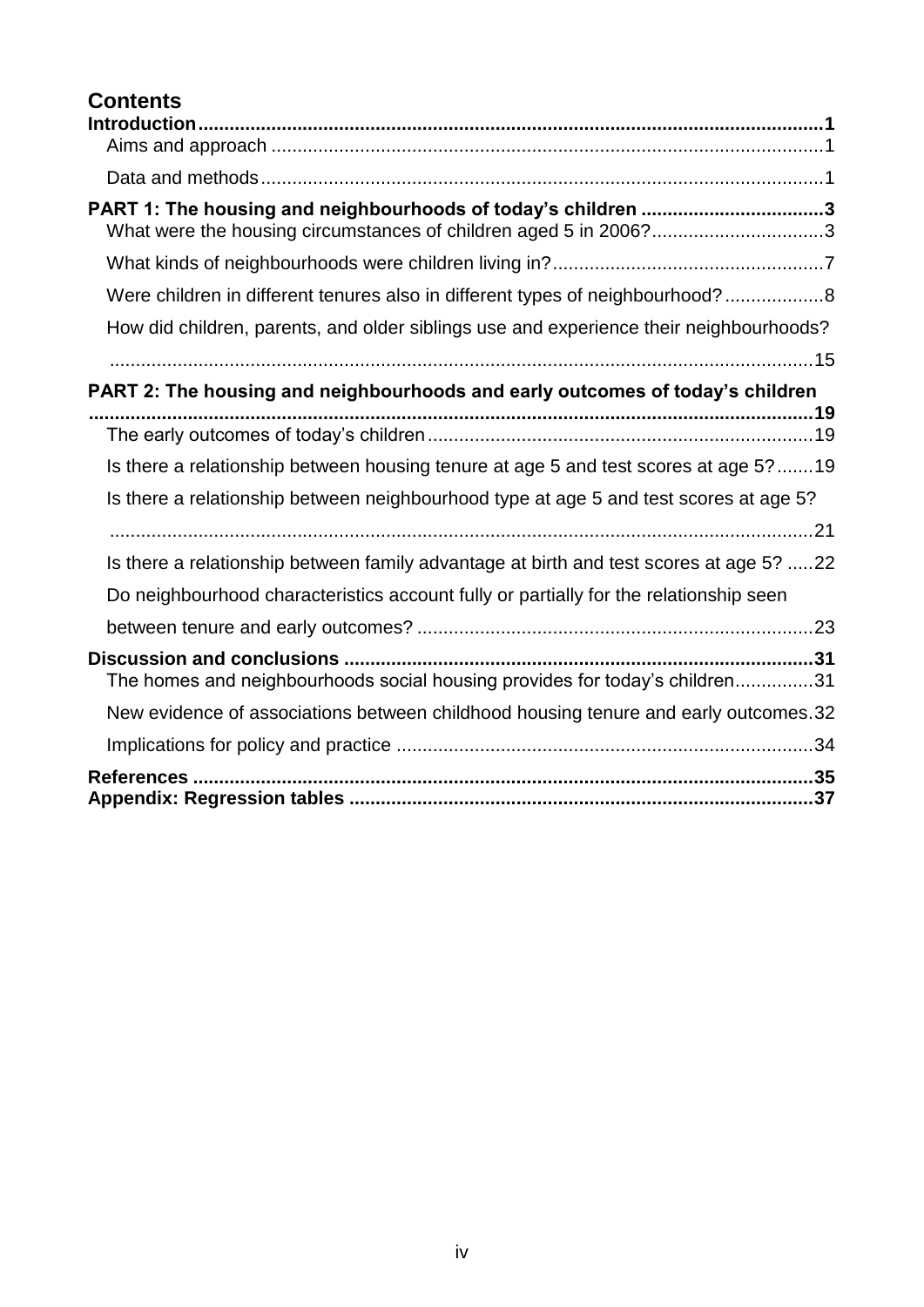# <span id="page-4-0"></span>**Introduction**

This report builds on past work using the British birth cohort studies to investigate childhood housing conditions and tenure for people born in 1946, 1958, 1970 and 2000 and their associations with adult outcomes for the first three of those generations (Feinstein *et al*, 2008 and Lupton *et al*, 2009), as well as other work in the field (particularly Hansen et al. 2010).

The report investigates childhood housing conditions, tenure and neighbourhood conditions for 5-year old children, taking advantage of the extensive information provided in the Millennium Cohort Study: a longitudinal study of children born in 2000. It also looks at associations between housing tenure and early developmental outcomes, and the role that neighbourhood characteristics may play in this.

The report is one of a pair funded by the Homes and Communities Agency and the Tenant Services Authority, produced at the same time, each building on previous work in different ways. The other report, which uses the British Cohort Study of people born in 1970, explores associations found between teenage housing tenure and adult outcomes, and the extent to which both rented tenures may be associated with less positive outcomes, and the role that neighbourhood characteristics may play in this. The other report can be found at [http://sticerd.lse.ac.uk/dps/case/cr/CASEreport64.pdf.](http://sticerd.lse.ac.uk/dps/case/cr/CASEreport64.pdf)

#### <span id="page-4-1"></span>**Aims and approach**

In this report, we focus on data on children in the Millennium Cohort Study in England at age 5 in 2006.

Firstly, we use the study to learn more about the homes and neighbourhoods of today's children, and how much their experiences vary by tenure and neighbourhood. This builds on some existing analysis by other authors (especially Ketende *et al*, 2010), and substantially extends the information on the 2000 cohort in earlier work by members of the same team (Feinstein *et al*, 2008 and Lupton *et al*, 2009).

Secondly, we use this information to explore connections between childhood housing tenure and early outcomes. In contrast to our earlier work, which looked at whether housing tenure in childhood was related to outcomes in later life for people born in 1958 and 1970, here we examine whether housing tenure in childhood was related to outcomes at the same point in childhood, for people born in 2000. We describe the relationship between housing tenure at age 5 and scores in vocabulary and pattern construction tests at age 5. Then we test to see if statistically significant associations remain after controlling for family and individual factors.

#### <span id="page-4-2"></span>**Data and methods**

The Millennium Cohort Study follows a sample of children born in the UK in 2000 as they grow up. Almost 15,000 have been tracked to the age of 5 in 2006. Data were collected when the children were about 9 months old in 2000/01, when they were 3 years old in 2003/04, when they were 5 in 2006 and most recently at the age of 7 in 2008. All waves of data collection to date involved interviews with parents. At the age of 5, cohort members also did diagnostic tests. Where present and able, their older siblings completed a survey. (For more information on the Millennium Cohort Study and its data, see Lupton *et al* (2009)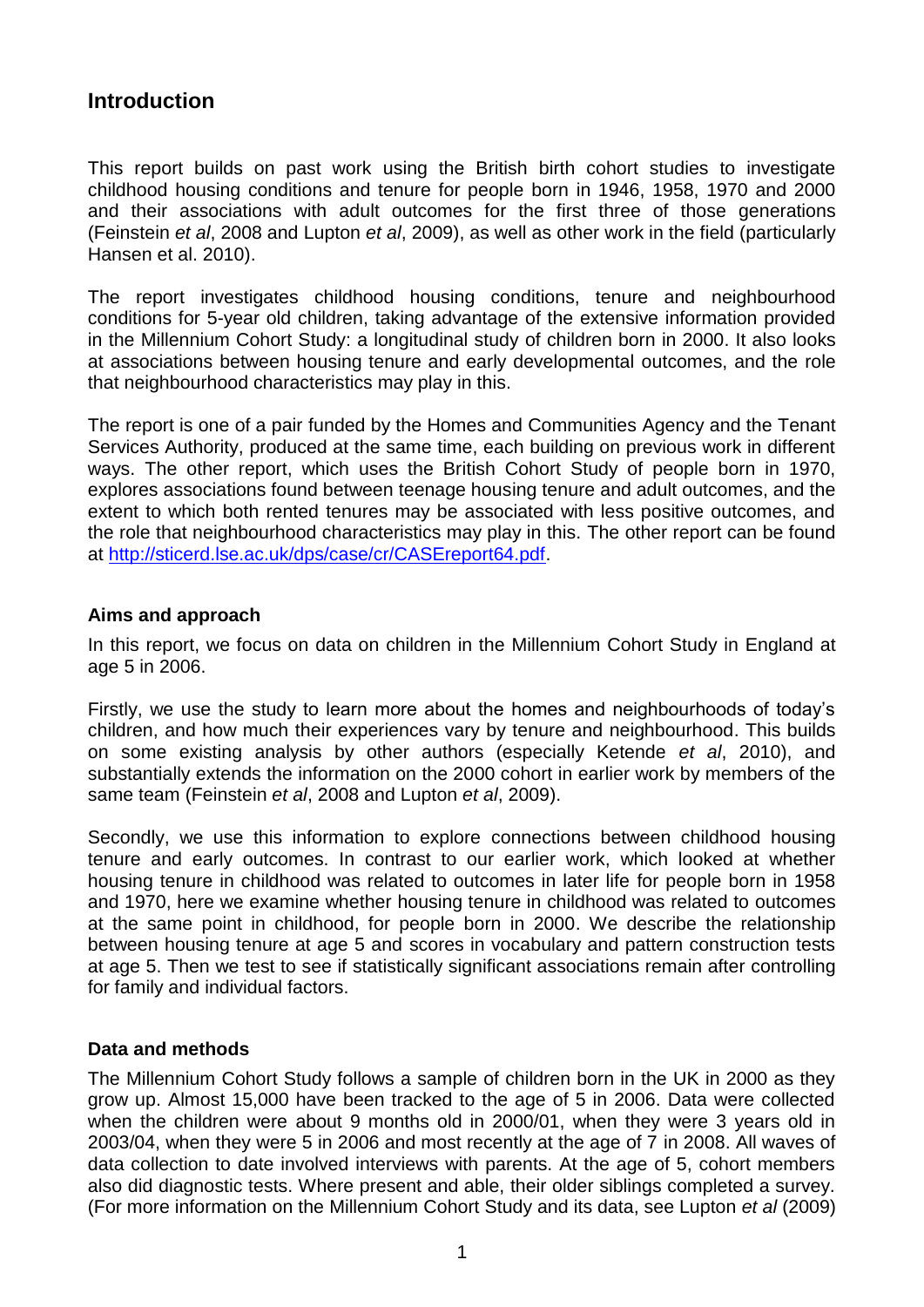and Joshi *et al* (2010), or visit http://www.cls.ioe.ac.uk). We report data from England, rather than Great Britain (in contrast to Feinstein *et al*, 2008 and Lupton *et al*, 2009, due to the interests of the funders).

The Millennium Cohort Study provides a wealth of data on children, families and their environments. Figure 1 shows the data used in this report.

### **Figure 1: Millennium Cohort Study data used in this project**

2000/01 - cohort members aged about 9 months

Index of Family Advantage (made up of parent's highest educational level and parents' occupational class at cohort member's birth in 2000; divided into five groups or 'quintiles')\* Mothers' age at birth of first child (which may have been before cohort member's birth in 2000)\*

2006 - cohort members aged 5

Housing tenure (home ownership, private renting, social renting and living with cohort member's grandparents)

Housing characteristics: size, building type, damp and condensation, atmosphere according to parent

Characteristics of neighbourhood in which cohort member was living at age 5 in 2006 (in terms of deprivation, and parents' attitudes to the area as a place to raise children)\*

Parent's views of education child receiving\*

Cohort member's school and use of neighbourhood

Cohort members' older siblings' views and use of the neighbourhood (older siblings' median age was 12)

Whether there were one or two parents resident in the household in 2006\*

Number of siblings resident in the household in 2006\*

Early outcomes: cohort member's scores on British Ability Scales tests of pattern construction and naming vocabulary

*Note*: \*=characteristics to be used as control variables.

In Part 1 of this report, we simply describe the housing and neighbourhood conditions of 5 year old children, how parents, children and children's older siblings experienced and used their neighbourhoods, and variations by housing tenure. For cohort members, we report figures for those who were included in data collection both in 2000/01 and in 2006, and who were living in England, about 9,000 children. Figures have been weighted to compensate for the intentional over-sampling of certain groups of children, including those in deprived neighbourhoods. 16% of cohort members were only children, but most had siblings and about half had older siblings, mostly close in age. A total of 2,000 older siblings were deemed mature enough to complete the written questionnaire. They were aged between 10 and 15 and had a median age of 12. For cohort member's older siblings, we report unweighted data.

In Part 2, we describe the relationship between housing tenure at age 5 and two measures of early outcomes at age 5. This contrasts with the wide range of adult outcomes we looked at in previous studies, covering income, employment, health, well-being, as well as education and skills (Feinstein *et al*, 2008 and Lupton *et al*, 2009). Then we test to see if statistically significant associations remained between tenure and early outcomes after controlling for neighbourhood characteristics, and for a small number of family and individual factors known at birth or at age 5. We used a smaller set of control variables than in previous studies, in order to explore the effects of individual control variables and their relative impact (Feinstein *et al*, 2008 and Lupton *et al*, 2009).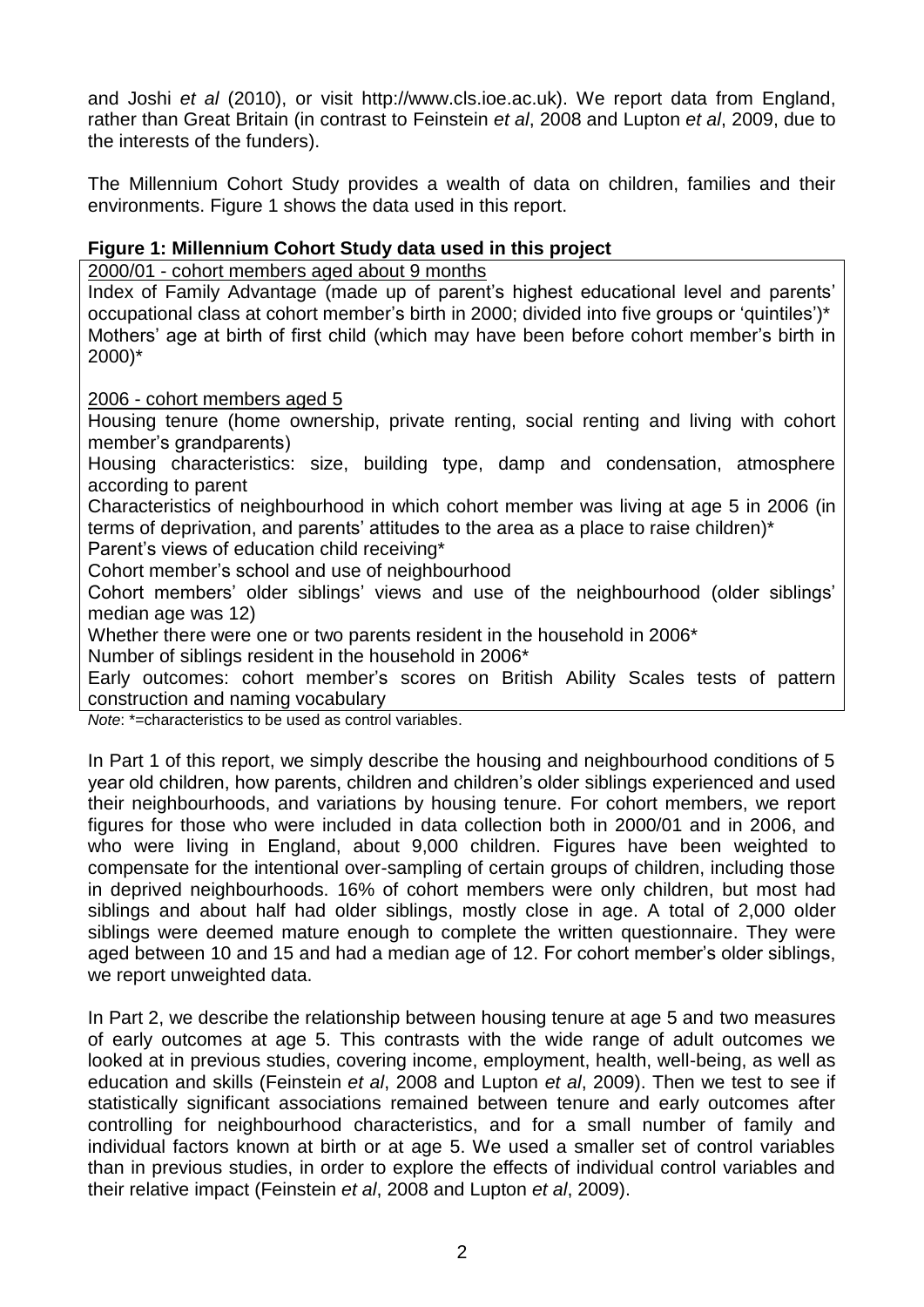# <span id="page-6-0"></span>**PART 1: The housing and neighbourhoods of today's children**

### <span id="page-6-1"></span>**What were the housing circumstances of children aged 5 in 2006?**

#### *Housing tenure*

At age 5 in 2005/06, 65% of Millennium Cohort Study children were in owner occupied homes. 24% were in social rented homes, including homes rented from councils and from housing associations, and a very small number in homes part-rented and part being bought with a mortgage from housing associations. 9% were in private rented homes. 2% were living with their grandparents, in various tenures (we do not report further results for this small group) (Table 1).

| Table 1. Tendre of MCS conort members at age 3, 2000 |       |                         |                          |                                                     |              |
|------------------------------------------------------|-------|-------------------------|--------------------------|-----------------------------------------------------|--------------|
|                                                      | Owned | <b>Social</b><br>rented | <b>Private</b><br>rented | Living with cohort<br>member's parent/s'<br>parents | <b>Total</b> |
| Number                                               | 5893  | 2210                    | 792                      | 147                                                 | 9041         |
| Proportion                                           | 65%   | 24%                     | 9%                       | 2%                                                  | -            |

#### **Table 1: Tenure of MCS cohort members at age 5, 2006**

Millennium Cohort Study cohort members in England were more likely to be in home ownership at age 5 than members of the British Cohort Study across Great Britain, born in 1970, had been at age 5, with a figure of 65% compared to 59% (Lupton *et al*, 2009). This reflects the overall growth of home ownership over the thirty year period (as well as some differences between England and Great Britain) However, at age 5 in 2006 Millennium Cohort Study cohort members were less likely to be in home ownership than the 1970 cohort members had been at age 16 in 1986, with a figure of 65% compared to 72% (Lupton et al. 2009), reflecting how families change tenure and move into ownership as children grow up.

#### *Housing tenure and family advantage*

We calculated an 'Index of Family Advantage' for children's families, made up of their parent's highest educational level and occupational class when the cohort member was born in 2000. In lone parent households, the just one set of characteristics made up the index. The Index of Family Advantage is closely correlated with housing tenure (Figure 2) (see also Feinstein *et al*, 2008 and Lupton *et al*, 2009).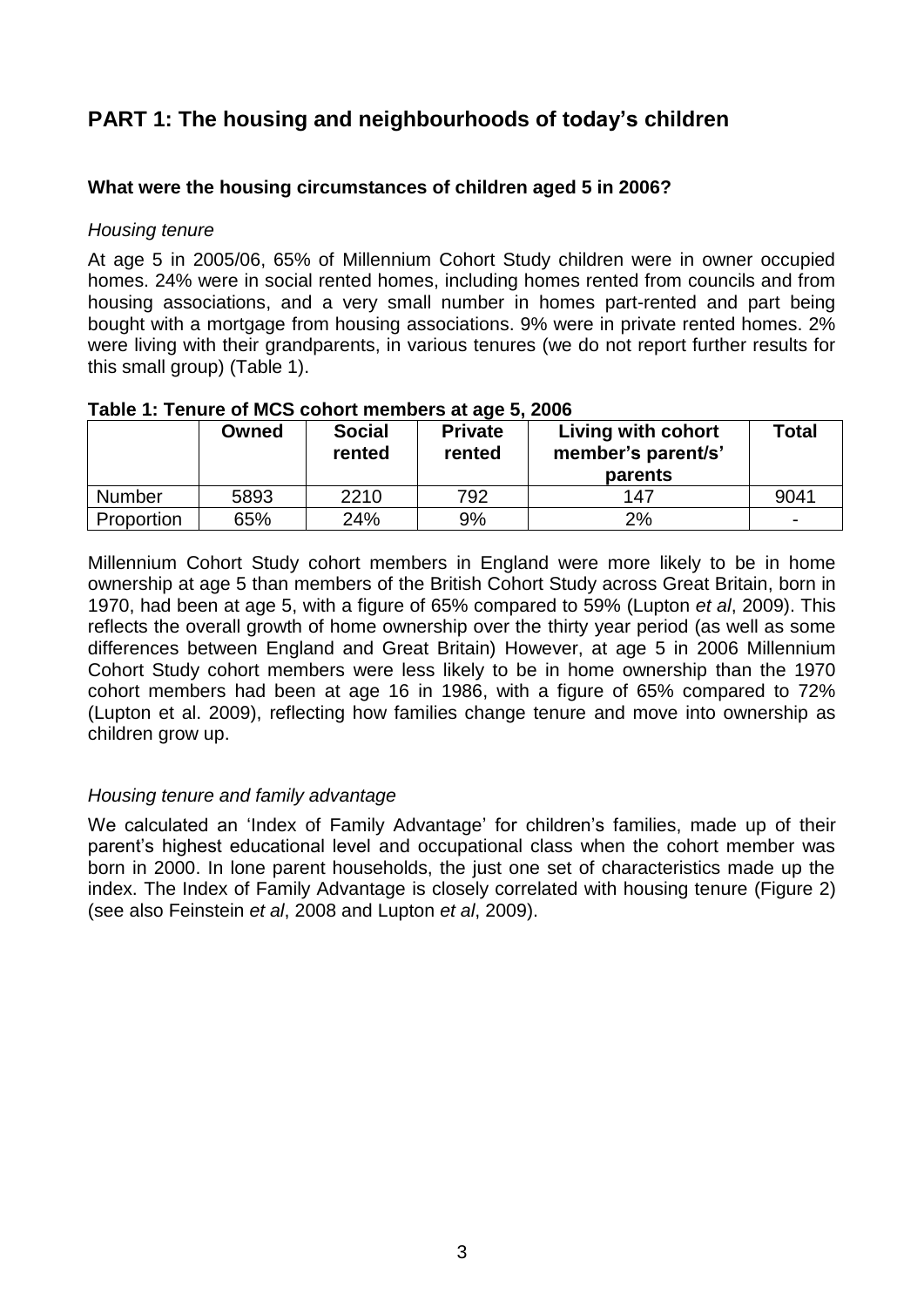



The situation of children in social renting stands out. In 2006, only 1% of 5 year old children of social renters had parents in the top quintile on the Index of Family Advantage, and only 7% had parents in the top two quintiles combined. 69% of children in social renting had parents whose education and jobs put them in the bottom two quintiles.

In contrast, substantial proportions of children in both private renting and home ownership came from every quintile of Family Advantage, although in general private renting families were somewhat disadvantaged and home owners' families were more advantaged. Half of all children in private renting had parents whose education and jobs put them in the bottom two fifths, while half of all children in owner occupation had parents whose education and jobs put them in the top two quintiles.

A wide range of other measures of child and family advantage vary starkly by tenure. For example, across Great Britain, at the age of 5, 70% of children in home ownership had mothers who were working, compared to 42% of those in private renting and 32% of those in social renting (Lupton *et al*, 2009). Children living in social housing at age 5 were the most likely to have parents with lower education, economically inactive mothers, lone parents, and minority ethnic parents (Ketende *et al*, 2010). Bradshaw and Holmes (2010) found that children of both social renters and private renters were more likely than those of owners to be in 'poor' households on a range of indicators of poverty, including:

- households with incomes less than 60% of the median (this is the standard  $\bullet$ measure of 'child poverty');
- households receiving means tested benefits;  $\bullet$
- parents saying they could not afford nine important items or activities (such as birthday celebrations or all-weather shoes); and
- parents saying they were 'just about getting by', 'finding it quite difficult' or 'finding it very difficult (Bradshaw and Holmes, 2010).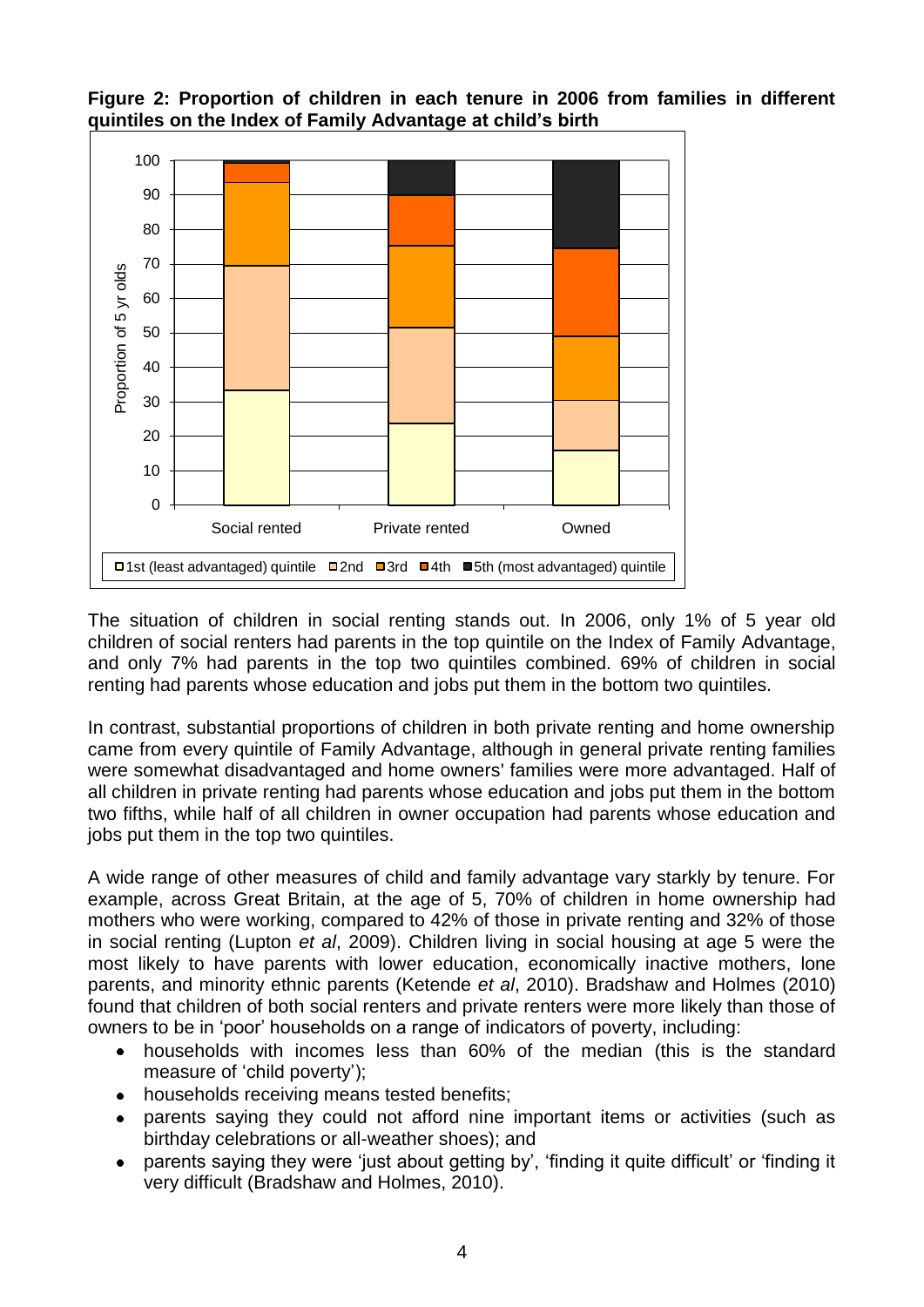Children who were in social housing at birth were also more likely to stay poor over their first five years than those in other tenures, even after controlling for the number of earners in the households and mother's education (ibid.).

These patterns do not imply that social housing caused lower parental advantage or household poverty: they are much more likely to be due to effective targeting of social housing on more disadvantaged families. Bradshaw and Holmes (2010) also found that households with young children were also more likely to be poor if there was only one parent, a large number of children, mothers who were young, had low qualifications or were of minority ethnicity. However, the link between poverty measures and social rented and private rented tenures persisted after controlling for all these factors. This means that social housing contained not just higher concentrations of lone parent households than other tenures, for example, but concentrations of the poorer lone parent households. After controls, the association between social housing tenure and child poverty was somewhat larger than that between having just one earner in the family and child poverty, although it was much smaller than that between having a mother of Pakistani and Bangladeshi ethnicity and child poverty (Bradshaw and Holmes, 2010).

Each of these measures of child and family advantage is likely to have an influence on early child outcomes.

#### *Size of homes*

The Millennium Cohort Study collects information about the total number of rooms in a house, excluding bathrooms, toilets and halls, but not what the rooms are used for. A home with three rooms, for example, could be a one- bedroom home with a separate kitchen and living room or a two-bedroom home with combined kitchen and living room. A more typical two-bedroom home would have a total of four rooms.

Only 3% of children were living in the smallest homes with one, two or three rooms. 14% of children were living in four-roomed homes. Using the standard of having more than 1.5 persons per room, only 2% of cohort families across Great Britain were living in overcrowded accommodation when children were 5, although the figure was 4% for those in social housing (Lupton *et al*, 2009). The overcrowding measure, however, does not take account of much higher general space norms and expectations.

There is, a stark tenure divide in terms of the size of children's homes. 7% of children in social renting families were in small homes with one, two or three rooms. 73% were in medium sized homes with four or five rooms (a kitchen, living room and two or three bedrooms), compared to 57% of children of private renters and 29% of children of owner occupiers. In sharp contrast, 70% of children of owner occupiers were in homes with six or more rooms (either a kitchen, living room and four or more bedrooms, or two reception rooms and three or more bedrooms), compared to 38% of private renting families and 20% of those in social renting families. For families, private renting can offer more space than social renting.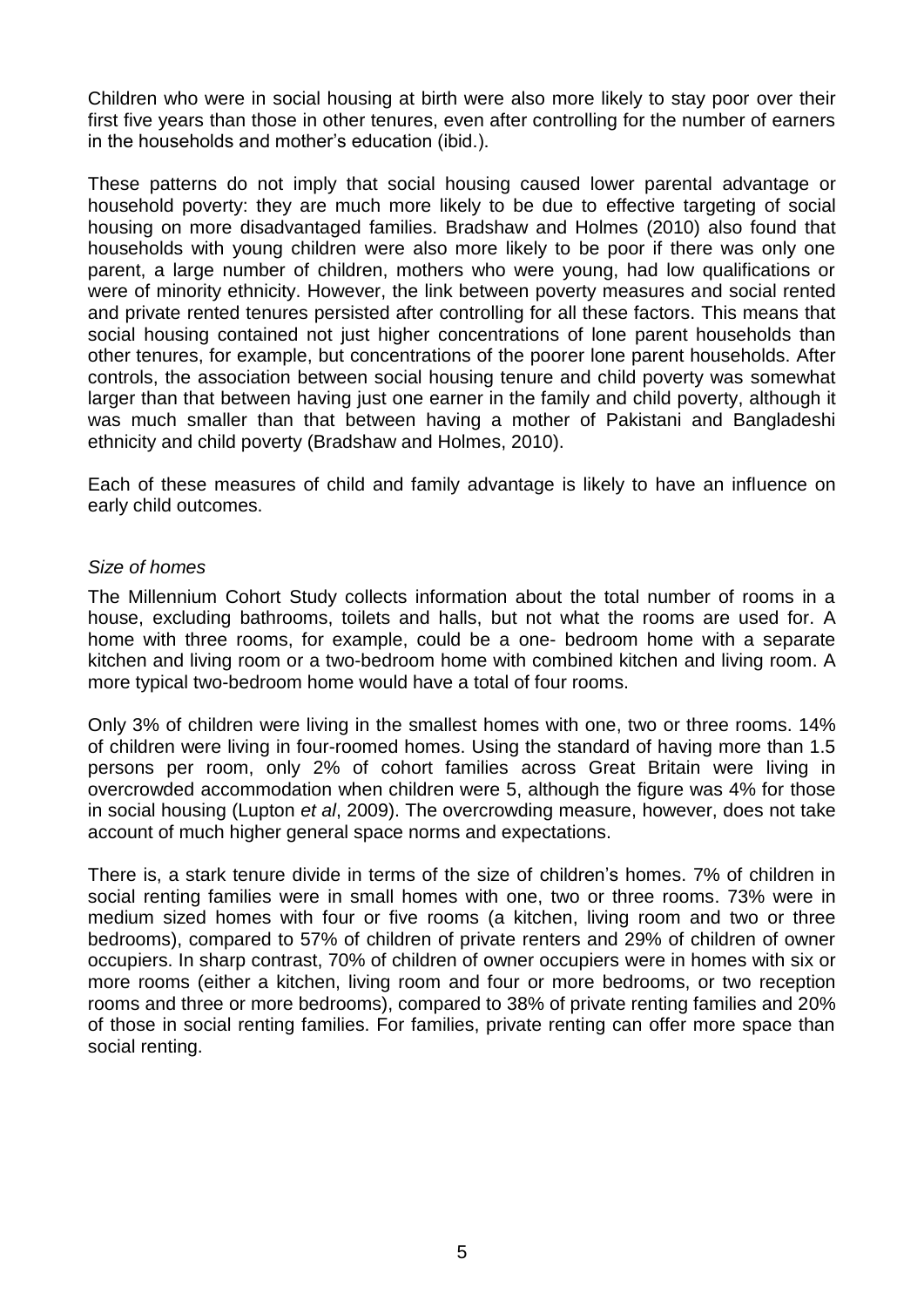

**Figure 3: Proportion of children in each tenure in homes with different numbers of rooms, 5 year olds in 2006**

Social housing has generally been built to provide reasonable space, with four or five rooms and two or three bedrooms. Two bedrooms allow the separation of child and adult sleeping (except where there are multiple adults), and three bedrooms allow at least some separation of siblings sleeping by age and gender, and possibly individual bedrooms for children. However, in 2006 the median 5 year old's home had six or more rooms, and families in these larger homes were more likely to be able to give each child its own bedroom, and to have different living areas for activities of different members of the family.

### *Building type and gardens*

A majority of children in all tenures live in houses or bungalows, as opposed to flats or maisonettes. The idea that most social housing is in the form of flats is a myth. However the proportion of children in houses is markedly lower (77%) for social housing than for owner occupied homes (97%) and private renting (89%).

The proportion of children in homes with sole or shared access to a garden is high at 87% and is similar to the proportion living in a house or maisonette. However; those in social housing were least likely to have a garden, with 70% having access, compared to 78% of private renters and 94% of home owners.

#### *Damp and condensation*

A large number of studies have found associations between damp housing and child and adult health problems (Tunstall *et al*, 2009). The majority of children lived in homes free from any damp or condensation. However, there was a difference between tenures, with children in both rented tenures more likely to experience some problems with damp or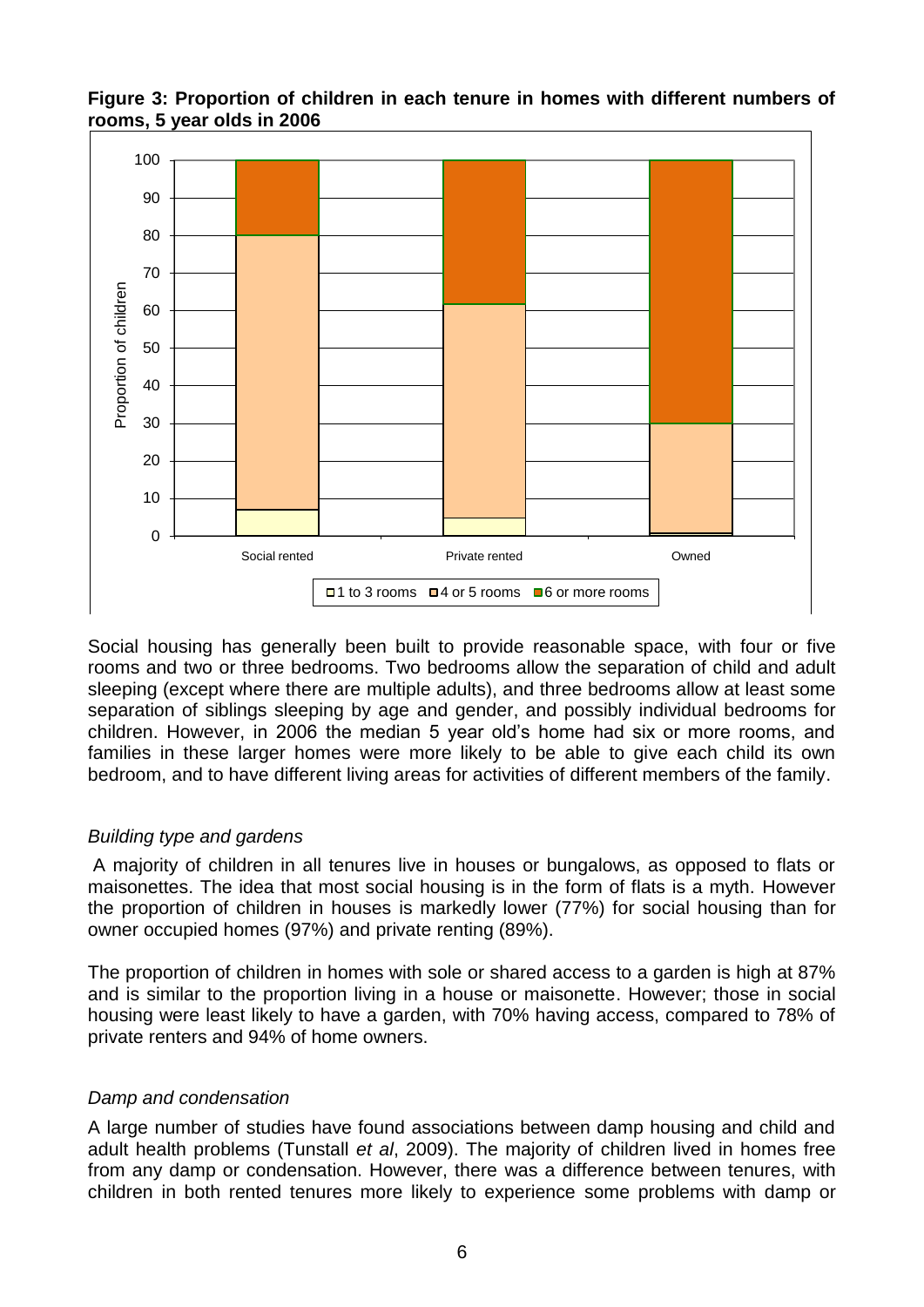condensation, at 21% of social renting children and 22% of privately renting children compared to just 10% of those in owner occupied homes.

#### *Atmosphere and activities in the home*

Millenium cohort parents were asked to give their impressions of the tidiness, noise and atmosphere inside their own homes. These questions provide unusual information about internal conditions in homes.

A majority of interviewees in all tenures thought homes were not 'really disorganised' or noisy and they were calm in atmosphere. Overall, a minority of children were experiencing disorganised or noisy homes, but there was some sign of a split between rented and other tenures. 25% of social renting families thought their homes were 'really disorganised', compared to 14% of home owners, and 20% of private renters. 28% of social renting families thought that you could 'not hear yourself think' compared to 23% of private renters, and 14% of owner occupiers.

Despite these tenure differences, interviewers felt the atmosphere was not 'calm' in only 18% of social rented homes and 15% of private renter homes, compared to 12% of owner occupied ones. Notably, the 'calmness' of the atmosphere is the characteristic of these three which is most directly linked to occupier behaviour rather than the physical environment.

### <span id="page-10-0"></span>**What kinds of neighbourhoods were children living in?**

'Neighbourhoods' are defined here in two ways. Firstly, we used data on children's neighbourhoods, defined as the Lower Super Output Areas (LSOAs) their homes were located in. LSOAs are areas made up of a few streets, typically with about 600 homes and households, and about 1,500 residents. Secondly, cohort members' parents and older siblings were asked questions about their 'local area', which they probably interpreted as a similar sized area.

#### *Neighbourhood deprivation*

Millennium Cohort Study data already links records on individual children with their home address linked to Lower Super Output area scores on the Index of Multiple Deprivation (IMD) 2004. However, we rematched them into the IMD 2007 to get the most up-to-date data, collected close to when the 2006 cohort research was carried out. 5 year old children were very slightly over represented in the most deprived decile (tenth) of small neighbourhoods, with 12% living there, but they were also overrepresented in the least deprived decile, with 11% living there.

### *Parents' and older siblings' views of the neighbourhood*

The 2006 survey asked children's parents and older siblings, where present and able to fill in a survey, for their views of the local area. When parents were asked if they thought they were living in a neighbourhood that was good for raising children, overall most thought their neighbourhood was 'excellent' or 'good'. The vast majority (85%) of parents felt 'very safe' or 'fairly safe' in their areas.

85% of older siblings said they 'enjoy living in this area' and the same proportion said that 'most people in this area are friendly'. However, 45% were sometimes afraid of walking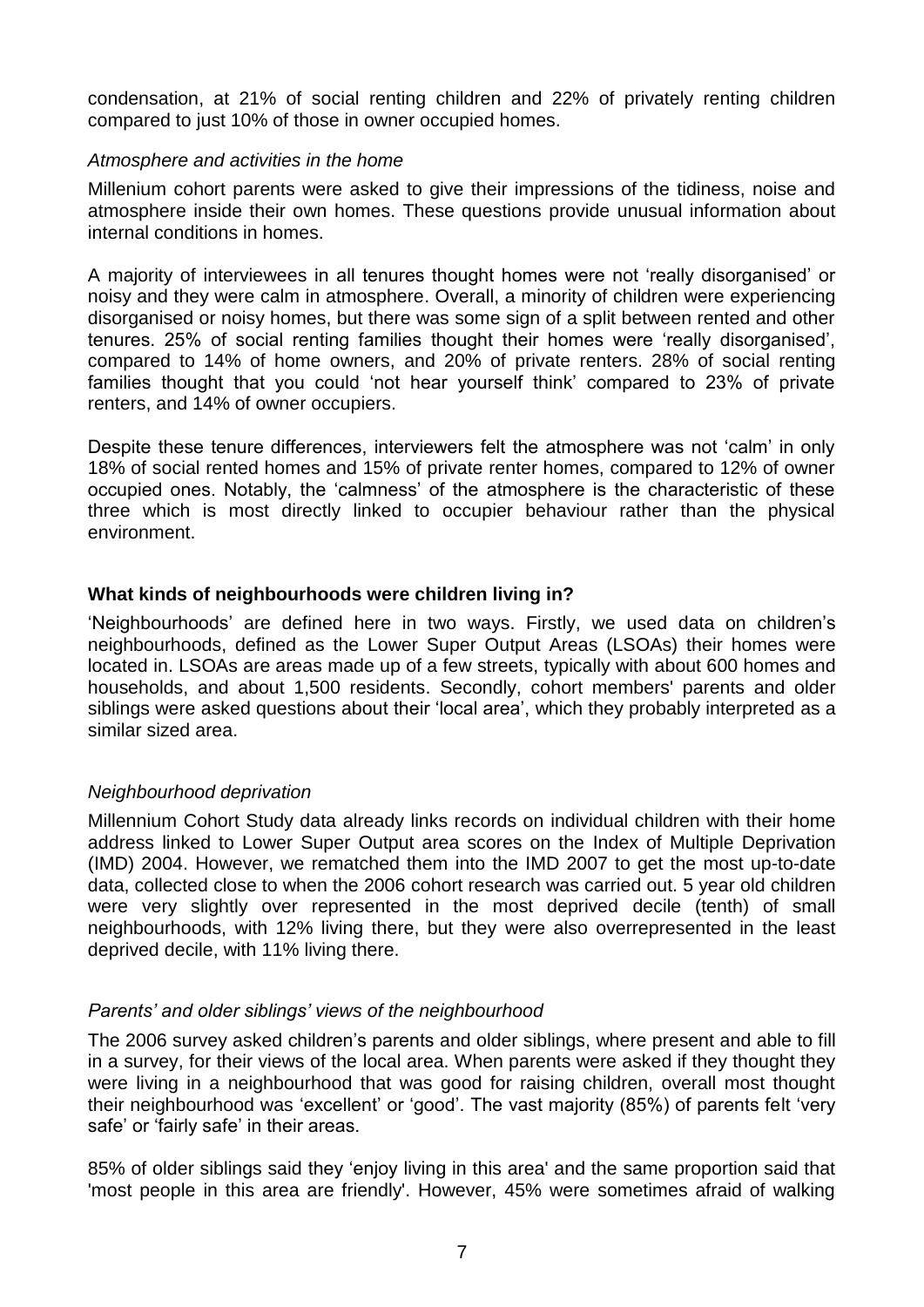alone at night in the area (this question might be theoretical for many respondents, as many may not be allowed to go out alone at night). 24% were worried about being robbed or mugged in the street in their area.

### *Parents' and older siblings' activities, experiences and services in the neighbourhood*

The Millennium Cohort Survey allows us to learn a little about the social context that different homes and neighbourhoods provide for 5-year olds and their families, and provide an insight into how children and families use their homes and neighbourhoods.

For example, the vast majority of parents thought their neighbourhood was 'excellent' or 'good' as a place to raise children (72%). The vast majority of parents said that they had friends or family or both living in the area (85%), had friends amongst other parents in the area (87%), and saw friends frequently (77% within the last week). The vast majority of children had attended some kind of childcare before starting school, including nursery, playgroup or pre-school (93%). The vast majority of children attended a school that was their parents' first choice (94%). The clear majority of parents were 'very satisfied' with the education their children are receiving at their current school (73%), and the vast majority were 'very satisfied' or 'fairly satisfied' (96%). The vast majority of parents thought their children always or usually enjoyed school (96%). A majority of all children saw friends outside school (probably almost entirely in the company of parents or carers) at least once a week (59%). Just under two thirds of children were taken to the park or playground at least once a week (60%).

### <span id="page-11-0"></span>**Were children in different tenures also in different types of neighbourhood?**

#### *Neighbourhood deprivation*

On average, 5 year old children in different housing tenures in 2006 were growing up in very different neighbourhoods. Fully 28% of children from social renting families lived in the most deprived decile (tenth) of small neighbourhoods. 47% lived in the most deprived two deciles of small neighbourhoods. 61% lived in the most deprived three deciles of small neighbourhoods. While children growing up in social housing were not entirely excluded from more advantaged areas, only 20% of the children were in neighbourhoods which were less deprived than average, and only 7% of children of social renters were living in the least deprived three deciles of neighbourhoods.

Amongst children of private renters, 15% lived in the most deprived decile of small neighbourhoods, 26% lived in the most deprived two deciles of small neighbourhoods, and 36% lived in the most deprived three deciles of small neighbourhoods. 57% of these children were in neighbourhoods which were less deprived than average, and 23% were in the least deprived three deciles of neighbourhoods.

Amongst children of owner occupiers, 5% lived in the most deprived decile of small neighbourhoods, 12% lived in the most deprived two deciles of small neighbourhoods, and 20% lived in the most deprived three deciles of small neighbourhoods. 63% of these children were in neighbourhoods which were less deprived than average, and 42% were in the least deprived three deciles of neighbourhoods.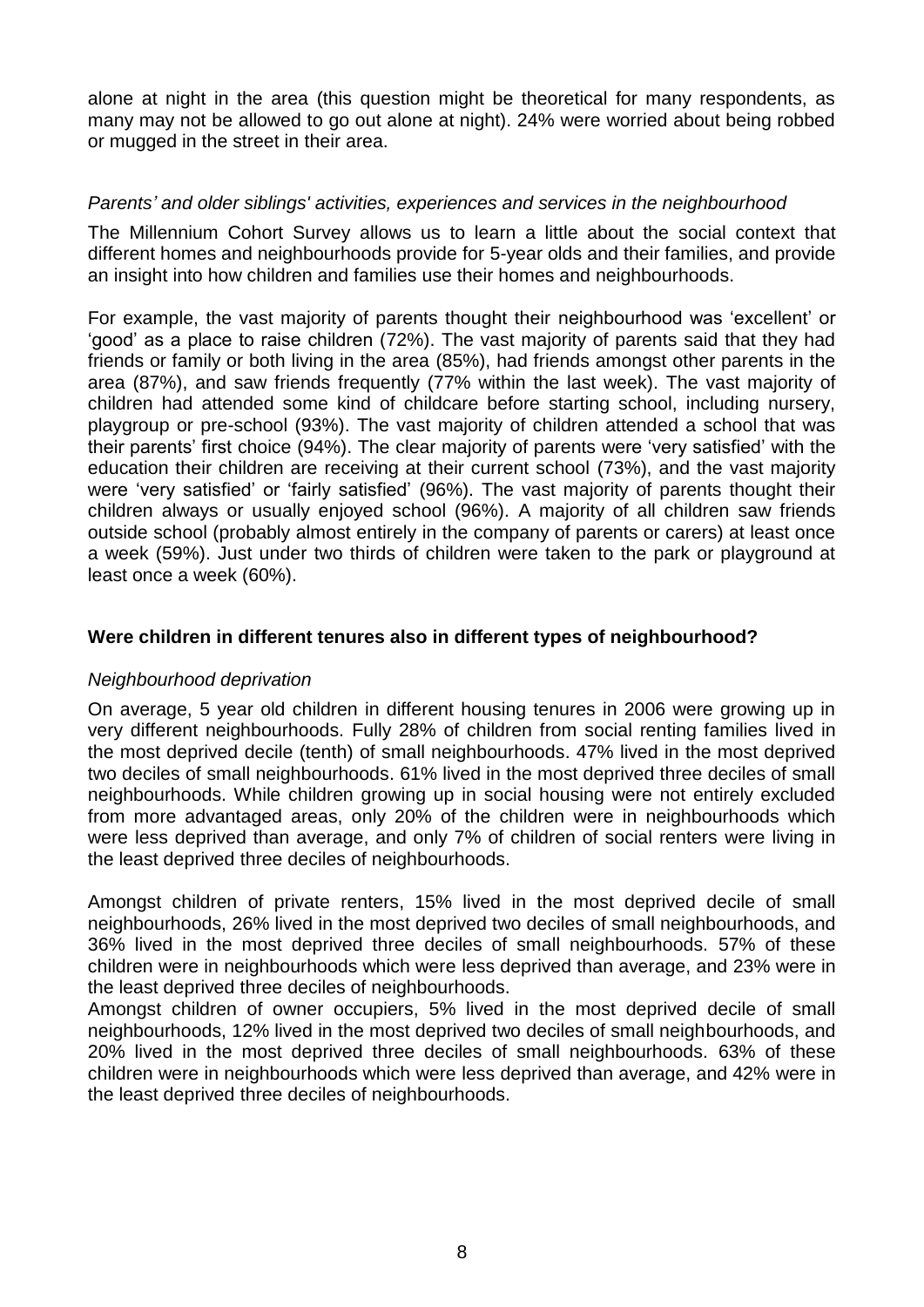

### **Figure 4: Proportion of children in each tenure found in different deciles of neighbourhood according to the IMD 2004, 5 year olds in 2006**

What are 'deprived' neighbourhoods like? Examples of places that fall into the most deprived decile of LSOAs according to the IMD 2007 are most of East Manchester, Moss Side, Wythenshawe in Manchester; Canning Town and parts of Stratford in Newham, and Manningham in Bradford. Places that fall into the third most deprived decile tend to be less well-known, sometimes adjacent to these very deprived parts, such as Whalley Range and Fallowfield in Manchester. Places that are covered by LSOAs in the least deprived decile include for example, most of Ilkley in West Yorkshire, Didsbury in Manchester and part of Manchester city centre, and Wokingham in Berkshire. These are the kinds of places that children in social housing were largely excluded from. However even within Wokingham there is an area which is in the fourth most deprived decile of LSOAs (for more information of which places fit into which deciles, see www.neighbourhood.statistics.gov.uk).

Children whose parents were social renters typically were living in very different local neighbourhood contexts to those whose parents were home owners. Children of private renters were in an intermediate position. If deprived neighbourhoods do exert negative 'neighbourhood effects', then a large group of children growing up in social housing will be subject to these effects.

### *What children's parents and older siblings thought of their neighbourhoods*

Overall most parents were happy with their areas as places to raise children, but there was a sharp tenure divide. 36% of home owners, and 33% of private renters thought the area was 'excellent' for raising children, compared to only 12% of social renters. 81% of home owners, and 68% of private renters thought the area was 'excellent' or 'good' for raising children, compared to only 46% of social renters. In other words, the majority of social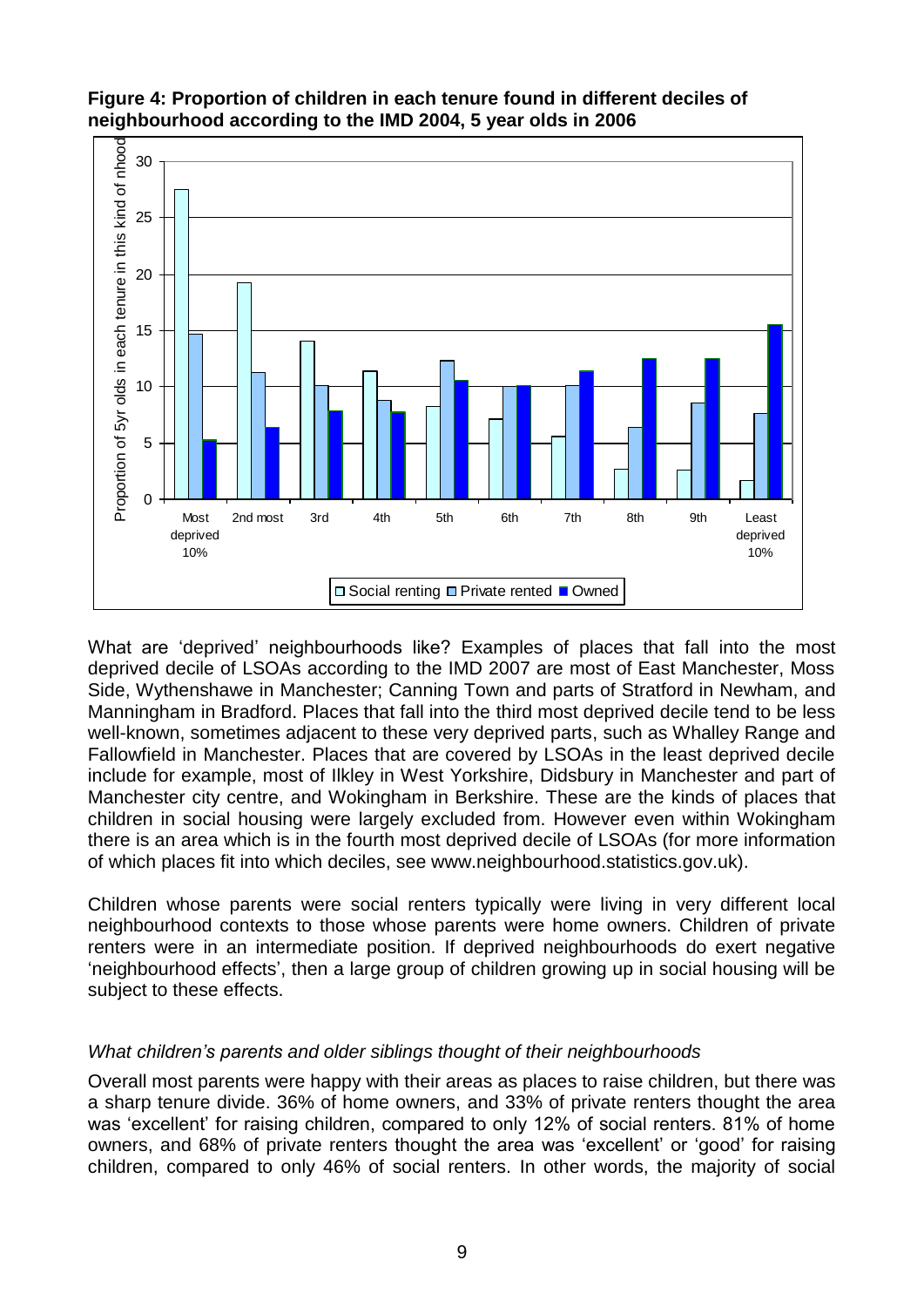renting parents did not feel that their neighbourhood was excellent or good for raising children.

Only 3% of home owner parents said the neighbourhood was 'poor' or 'very poor' for raising children, compared to 9% of private renters, and 19% of social renters. These differences were statistically significant (unlikely to have occurred by chance). Even though social renting parents make up a small minority of the total, in terms of numbers they make up the majority of parents who felt their neighbourhood was not conducive to their childrearing efforts.



**Figure 5: How parents in each tenure rated the neighbourhood as a place to bring up children, children aged 5 in 2006**

Attitudes of Millennium Cohort Study parents to the local area as a place to raise children when cohort members were aged 5 are also known to vary by ethnicity (Sullivan, 2010). The parents least likely to say the area was 'excellent' or 'good' were those of Black Caribbean and Black African ethnicities. Parents of minority ethnicity were also more likely to live in social housing (Ketende *et al*, 2010).

What kinds of neighbourhoods were social renters more or less satisfied with? Figure 6 shows that there was a strong correlation between neighbourhood deprivation and the satisfaction of social renter parents with their areas as a place to raise children. About 90% of social renting parents in the two least deprived deciles of neighbourhoods thought their areas were excellent or good to raise children in. However, very few social renting parents and children lived in such advantaged neighbourhoods (Figure 4).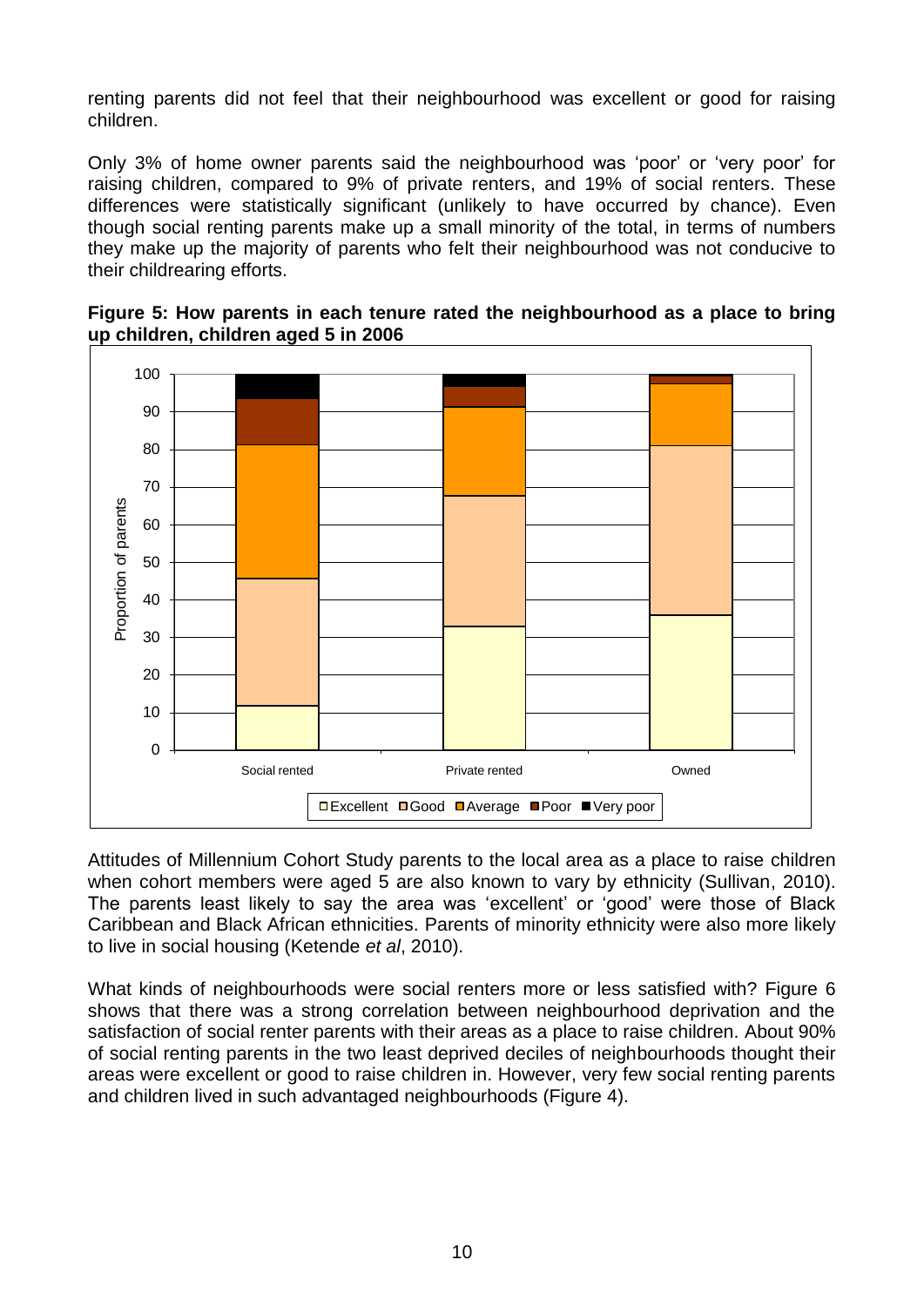**Figure 6: The proportion of social renting parents rating the neighbourhood as 'excellent' or 'good' as a place to bring up children, by neighbourhood decile on the IMD 2007, children aged 5 in 2006**



*Note*: The breaks in the ordinal pattern are likely to be due to the very small numbers of social renters in the least deprived neighbourhoods.

When comparing parents in each individual decile of neighbourhoods, social renting parents tended to be less satisfied with the area than private renters and owners. However, the differences between neighbourhoods were greater than those between tenures. Figure 7a shows that social renters in the least deprived two deciles of neighbourhoods were more satisfied with their areas as a place to raise children than all owner occupiers in all but the three least deprived deciles.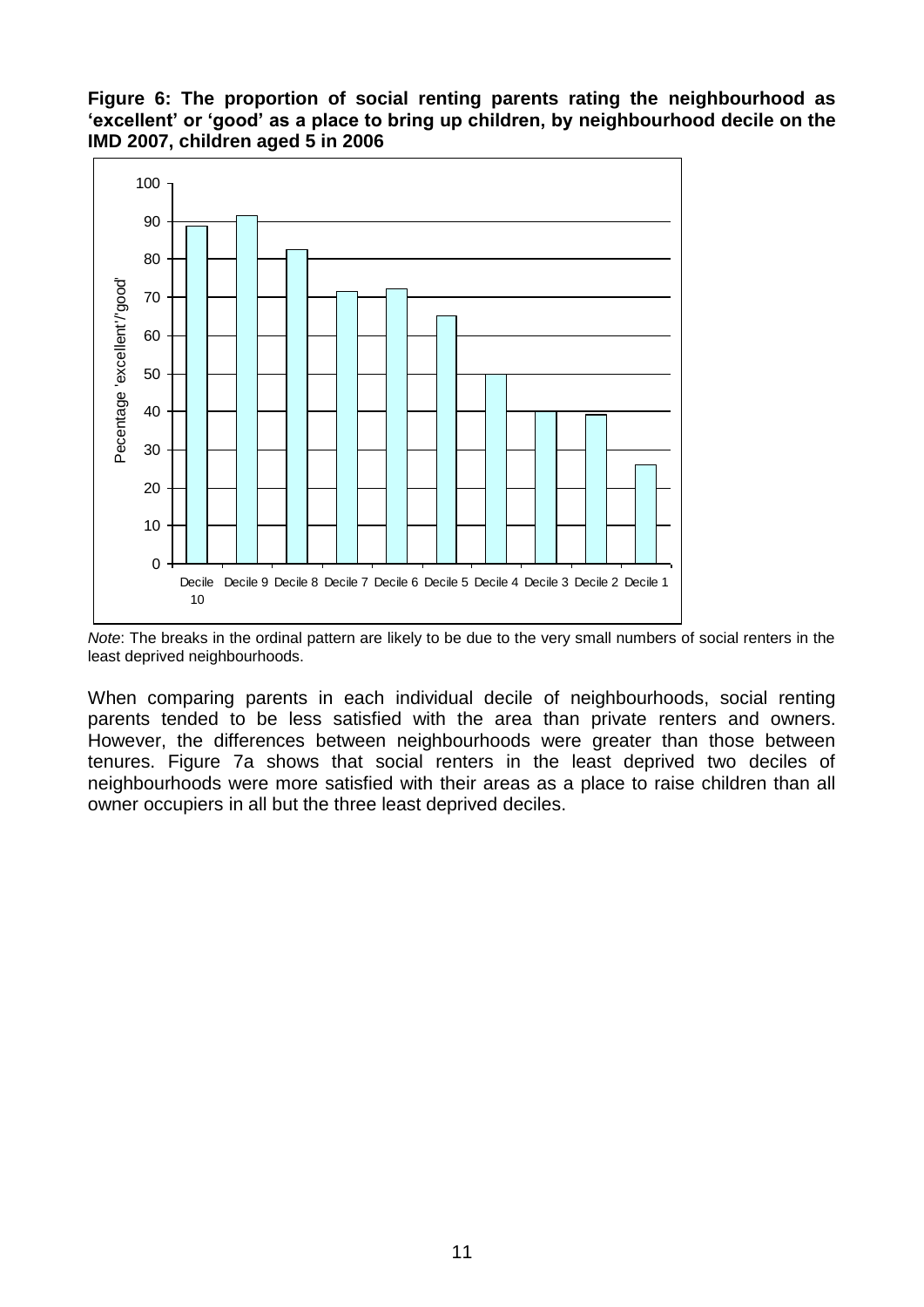**Figure 7a: The proportion of parents rating the neighbourhood as 'excellent' or 'good' as a place to bring up children, by tenure and by neighbourhood decile on the IMD 2007, children aged 5 in 2006**



*Note*: Some of this data repeats Figure 6.

**Figure 7b: The proportion of parents rating the neighbourhood as 'excellent' or 'good' as a place to bring up children, by tenure and by neighbourhood decile on the IMD 2007, children aged 5 in 2006**

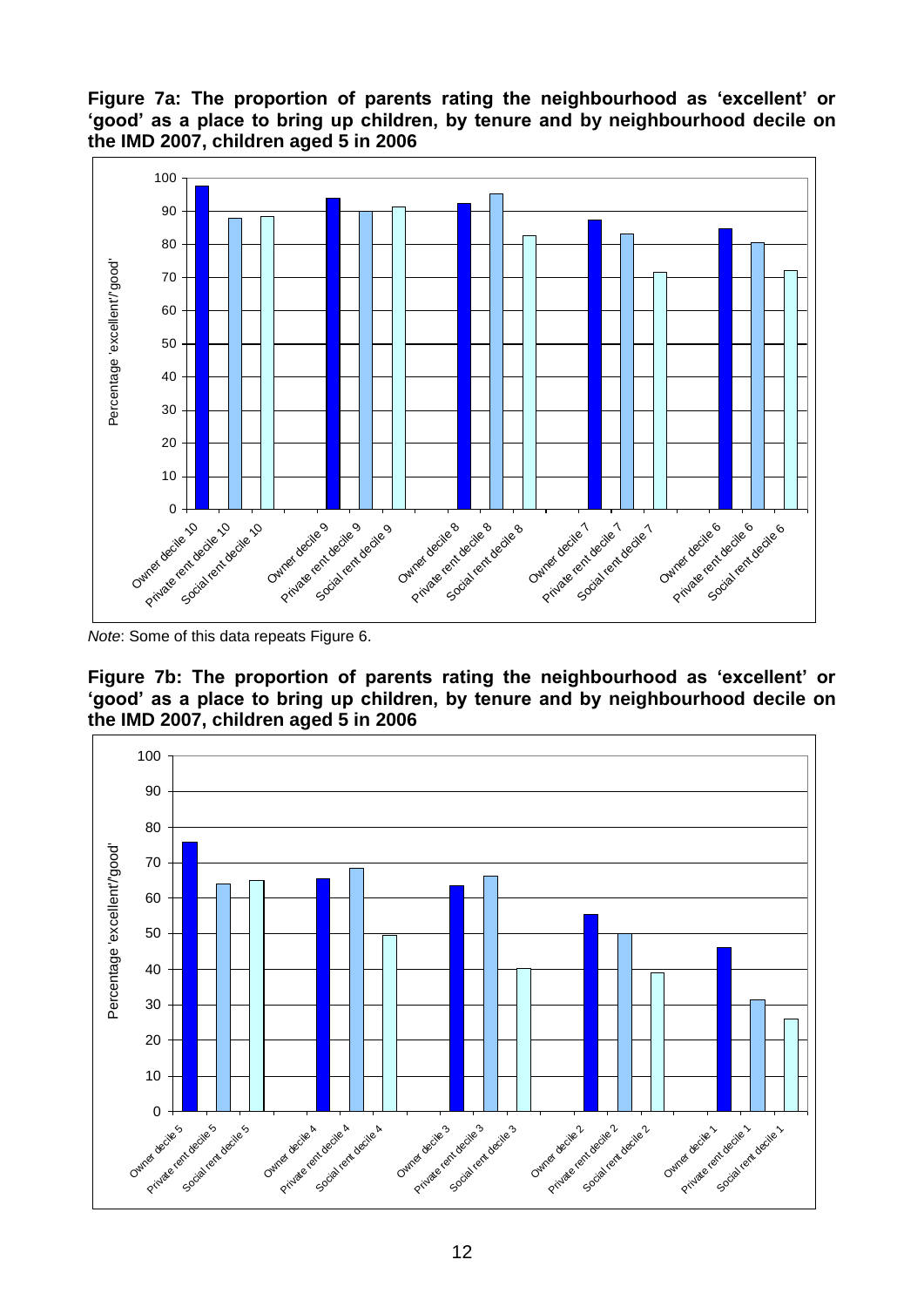We looked at places which parents of all tenures said were 'poor' or 'very poor' for raising children, and examined their scores according to the various component elements or 'domains' of the IMD 2007. The IMD is composed of scores on employment and income, education, skills and training, health deprivation and disability, crime, barriers to housing and services, and living environments. Many of the measures relate to the characteristics of the neighbourhood population, rather than physical or economic features of the neighbourhood itself. In general, places that were more deprived (with higher scores) on most of the IMD domains were more likely to be seen as poor places to raise children. This was particularly true of places that scored badly on the employment and income domain, the education domain, and to a lesser extent the health and crime domains and indoor and outdoor living environment sub domains. On the other hand, places which were further from post offices, GPs and large shops (places that scored higher on the 'geographical barriers' sub domain) were more likely to be seen as good places to raise children. These are usually more rural locations.

We investigated to see if there were links between parents' characteristics, regardless of tenure or neighbourhood characteristics, and how they rated the neighbourhood as a place to bring up children. Young parents, lone parents, one-child families (more likely to come from young or lone parents) and families with four or more children, parents of lower occupational class, and minority ethnicity were all less likely to rate their area as 'excellent' or 'good' for raising children. For example, 51% of black parents, 49% of teenage parents thought the area was not excellent or good, as did 47% of lone parents, and 38% of parents with four or more children.

Returning to parents' views of their neighbourhoods, parents' feelings of safety varied by their housing tenure. Fully 92% of home owner parents said they felt safe in their areas, compared to 83% of private renting parents, and 73% of social renting parents. Only 3% of owner occupier parents felt their area was 'fairly' or 'very' unsafe, compared to 13% of social renting parents and 8% of private renters. When asked about racist attacks and insults in their areas, again, there was a tenure pattern, with only 5% of home owner parents saying racist attacks were common in their areas, compared to 11% of private renting parents, and 17% of social renting parents. These patterns are fairly well-known from other sources, but are of continuing concern, and this is the first source to consider parents of young children separately. The fact that the majority of social renting parents did not feel that their neighbourhood was excellent or good and that 19% felt it was poor or very poor for raising children may be of concern to social housing providers.

As in the case of their parents, the views of their neighbourhoods expressed by cohort members' older siblings, median age 12, differed by tenure. In each case, children of social renters have less favourable views of their area than those of private renters. There was much less difference between children of private renters and those of owner occupiers, but children of owner occupiers had the most favourable views.

89% of children of home owners enjoyed living in their areas, as did 85% of children of private renters, but only 73% of children of social renters did. Children of social renters were also less likely to say that most people in the area were friendly (75%) compared to those of private renters (86%) and those of home owners (89%). 21% of children of home owners were worried about being mugged or robbed in the area, as were 20% of children of private renters, but 31% of children of social renters were worried. (This may reflect higher actual victimisation, as will be seen below). There was less tenure difference over being afraid to walk alone in the dark, which might support the idea that this was a theoretical issue for many.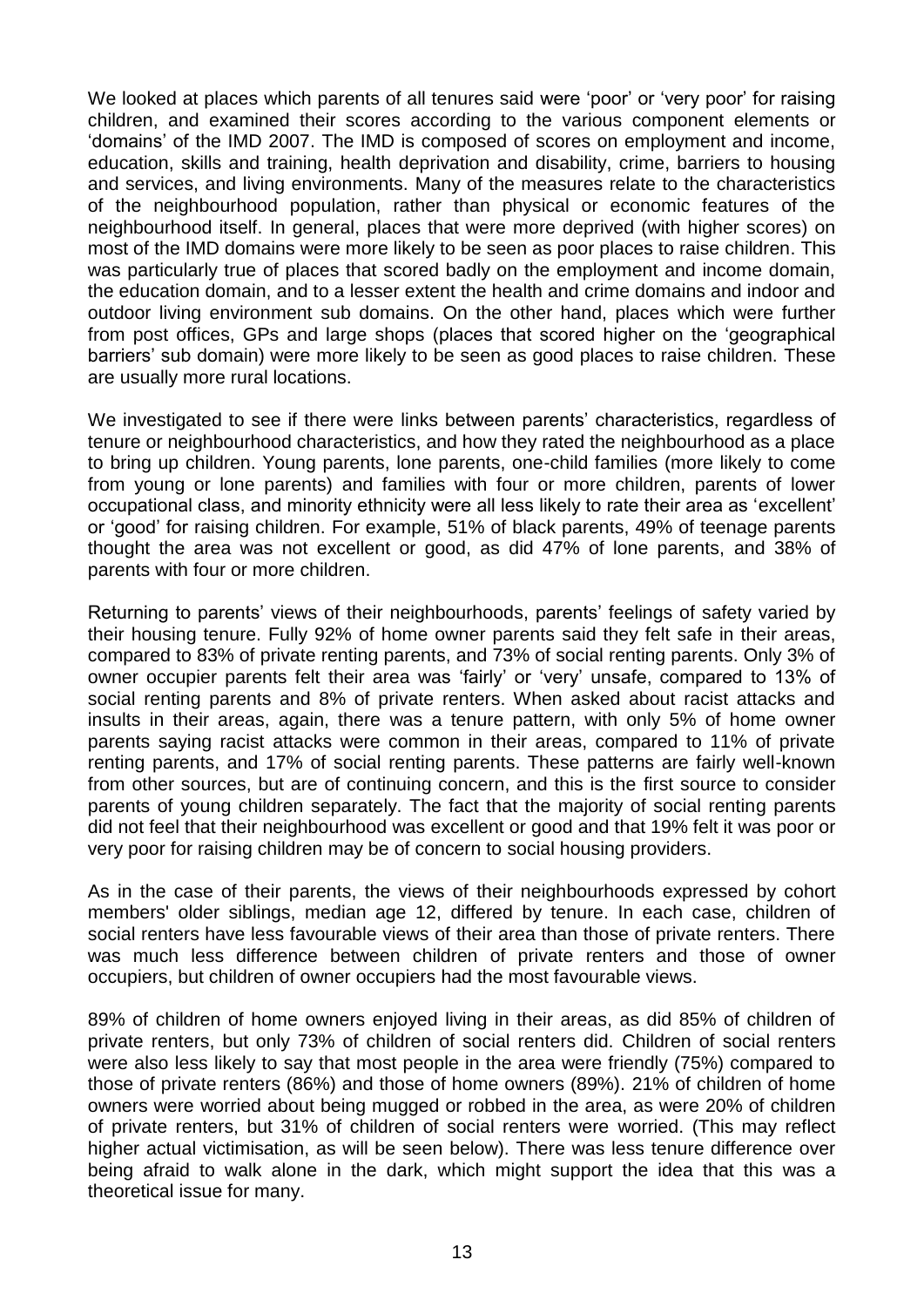The next chart shows that parents' and older siblings' views of their neighbourhoods differed by area deprivation as well as by tenure. Across all the variables, both parents and older siblings in social renting and in the more deprived areas consistently had more negative views than those in other tenures and less deprived neighbourhoods respectively. The only exceptions were children in social renting who were less afraid of walking alone at night in their area than those from other tenures, and who were less likely to have experienced someone trying to steal something from them than those in private renting.

Given the fact that the majority of those in social housing lived in the most deprived three deciles of neighbourhoods, it is possible that views of the area are driven by neighbourhood characteristics as much as or more than by tenure.



**Figure 8: Parents and older siblings' views of the area, by tenure, 2006**

*Note*: P = Parents of cohort members, S = Siblings of cohort members, median age 12.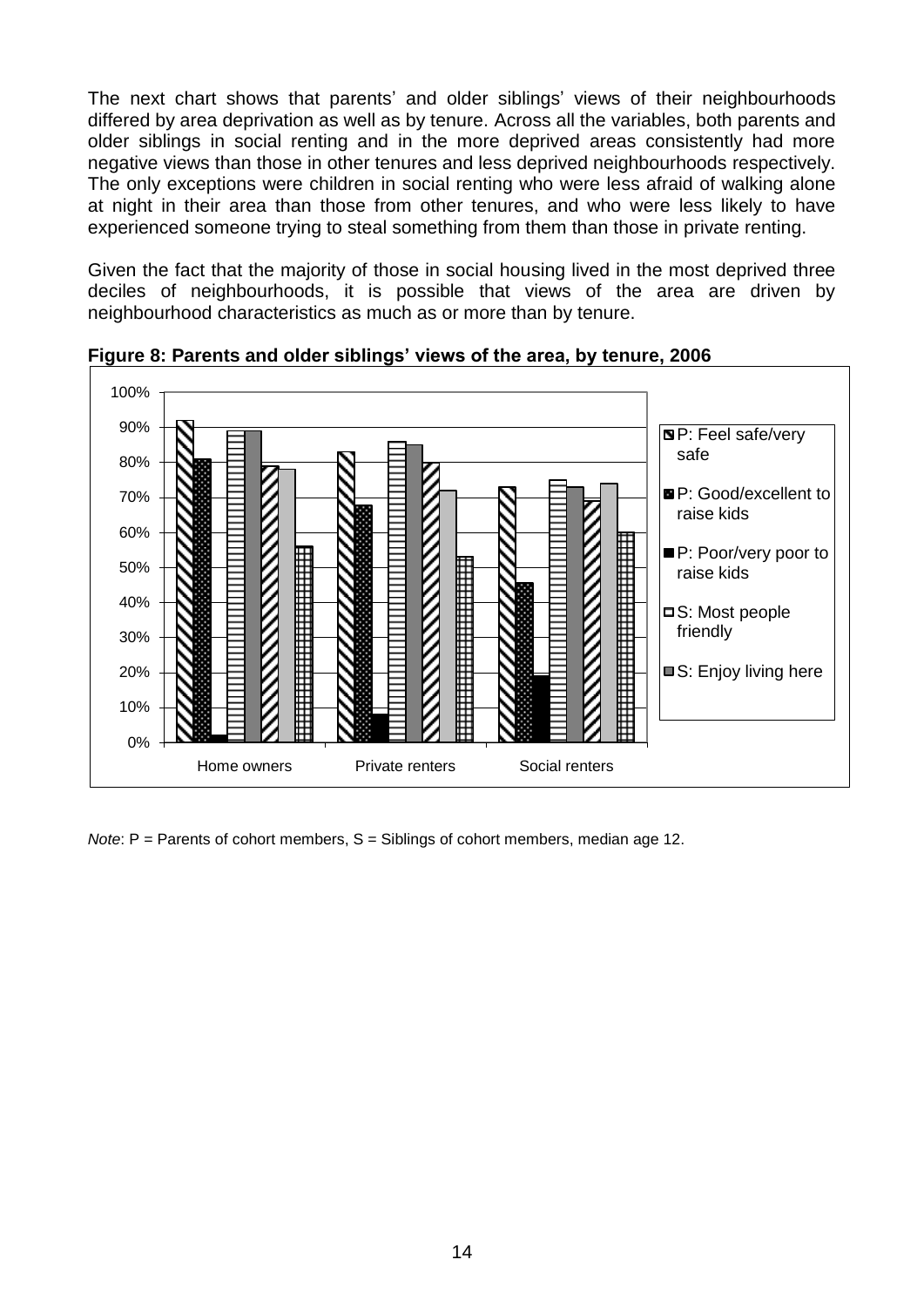**Figure 9: Parents and older siblings' views of the area, 2006, by area deprivation, IMD 2007**



*Note*: P = parents of cohort members, S = older siblings of cohort members, median age 12.

The views of older siblings showed smaller gaps by tenure and neighbourhood types than parents, perhaps because the children had a narrower frame of reference.

The biggest gaps by tenure and neighbourhood were for parents' views of the areas as places to raise children, with parents in the most deprived 30% of neighbourhoods and parents who were social renters much less likely to agree.

### <span id="page-18-0"></span>**How did children, parents, and older siblings use and experience their neighbourhoods?**

The surveys of parents and children's older siblings give us more insight into family life, the nature of the neighbourhoods and differences between those in different tenures and those in more and less deprived neighbourhoods. Again this section focuses on the experiences of parents and older siblings in different tenures.

Friends and family: It has been argued that social housing tenants have different, stronger or weaker social networks to those in other tenures, or that allocations practices may disrupt networks. There were no real tenure differences in the proportion of parents with family in the area by tenure (57% for home owners, 57% for social renters, 55% for private renters). However, there were tenure differences in the proportion of parents with friends in the area (81% for home owners, 70% for social renters, 72% for private renters). Only 12% of home owner parents lacked any friends or family in the area, compared to 18% of social renters and 19% of private renters. 61% of owner occupier parents live within 30 minutes travel of their mother's house, as did 66% of social renting parents and 57% of privately renting parents. Children of social renters were more likely to see grandparents every day or at least once a week than those in other tenures (21% every day compared to 16% of children of owner occupiers, and 71% at least once a week compared to 68% for children of home owners). However, they were also more likely to never see their grandparents (8% compared to 1% for children of owner occupiers). The vast majority of parents in all tenures said that they were friends with other parents in the area. However, there were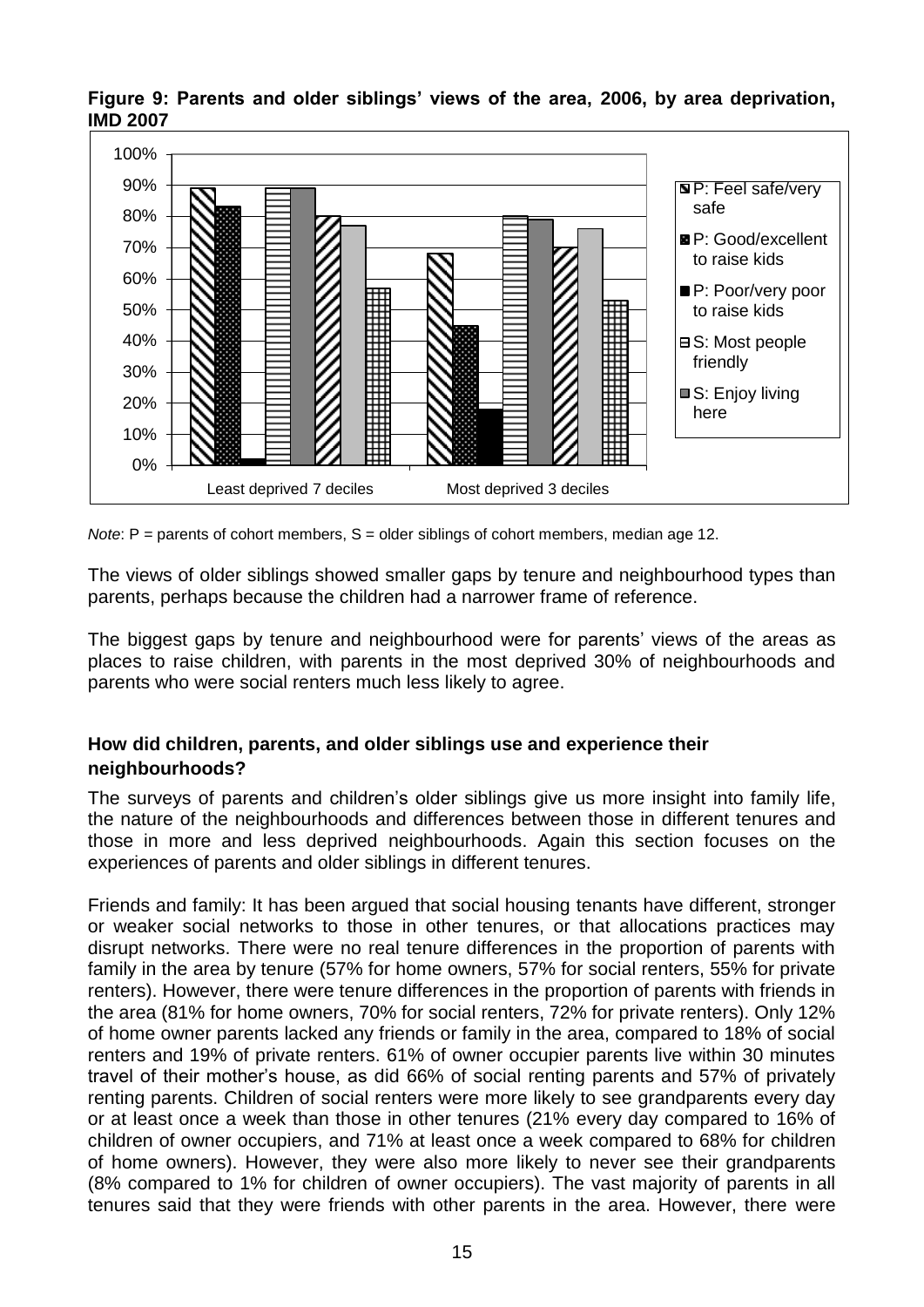some differences between tenures, with only 8% of home owner parents lacking friends amongst other local parents, compared to 17% for social renters and 19% for private  $r$ enters<sup>2</sup>.

Pre-school: Children of owner occupiers were very slightly more likely to have attended pre-school (94%) than those of social renters (92%) or private renters (93%). This could be linked to the fact that 72% of owner mothers were working when their children were 5, compared to 32% of social renter mothers (Lupton *et al*, 2009), rather than to any difference in local provision of services.

Primary school: Parents in all tenures were equally likely to get their first choice of school. (94% for home owners and 93% for social renters). However, amongst the children of owner occupiers, equal proportions travelled to school by car and on foot, whereas for social renters, nearly two thirds travelled on foot and only 28% by car. Private renting children were in an intermediate position. This suggests that, in practice, owners may have had a broader geographical choice of schools. It also points out the extra importance of safe routes to school in social housing areas. In addition, parents in different tenures were choosing on slightly different grounds. Owner occupier parents were more likely to have chosen the school not for nearness or family connections, but for more school-specific reasons. 50% of owners, compared to 47% of private renters and 35% of social renters, chose the school for factors including, for example, reputation and impression. The majority of parents in all tenures were 'very satisfied' with the education their children were receiving at their current school, (73% of home owners and 73% of social renters), and the vast majority were 'very or 'fairly' satisfied (98% of home owners and 95% of social renters). 96% of home owners' parents thought their children always or usually enjoyed school, compared to 94% of social renting parents. Only 3% of home owners parents thought their children only 'sometimes' or 'never' enjoyed school, compared to 6% of social renting parents.

On the other hand, another study using the Millennium Cohort Study found that children living in social housing at age 5 were rated less favourably by their teachers across several dimensions of ability. The difference remained even after controlling for a number of individual and family characteristics, parenting behaviour, and for test scores at age 3 (Hansen 2010). This suggests either that children in social housing fell behind between ages 3 and 5, or that teachers' estimates of their ability did not match objective performance.

Only a very small group of 5 year olds (5%) attended a breakfast club and social renters were very slightly less likely to do so than private renters or owner occupiers. Similarly, only a small group of 5-year olds (11%) attended an after school club, and social renters were less likely to do (8%) so than private renters (10%) or owner occupiers (12%). Again, this may be linked to different parental work patterns, or other factors, rather than to any difference in local provision of services.

Parks and playgrounds: There was no very clear tenure pattern in the frequency with which children were taken to parks and playgrounds, suggesting that social renters' neighbourhoods provided as good opportunities for supervised outdoor play for young children as those of owner occupiers. Only 11% of owner occupiers' children were taken to the park or playground less often than once a month, compared to 15% of social renters and 10% of private renters. However, for 94% of children of home owners, parks and

<u>.</u>

 $2$  There is a slight contradiction between the answers on friendships with other parents in the area and having friend who live in the area – this may be because for this question parents are answering in terms of friendships of difference significance.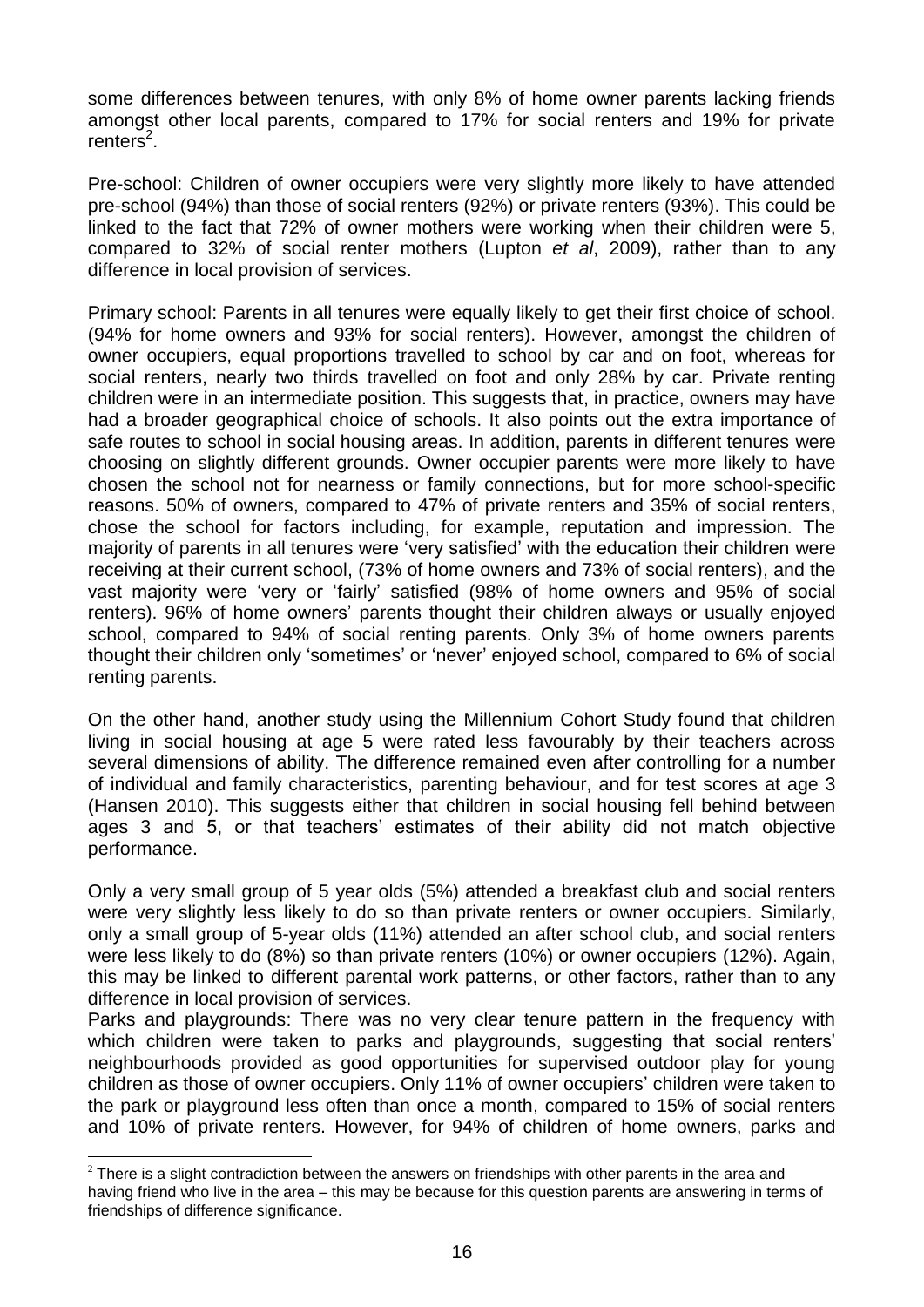playgrounds complemented their access to a garden, while only 70% of social renting children had access to a garden.

Cohort members' friends: A majority of all children saw friends outside school (probably mostly in the company of parents or carers) at least once a week. There was a relationship with tenure. Children of social renters were both more likely to see friends every day (17% compared to 7% of children of owner occupiers), and more likely to see friends less often than once or twice a month or never at all (29% compared to 19% of children of owner occupiers). This may well be a social class effect, and linked in to parents' patterns of socialising, but it is possible that some social rented neighbourhoods make it easier or more difficult for children to spend time with friends, for example by providing more local friends for children or adults, or proving safer or more conducive places to play or vice versa. (On the other hand, typically smaller social rented homes might make hosting friends more difficult.)

Secondary school: Older siblings completing the survey were aged between 10 and 15 with a median age of 12, so most were at secondary school. Older siblings who were children of social renters were just as likely as those of owner occupiers to say that good marks at school were 'very' or 'fairly' important (97% compared to 98%), and that it was 'not OK to break even a bad rule at school' (90% for both children of social renters and owner occupiers). Older siblings in social housing were slightly more likely to say they planned to leave school at 16 than those in other tenures, but nonetheless, fully 87% planned to stay on (compared to 91% of children of home owners).

However, compared to children of owner occupiers, children of social renters were less likely to like most teachers (70% compared to 79%), less likely to say they cared what teachers thought about them (54% compared to 67%). They were more likely to say that teachers were always getting at them (26% compared to 21%), and that teachers liked ordering pupils around just to show who was in charge (52% compared to 41%).

Activities of older siblings: The older siblings of cohort members who were children of social tenants were less likely than those of owner occupiers to sometimes go to classes and clubs outside school, to do sport, sometimes go to cubs, brownies, scouts, or guides, music lessons, singing or choir outside school, use the local library, to have a private tutor, to go to after school clubs, to stay after school for organised sports clubs or teams and to stay after school to play in a band or orchestra or to sing in a choir. On the other hand, children of owner occupiers and social renters were similarly likely to go to play centres or adventure playgrounds, to classes connected with religion or culture, to holiday play schemes, and to work for money outside school. Children of social renters were slightly more likely to go to breakfast clubs before school and to homework clubs after school, to youth clubs, to attend art classes or do pottery outside school, to attend a play centre or drop in on their own to talk about problems, or attend clubs connected with the armed services. Again, these patterns may be linked to different parental interests, or other factors, rather than to any difference in local provision of services.

Many but not all of the activities discussed above were likely to have been going on in the home neighbourhood, particularly for children of social renters whose families appear less likely to have cars.

Older siblings and relations with parents – Children of owners and renters were similarly likely to say that their parents set limits on how much TV they can watch. Children of social renters were more likely than those of renters to say it was they who chose what they ate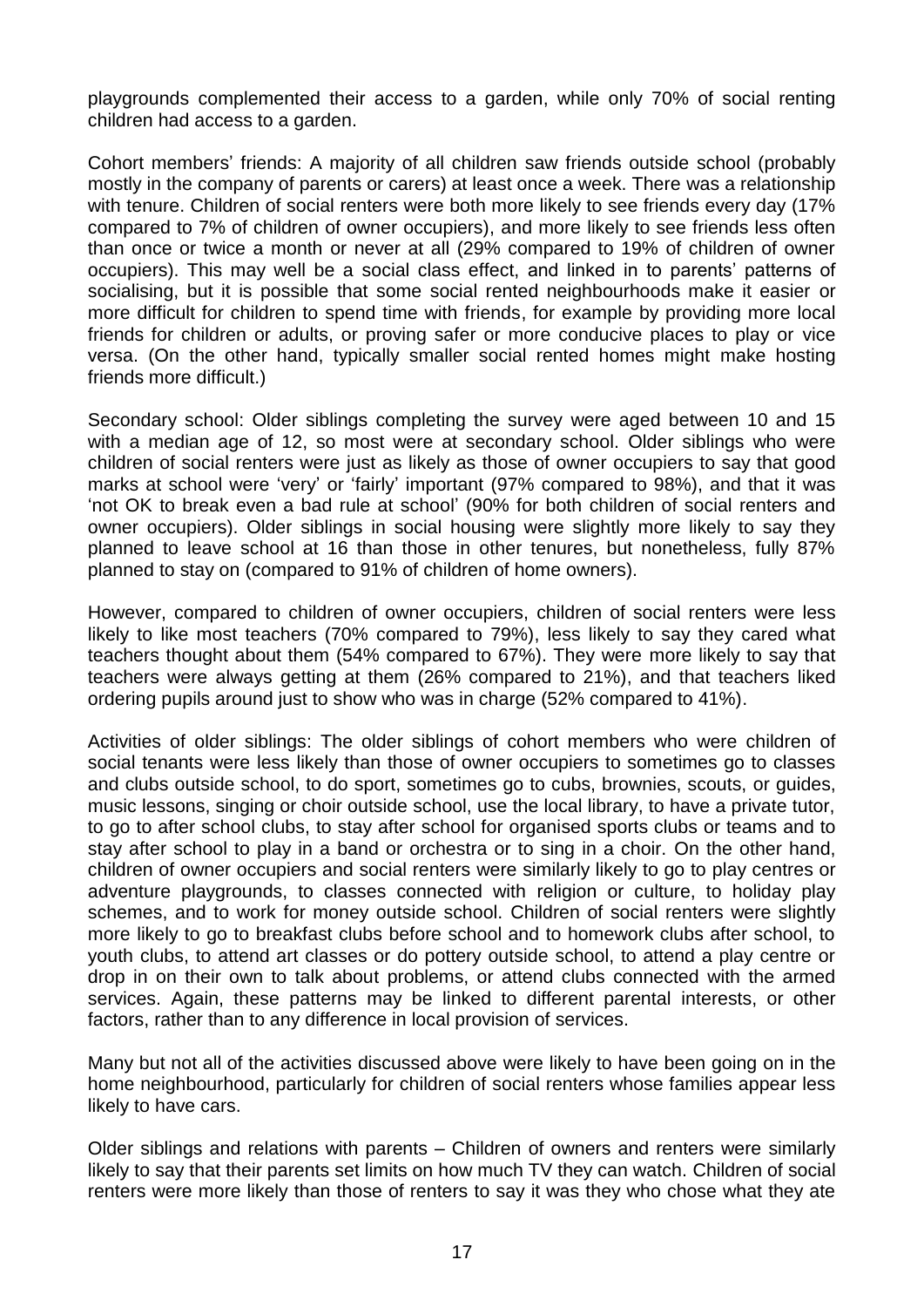at home (23% compared to 16%), to have ever smoked cigarettes (6% compared to 2%), and to know someone who had used cannabis (11% compared to 6%). On the other hand, they were more likely to say their parents were strict about making them do chores (55% compared to 47%), and less likely to have had an alcoholic drink in the past four weeks (9% compared to 11%).

Older siblings and potential anti-social behaviour: The older siblings were asked about activities that could constitute anti-social behaviour. Children of social renters were twice as likely to have bunked off school as those of home owners (12% compared to 6%). This might be linked to the less positive relations some had with teachers. Children of owners and renters were similarly likely to have been out without their parents' knowledge after 9pm at night. However, while 83% of owner occupier older siblings said they always or nearly always told their parents when they were going out, slightly fewer, 69%, social renter children agreed. Overall rates were low, but social renters' children were more likely than those of owner occupiers to have taken something from a shop without paying (11% compared to 6%), to have done graffiti (9% compared to 5%), and to have damaged something in a public space that didn't belong to them (4% compared to 2%).

Older siblings as victims of crime and anti-social behaviour: Higher proportions of children of social renters than those of home owners had experienced someone trying to steal something from them (26% compared to 22%), had been bullied in a way that frightened or upset them (24% compared to 19%), had been threatened in a way that frightened them (15% compared to 9%), and had something damaged by vandals (12% compared to 7%)

How much are these patterns linked to tenure and how much again to area deprivation or to other factors? For example, would social renters in less deprived areas give different answers? When comparing parents and older siblings who live in the most deprived decile of neighbourhoods with others, many of the same patterns emerge as have been seen with social housing tenure as compared to others. One distinctive feature is that cohort members' older siblings in the most deprived areas were sharply less likely to work for money than those in less deprived areas, and those in social renting generally. They were particularly likely to go to homework clubs, even more likely to say that school marks were very important and to plan to stay on in education at 16, and were less worried about being attacked and had less experience of victimisation than those in social housing.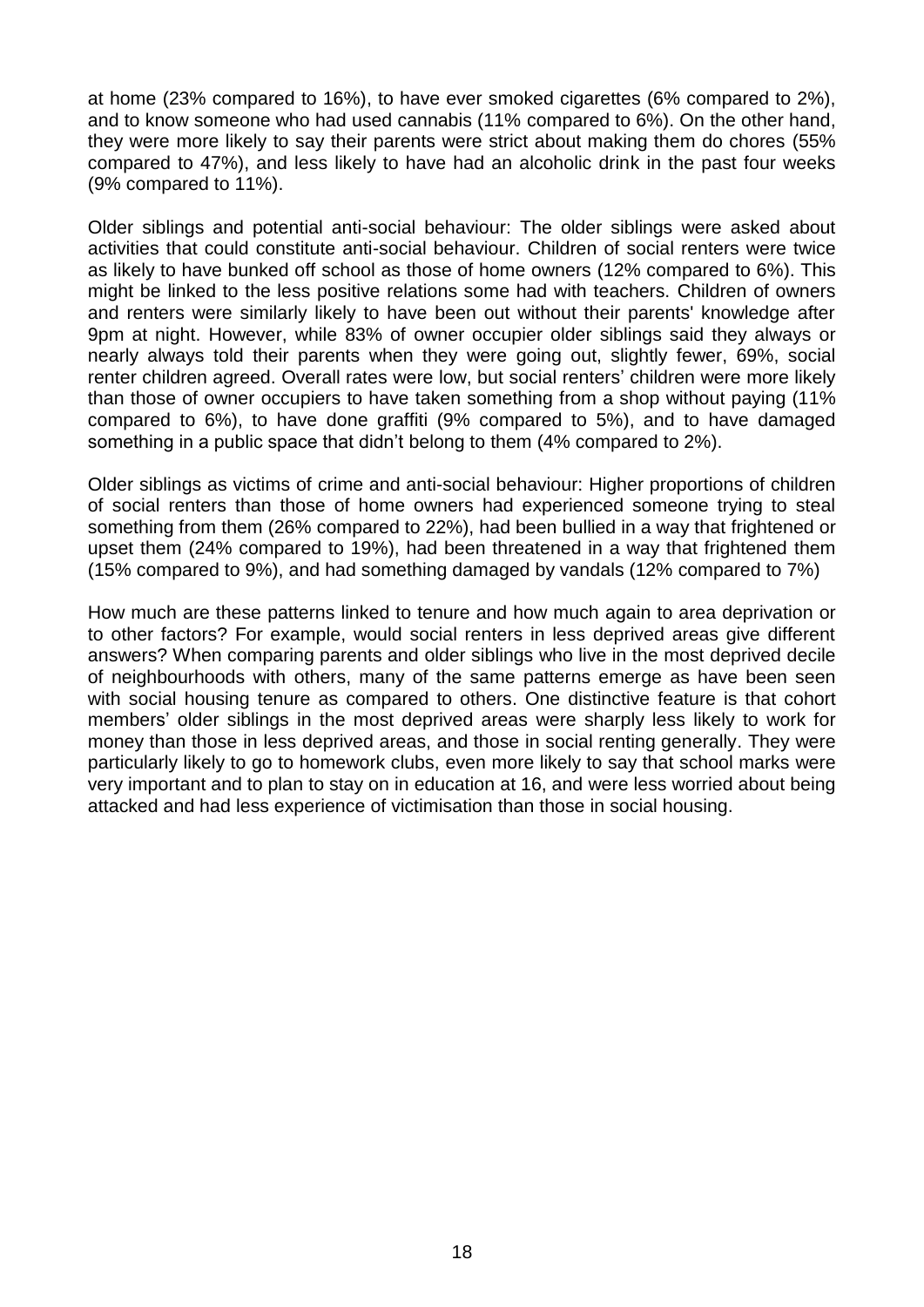## <span id="page-22-0"></span>**PART 2: The housing and neighbourhoods and early outcomes of today's children**

### <span id="page-22-1"></span>**The early outcomes of today's children**

The Millennium Cohort Study tested children's physical and intellectual development at age 5 using a variety of measures. We use two of the 'British Ability Scale' (BAS) tests:

- Naming vocabulary test: The child is asked to name items pictured in a booklet: and
- Pattern construction test: The child is asked to copy and construct two- and threedimensional patterns with coloured tiles and cubes (Joshi *et al*, 2010).

We chose these tests as early outcomes measures as they are seen as measures of 'school readiness' and have been widely used in other research (eg Cullis, 2008; Joshi *et al*, 2010; Hills et al, 2010). Results at age 5 on similar tests of vocabulary and the ability to copy pictures (in two dimensions) used in the 1970 British Cohort Study, have been shown to be associated with achievement in reading and maths at age 10 and qualifications and wages at age 30 (Feinstein and Duckworth, 2006). The picture copying tests were the most strongly linked to later outcomes.

Millennium Cohort Study members' results on these tests at age five have been analysed in several recent studies. Girls generally performed better than boys (Schoon *et al*, 2010). White children outperformed those of mixed ethnicity, who in turn outperformed other minority ethnic groups (Schoon *et al*, 2010; Dearden and Sibieta, 2010). Other factors associated with differences in test scores at age 5 included parents' educational qualifications and employment status and financial situation, as well as parenting practices, parents' relationship quality, mother-child relationships and mother's wellbeing and self-esteem (Jones, 2010).

#### <span id="page-22-2"></span>**Is there a relationship between housing tenure at age 5 and test scores at age 5?**

Past research has found associations between housing tenure in childhood and adult outcomes, between neighbourhood characteristics in childhood and adult outcomes of various kinds (eg. Feinstein *et al*, 2008; Lupton *et al*, 2009), between adult housing tenure and adult outcomes and adult neighbourhoods and adult outcomes. Some researchers have suggested that there may be independent 'tenure effects' or 'neighbourhood' effects on outcomes, operating for example through exposure to housing conditions, neighbourhood conditions, or parental or community attitudes and behaviour.. Given the fact that different tenures have very different social composition, as we have seen in the case of the members of the Millenium Cohort above, these associations could be no more than 'selection effects', which will reduce or disappear once social composition of different tenure is controlled for. Given the link between housing tenure and neighbourhood characteristics as seen in the case of the members of the Millenium Cohort above, it is also possible that controlling for neighbourhood characteristics might make any connections reduce or disappear (or visa versa).

Here we examine the relationship between housing tenure at age 5, test scores at age 5 and other factors. The processes through which any putative tenure or neighbourhood effects might operate for such young children may be different – and perhaps weaker –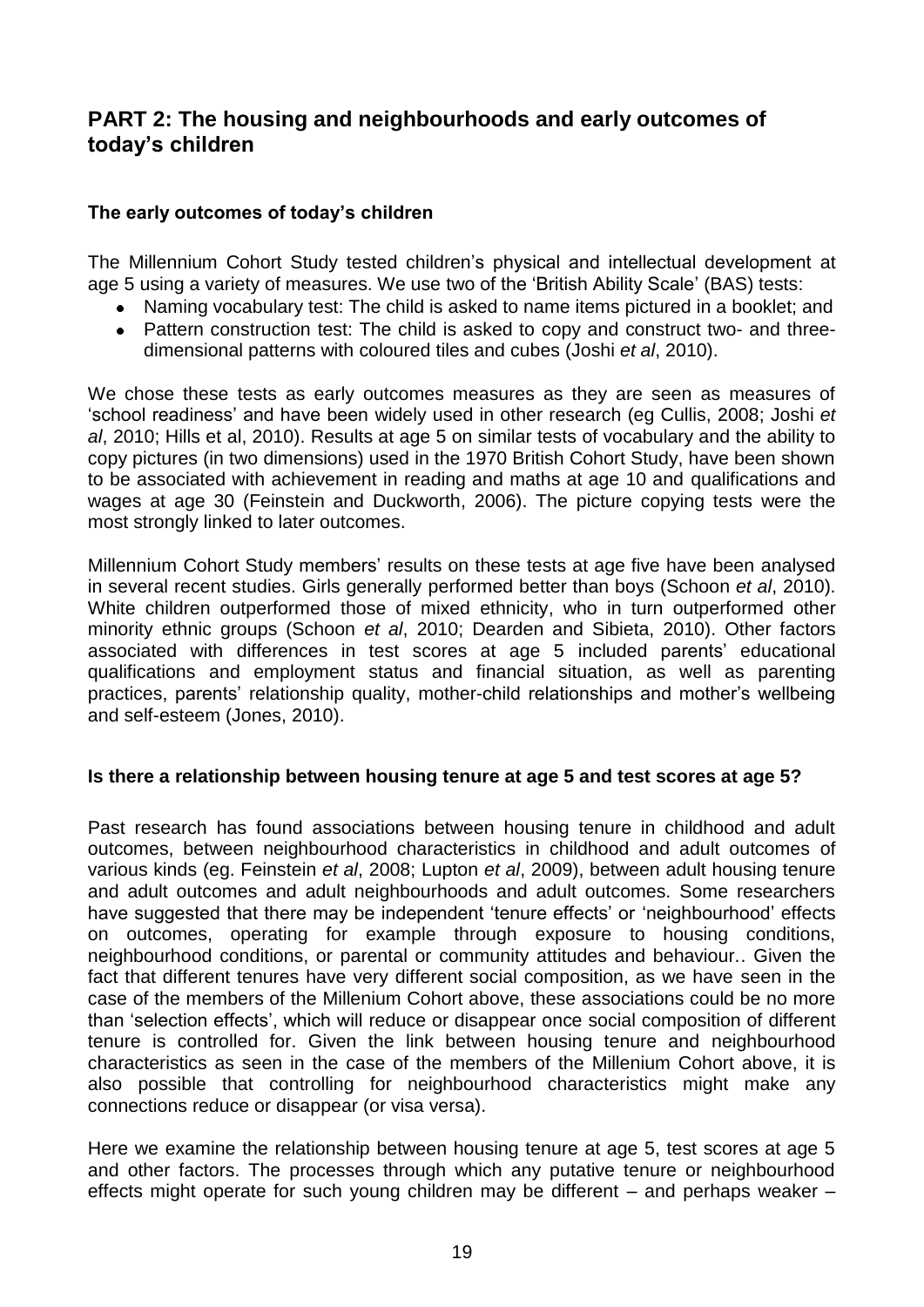than those for older children and adults. Young children in general spend much time close to home and closely supervised by their families. They are likely to be unaware of housing tenure, which could only act on them through housing conditions or the attitudes and behaviour of adults around them. They are likely to have limited direct contact with the people, institutions and places in their neighbourhoods – childcare, schools and play areas are likely to be important – although indirect effects such as through parental satisfaction, and they cannot have been exposed to housing or neighbourhoods for a long period, although it is possible that limited and brief contact might nonetheless be influential.

One study to date using the Millenium Cohort data has found a link between housing tenure and one measure connected to children's early outcomes. As previously mentioned, children living in social housing at age 5 were rated less favourably by their teachers on arrival at primary school across several dimensions of ability, even after controlling for a number of individual and family characteristics, parenting behaviours and test scores at age 3 (Hansen, 2010). Teacher assessments, though, are at least partly subjective – and may in themselves constitute an explanatory factor for outcomes in subsequent tests.

Here we explore the relationship between housing tenure at age 5 and test scores at age 5. As with other results, test scores have been weighted to compensate for the intentional over-sampling of certain groups of children, including those in deprived neighbourhoods. Some similar studies use raw scores and others normalize results and refer to how far scores were from the median. Here, we used raw scores and did not normalise the results.

### *Descriptive results: The 'raw' relationship*

Figure 10 shows that there are differences in the mean scores of children at age five on both pattern construction and naming vocabulary tests according to housing tenure, with slightly greater differences for the naming vocabulary tests. Those living in owner occupation did best, followed by private renters, and lastly those in social housing.

For example, the mean score on the pattern construction test was 50.6 points. The standard error was 0.2 points. The lower limit 95% confidence interval was 50.2 points and the upper limit confidence interval was 51.0 points. 5 year olds living in owner occupation scored on average 52.0 points on the pattern construction test. Those in private renting scored on average 49.5 points, or 2.5 points fewer than those in home ownership, and in those social housing scored on average 4.2 points fewer (see Figure 10 and Appendix Table 1 Column 1). These differences were statistically significant (this means that they were unlikely to have occurred by chance).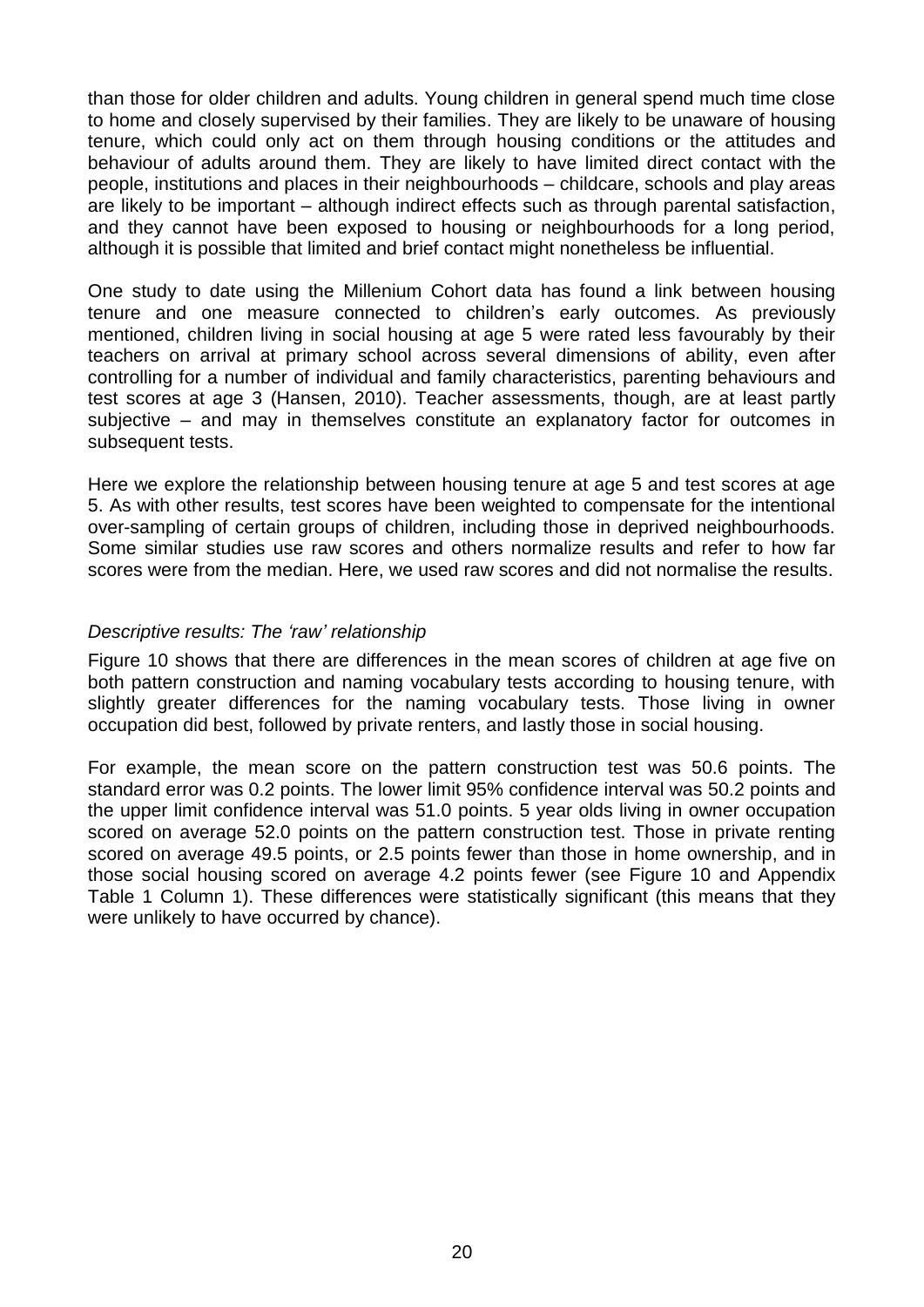

**Figure 10: Mean test scores at age 5 by housing tenure, MCS 2006**

Whether or not these differences count as 'large' and important for policy is a matter of judgement.

We should note that a gap in raw scores between two sub-groups (such as different tenures) amongst the children is not the same as the degree of variation in scores from highest to lowest across the children. A 'small' gap in raw scores might be equivalent to a lot of the variation across the population, where most children score close to the median, or visa versa.

This gap in scores does not itself point to any 'tenure effect', since the difference could be accounted for by other characteristics of the individuals in different tenures, not the tenure itself, and should be interpreted according to the overall variation in scores. This will be explored in more detail below.

### <span id="page-24-0"></span>**Is there a relationship between neighbourhood type at age 5 and test scores at age 5?**

There are also differences in the mean scores of children at age 5 on both pattern construction and naming vocabulary tests according to the deprivation of the neighbourhood in which they live, with slightly greater differences for the naming vocabulary tests.

We compared those living in neighbourhoods (Lower Super Output Areas) in different deciles (tenths) of all neighbourhoods in England, according to the Indices of Multiple Deprivation 2007 (Figure 11).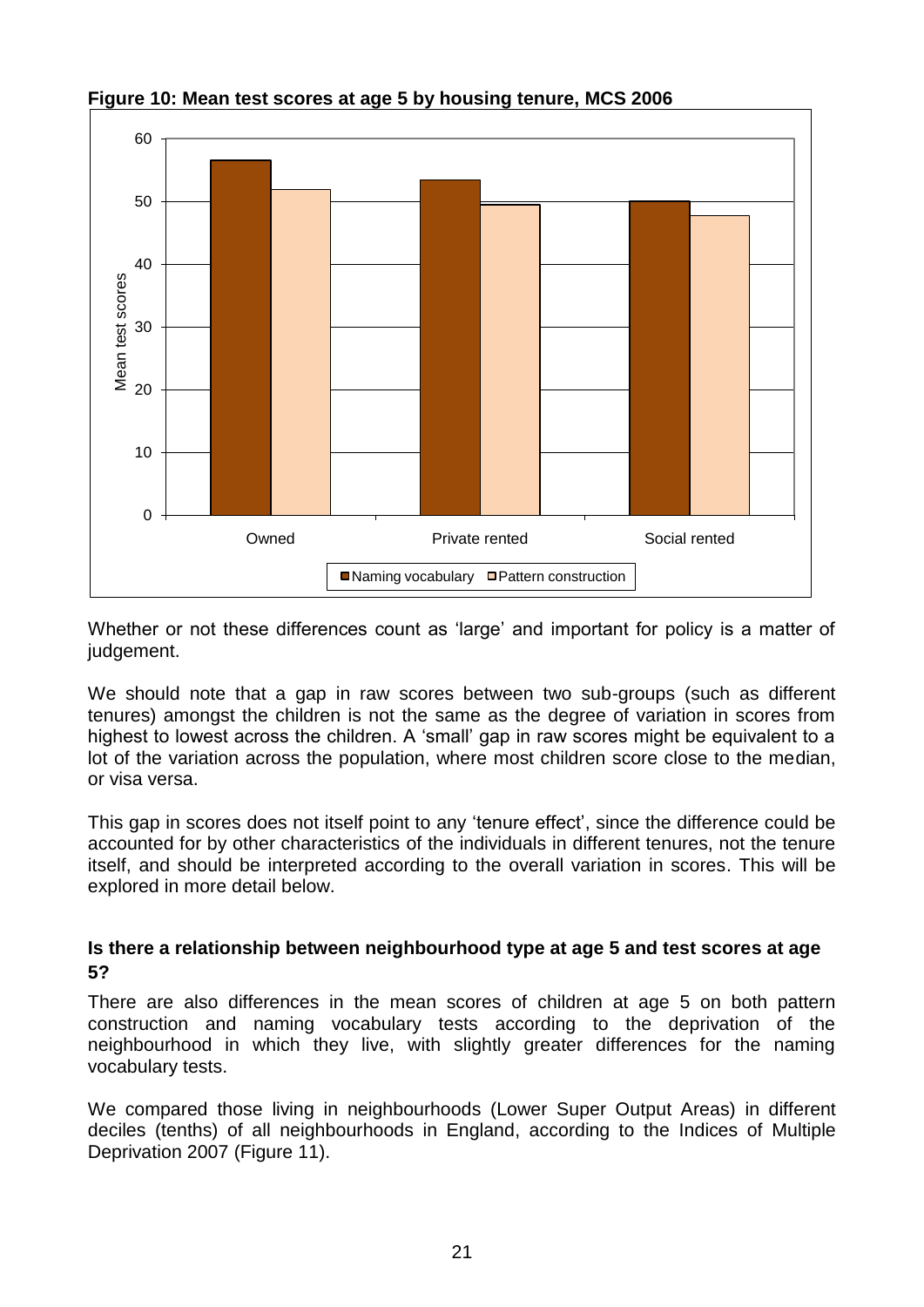

### **Figure 11: Mean test scores at age 5 by decile of neighbourhood deprivation, according to the IMD 2007, MCS 2006**

Those living in least deprived areas scored best on both tests. However, again, they do not in themselves provide evidence of a 'neighbourhood effect', and may, for example be affected by differences in typical family advantage in different areas.

Figure 3 showed that 27% of children in social housing lived in the most deprived decile of neighbourhoods, compared to 14% of children in private renting and just 5% of children in home ownership. When we look just at the 12% of children living in the most deprived decile of neighbourhoods, differences between tenures on naming vocabulary almost disappear, and in fact children of social renters did slightly better than those of owner occupiers. Differences between those in different tenures on pattern construction shrank, although children of owner occupiers still had the highest scores. Children of social renters outside the most deprived decile of neighbourhoods, who made up 73% of all social renter children (Figure 5), did better than those of any tenure in the most deprived decile of neighbourhoods on naming vocabulary. They did better than those of private renters in the most deprived decile on pattern construction.

These patterns suggest that neighbourhoods of residence may be involved in explaining at least part of the tenure differences seen, or alternatively that the characteristics of those in any one tenure who live in different types of neighbourhoods may be different.

### <span id="page-25-0"></span>**Is there a relationship between family advantage at birth and test scores at age 5?**

On average, children whose parents had a higher level of education and jobs with higher socio-economic status in 2000 did better in tests when they were aged 5 (Figure 12).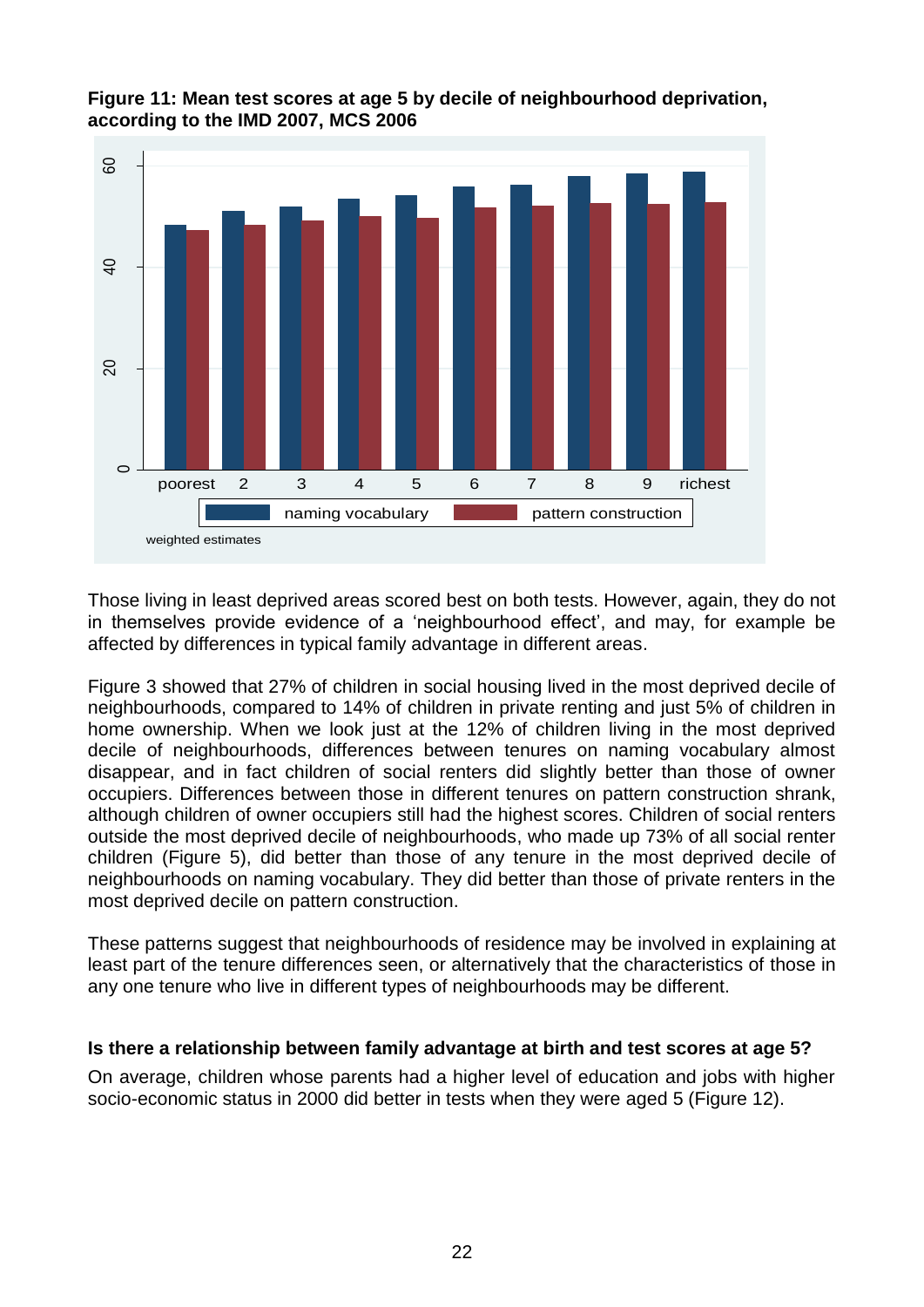

**Figure 12: Mean pattern construction and naming vocabulary test scores at age 5 by index of Family Advantage quintile at birth, MCS 2006**

Figure 2 showed that 69% of children in social housing came from the least advantaged two quintiles of families, compared to 51% of children in private renting and 31% of children in home ownership.

The differences in results between children in different quintiles in Figure 12 were statistically significant. These raw results suggest that some of the association between tenure and outcomes might be linked to family advantage. Notably, the gap between scores of children from the most advantaged fifth of families and the last advantaged fifth is bigger than between home owners and social renters (just over a fifth of the group). Again, this is not in itself evidence of a 'family advantage' effect.

### <span id="page-26-0"></span>**Do neighbourhood characteristics account fully or partially for the relationship seen between tenure and early outcomes?**

The next steps in the analysis were to use regression techniques. We used multiple regression models with the age 5 test scores as response variables. The models initially had housing tenure as the sole explanatory variable. We then added further explanatory variables to the model – living in deprived neighbourhoods, an index of family advantage, and measures of family structure (number of siblings, lone parenthood, mother's age at first birth) – in order to see to what extent the addition of these controls reduced the impact of tenure on the test score outcomes (The results are shown in Appendix Table 1 Column 2).

Part 1 showed us that children in different tenures experienced differences in neighbourhood according to a wide range of measures. Here, we explore the relationship between a limited set of measures of neighbourhood characteristics and outcomes: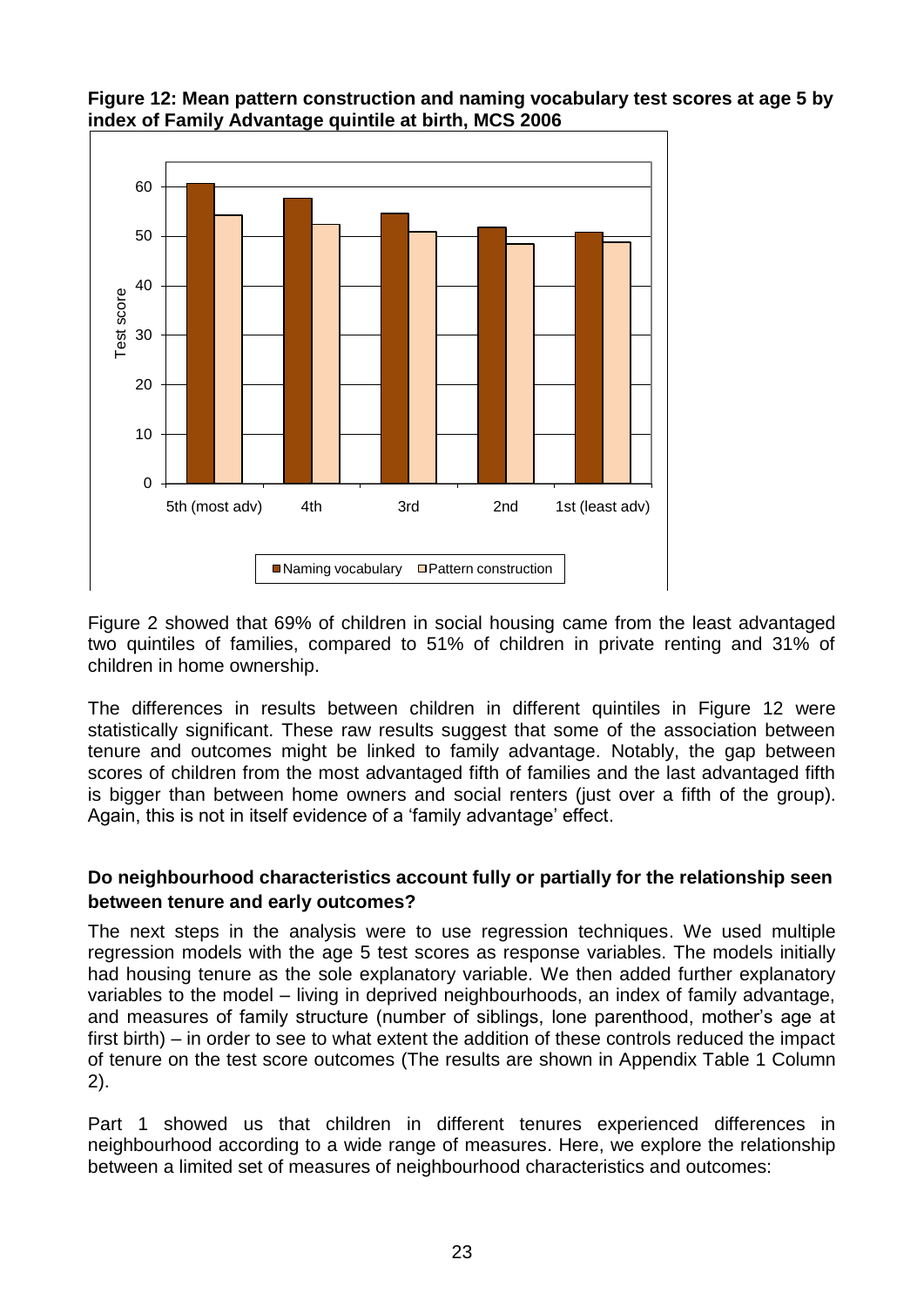- whether the child lived in a neighbourhood that was in the most deprived decile of the IMD 2007 or not;
- whether the child lived in a neighbourhood that was in the most deprived three  $\bullet$ deciles of the IMD 2007 or not;
- the IMD 2007 score of the cohort member's neighbourhood (a continuous, rather than either/or measure); and
- $\bullet$ whether the cohort member's parents thought the area was excellent, average or poor/very poor for raising children.

We focus on reporting scores on the pattern construction tests, because a similar test was shown by Feinstein and Duckworth (2006) to have the greatest correlation with later childhood and adult outcomes. The scores we report after controls are not the actual scores of an identifiable group of children but modelled scores.

We have seen that 5 year olds in social housing were more than five times as likely as those in home ownership to live in the most deprived decile of neighbourhoods on the IMD 2007 (see Figure 5). Taking account of whether the children's neighbourhood was in the most deprived decile reduced the gap between modelled scores on the pattern construction in test for children of owner occupiers and those of social tenants from about 4.2 test points to 3.7, and results were statistically significant. These results suggest that part, but by no means all, of the 'raw' difference between results for social renters and home owners seen in Figure 10 is accounted for by something connected with living in the most deprived tenth of neighbourhoods, and the fact so many more children of social tenants do so (see Appendix Table 1).

The modelled gap between scores for children of owner occupiers and children of private renters were also affected by these two controls, but the difference in test scores between social renters and owner occupiers is affected more by the neighbourhood control than that between private renters and home owners. We have seen that children in social housing were almost twice as likely as those in private renting to live in the most deprived decile of neighbourhoods (see Figure 5). These data suggest that part of the 'raw' difference between results for social renters and private renters seen in Figure 10 is accounted for by neighbourhood characteristics (see Appendix Table 1).

In other tests we also tried using alternative measures of neighbourhood deprivation, IMD 2007 scores of individual neighbourhoods (continuous rather than binary, and comparing all levels of deprivation against one another). This analysis also found relationships that were statistically significant.

Does this mean we have identified a 'neighbourhood effect' of small neighbourhood deprivation on children's test scores at age 5? Most definitions of 'neighbourhood effects' say that a neighbourhood effect is not simply an association between the characteristics of a place and outcomes, but one that persists after taking into account at least some of their individual characteristics which are thought to be associated with outcomes.

Therefore, we next took into account the children's Index of Family Advantage (composed of parents' highest educational qualification and occupational class in 2000). On average, in raw results children from more advantaged families scored higher on the test (Figure 12). The components of the Index have been shown to be linked to test scores at 5 after controlling for other factors (Jones, 2010). Index of Family Advantage is also linked to housing tenure (Figure 2). In 2006, only 7% of 5 year old children of social renters had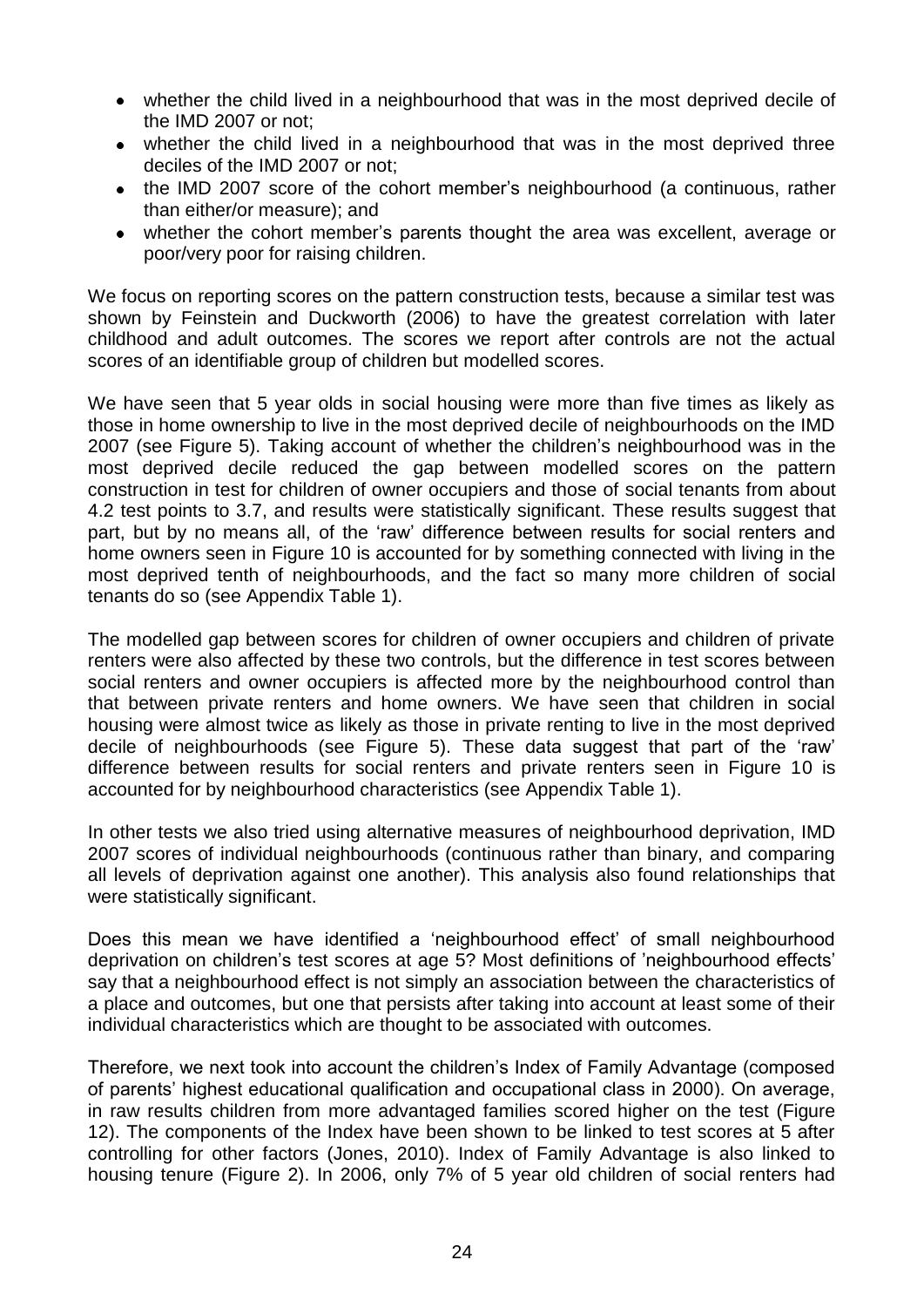parents in the top two quintiles on the Index of Family Advantage, while 69% had parents whose education and jobs put them in the bottom two quintiles.



**Figure 13: Modelled test scores for pattern construction at age 5, by child's tenure at 5, with controls for neighbourhood deprivation, MCS 2006**

*Note*: All results statistically significant at the 1% level, so that differences in test scores for these groups are 99% likely not to have been due to chance.

We applied the index of Family Advantage score as a control, as a continuous rather than either/or variable, comparing all levels of advantage against one another (Figure 14 and Appendix Table 1 Column 3). The size of the association between neighbourhood deprivation and test score was reduced by taking into account Index of Family Advantage. However, a statistically significant association between tenure and outcomes remained after this simple control for individual characteristics. The fact that there was a slightly different result when controlling for residence in the most deprived decile of neighbourhoods and the three most deprived deciles suggests that not all the apparent 'neighbourhood effect' could be accounted for by differences in the Family Advantage Index of children living in different types of neighbourhood.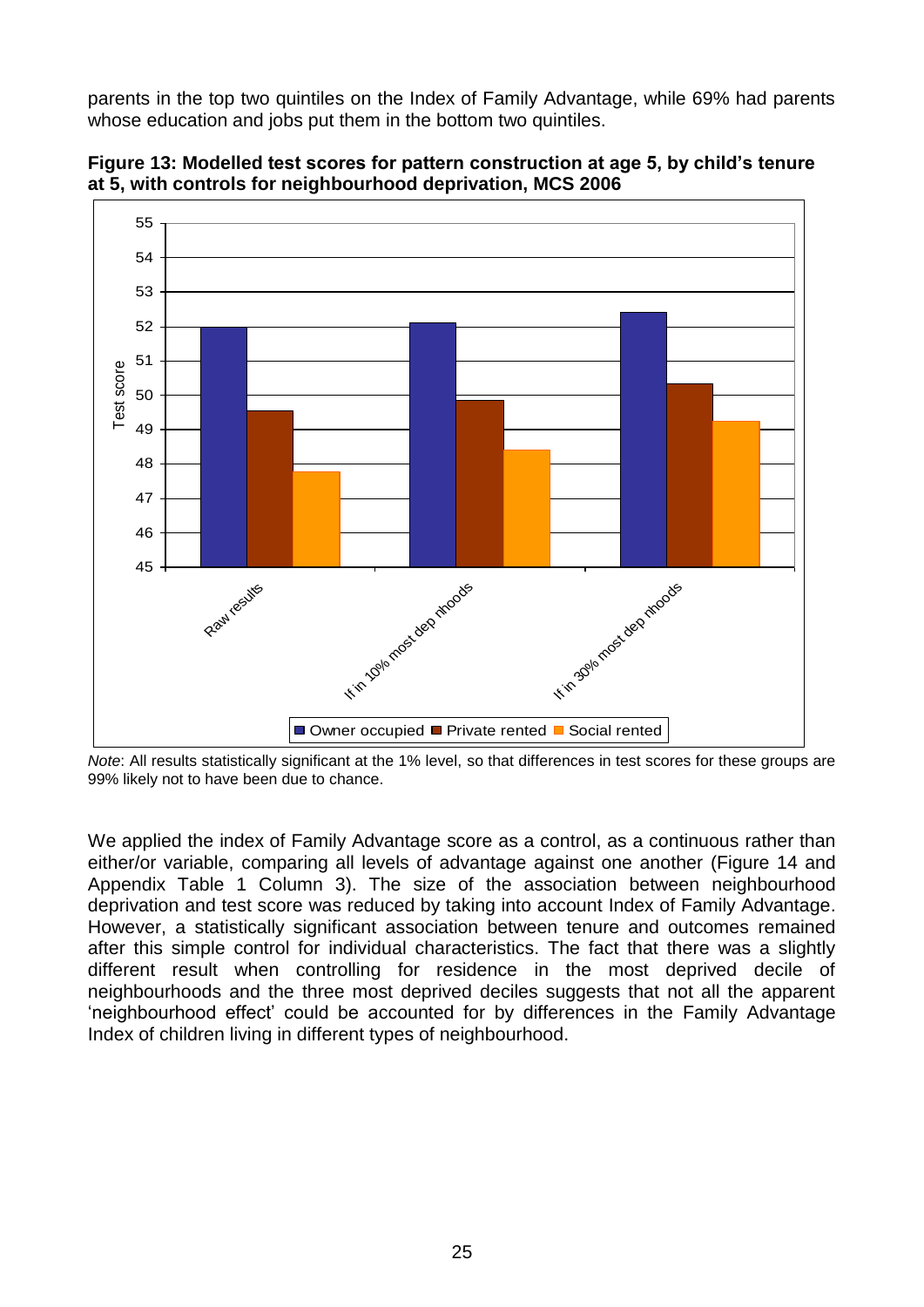

### **Figure 14: Modelled test scores for pattern construction at age 5, by child's tenure at 5, with controls for neighbourhood deprivation and Index of Family Advantage, MCS 2006**

*Note*: All results statistically significant at the 1% level, ie differences in test scores for these groups are 99% likely not to have been due to chance.

Once both neighbourhood deprivation and Index of Family Advantage were included as controls, the difference in the modelled pattern construction test score between social housing and owner occupation reduced by almost half from the initial level, to 2.3 test points. Notably, taking family advantage into account appeared to have a greater effect than taking into account the deprivation of children's neighbourhoods, according to the summary measures used. In addition the difference between social and private renting was reduced by these controls.

We investigated mothers' age at birth of first child, family structure at age 5 and number of siblings at age 5 (see Figure 15 and Appendix Table 2). In this analysis we used the Index of Family Advantage in a different way, as a categorical rather than continuous variable, so that we could compare those in different quintiles.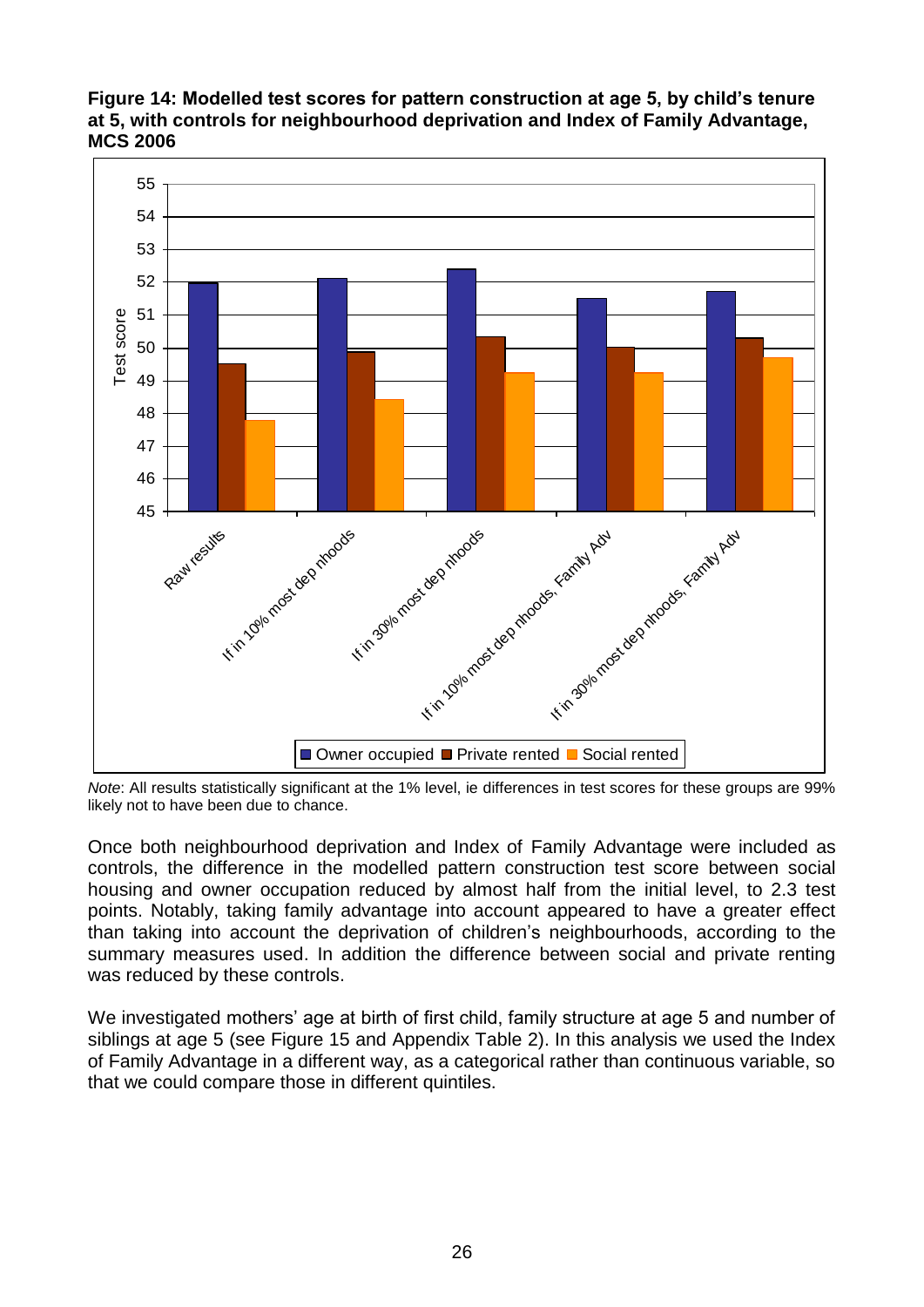



*Note*: All results statistically significant at the 1% level, ie differences in test scores for these groups are 99% likely not to have been due to chance.

A statistically significant relationship between housing tenure at 5 and test scores at age 5 persisted after these additional controls. However, the modelled gap between scores of children of social renters and those of owner occupiers reduced further.

Figure 16 shows how the size of the gap between the test scores of renting and owning children was reduced by controls.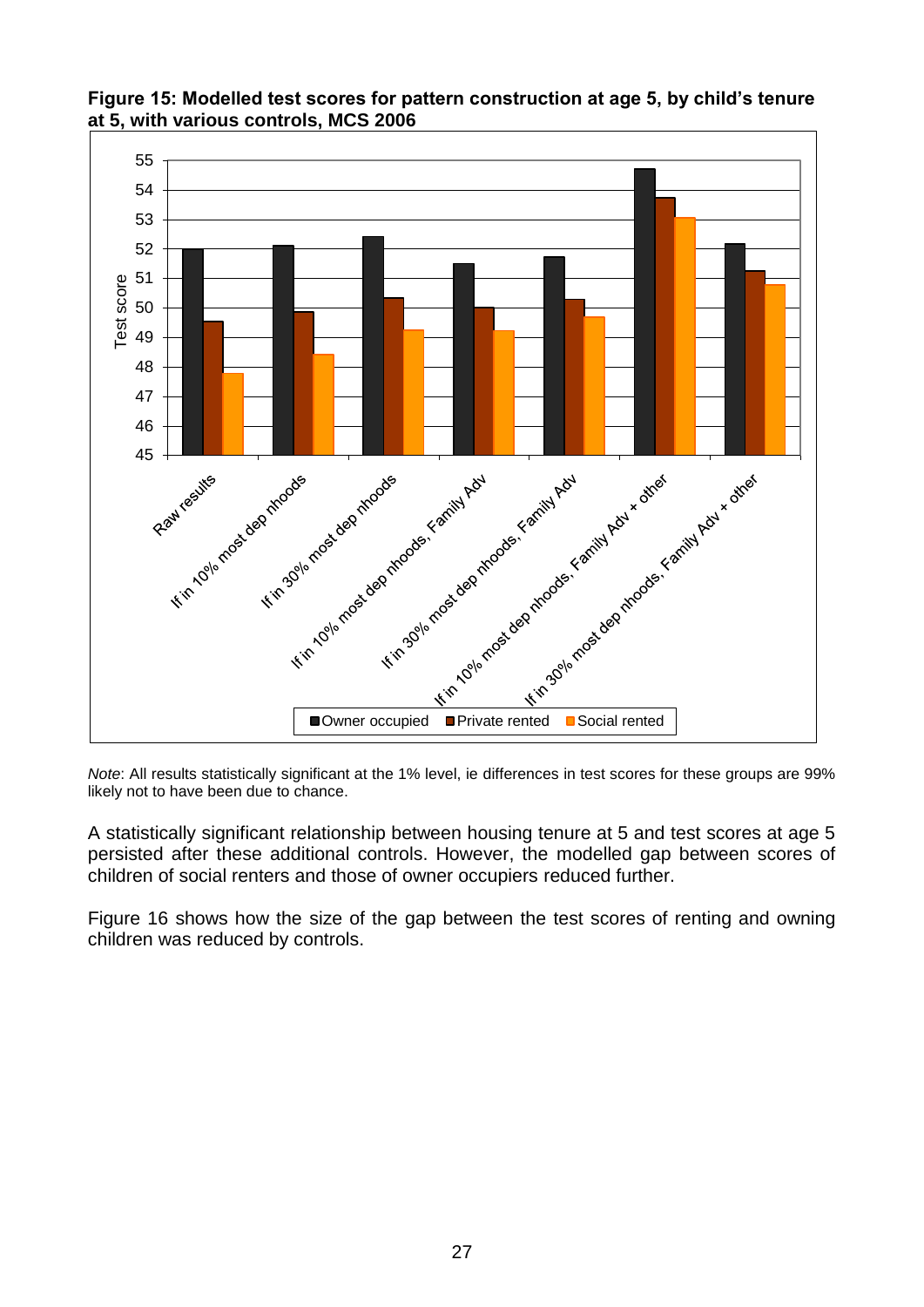**Figure 16: Gap between test scores for children of owner occupiers those of both types of renters, raw scores and scores after controls (for neighbourhood deprivation, Index of Family Advantage by quintiles, and other family factors), pattern construction test, MCS 2006**



*Note*: The raw score for owner occupiers (from which gaps are calculated) was 51.992. All results were statistically significant at the 1% level, so that differences in test scores for these groups are 99% likely not to have been due to chance.

For children in both rented tenures, more than half the gaps in modelled pattern construction test scores at age 5 has been removed by controlling for a handful of factors:

- $\bullet$ whether or not the child lived in a neighbourhood in the most deprived decile of neighbourhoods;
- Family Advantage (composed of parents' educational qualifications and occupation status when the child was born);
- the age of the child's mother when she had her first child;
- whether the child was in a lone parent family at age 5; and
- the number of siblings the child had at age 5.  $\bullet$

Because of the relationship known to exist between test scores and ethnicity, we also carried out some regression tests including ethnicity in the model (for pattern construction). This had reduced the size of the link between housing tenure and test scores somewhat father, but did also did not remove the association.

As noted, there is a difference between the gap in raw scores between two sub-groups amongst the children and the degree of variation in scores from highest to lowest across the children. Where most children score close to the median, a 'small' gap in raw scores might be equivalent to a lot of the variation across the population, or visa versa.

In this case, however, there was quite a lot of variation in scores on early outcome tests. The models fitted were quite 'sparse'. This means that the models and the variables they included – housing tenure as well as neighbourhood characteristics and family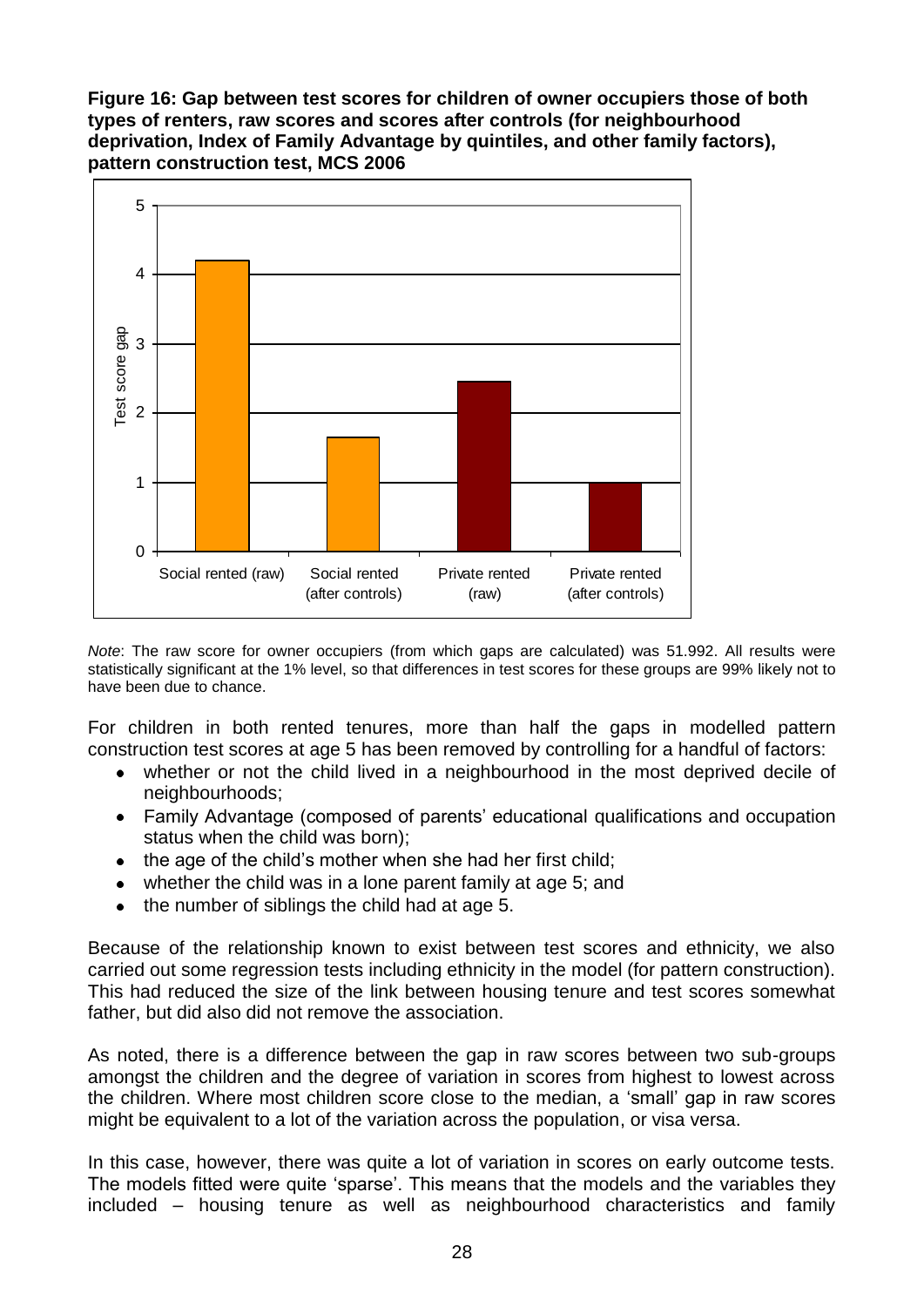characteristics – all explain only a small proportion of the total variation in test scores (note that the R-squared values in Appendix Table 1 are quite low).

Nonetheless, all of the explanatory variables were highly statistically significant and overall the estimated models represent significant improvements over the null model. In other words, the explanatory variables contribute usefully to explaining the outcome of interest even though they do not account for all the variation in it.

Figure 17 shows how the size of these gaps compares to those for other variables in this model.

#### F**igure 17: Gaps between test scores for children in different situations, after controls (for neighbourhood deprivation, Index of Family Advantage (by quintiles), and other individual and family factors), in test points, pattern construction test, MCS 2006**



*Note*: The modelled score for the comparison categories (eg most advantaged quintile of families, 1 sibling etc) 52.103. Not all results were statistically significant at the 1% level.

Having used the controls listed above, the difference between the modelled scores for children of social renters and children of home owners has not only reduced by more than half but is much smaller than, for example, the difference between those in the most advantaged quintile of families compared to those in the least advantaged, at over 4 test points. The raw gap between those in the most advantaged quintile of families and those in the least advantaged quintile was 5.5 points (Figure 12), and the controls listed above have only managed to reduce the gap slightly to 4.1 points. The modelled gap in scores between children of owner occupiers and those of social renters was also less than the difference between children with one sibling and those with three or more, and similar to the difference between scores for children with a mother of average age (30-34 years old) and a mother under 20 years old at her first birth. Analysis focusing on housing tenure (as seen in Feinstein *et al*, 2008 and Lupton *et al*, 2009) has obscured the connections between many other major social variables and outcomes, which might be at least as important as tenure.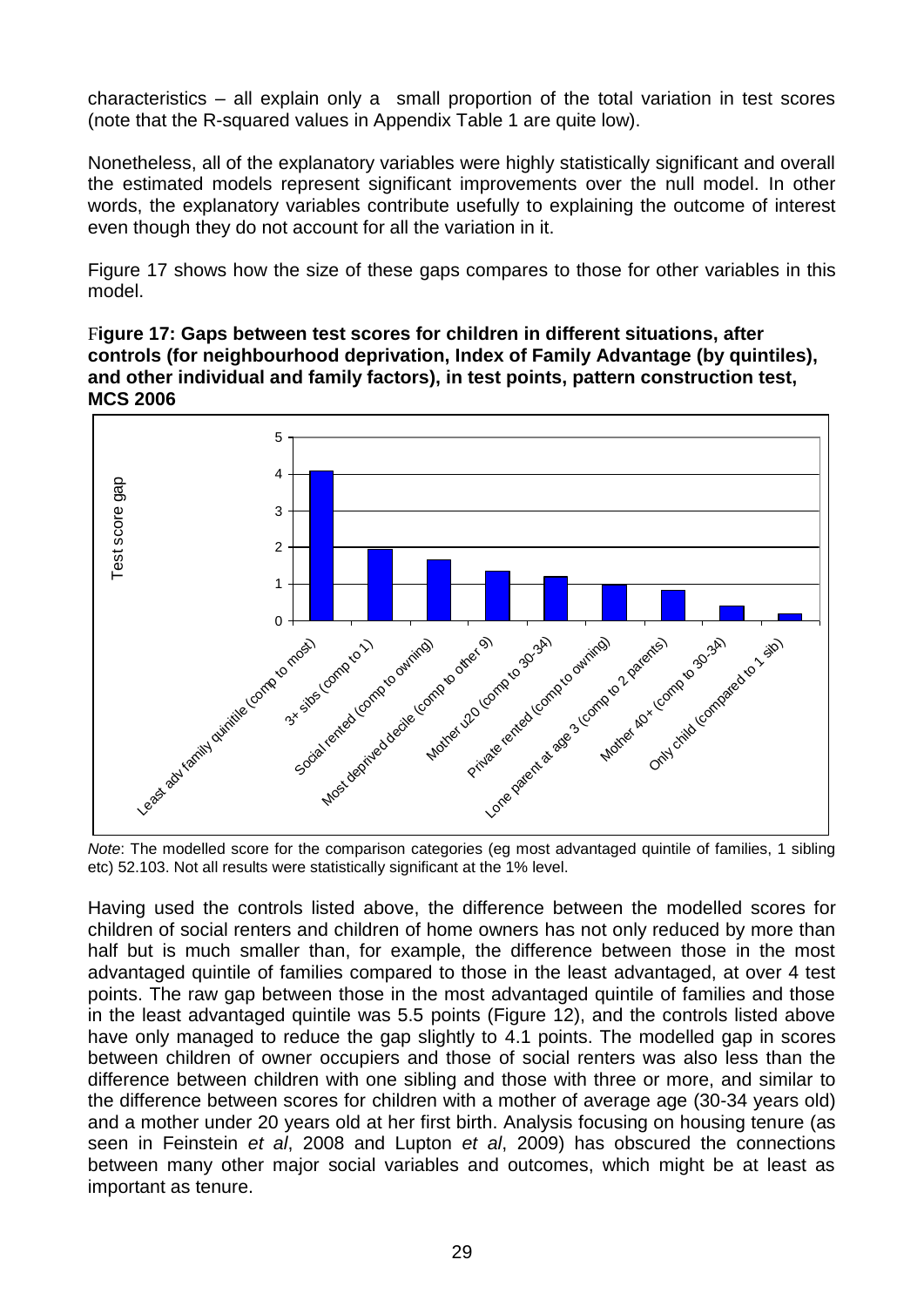What counts as a 'large' gap, or one which is important for social policy is partly a matter of judgment, and may also be affected by what factors social policy can be expected to influence. However, this evidence suggests that public policy might as at least as plausibly seek to influence gaps in family advantage (by reducing overall inequalities in educational attainment and occupational status), or other factors such as mother's age at first birth, or family size, as to seek to influence housing tenure or characteristics of tenure. In addition, we cannot indentify a 'tenure' or 'family advantage' or 'number of siblings' gap without a theory as to the causal mechanism by which it might operate. It may be harder to suggest potential causal mechanisms for how a child's parents' housing tenure might influence child test scores than, for example, how parental advantage or the number of siblings might do so.

In addition, we have only looked at a very small number of controls here. We can suggest a large number of further controls for individual and family characteristics that would be likely to reduce further or possibly entirely remove the statistical significance or size of the associations between housing tenure and test scores. These could include both factors known to be linked to child test outcomes (for example for ethnicity, financial situation, parenting practices, parents' relationship quality, mother-child relationships and mother's wellbeing and self-esteem (Schoon *et al*, 2010; Jones, 2010, Dearden and Sibieta, 2010), or factors known to be associated with selection into social housing tenure (including poverty or non-working mothers (Bradshaw and Holmes, 2010; minority ethnicity (Ketende *et al*, 2010), and including factors which may be harder to get data for, such as past family relationship breakdown, disability or mental illness or homelessness). For example, the association between minority ethnicity and early outcomes, particularly in test of language, is so important that many studies of early outcomes control for ethnicity.

We also explored parents' views about their neighbourhoods and satisfaction with their children's schools and their relationship with test scores. These measures of parents' views had statistically significant relationships with child test scores, after all the controls listed above. Children of parents who said they were 'neither satisfied or dissatisfied' or 'fairly or very dissatisfied' with their children's education scored 2.8 points fewer on pattern construction (after taking into account all the above variables, as well as views of the neighbourhood as a place to raise children) Children of parents who said where they lived was a 'poor' or 'very poor' area to bring up children scored 1.7 fewer points on pattern construction than those who said the area was good to raise children (see Appendix Table 3). This evidence cannot tell us to what extent parents' attitudes may cause or be caused by their children's development and attainment. They do suggest that that parental dissatisfaction is not merely 'subjective' but is linked to hard evidence of their children's development. These additional variables reduced the size of the association between social housing tenure and test scores slightly more.

We also experimented with the inclusion of formal 'interactions' between the tenure categories and the neighbourhood measures, which reveal if the association between tenure and outcomes is different for differing levels of deprivation. However, we found that interaction terms between tenure and local deprivation were not significant in any models, so neighbourhood deprivation and tenure may have largely separate effects. Thus if a cohort member lives in social housing which is also a deprived neighbourhood (as many do), the two factors will, on average combine to produce predicted scores worse than either alone, but they will not multiply together to produce far worse results.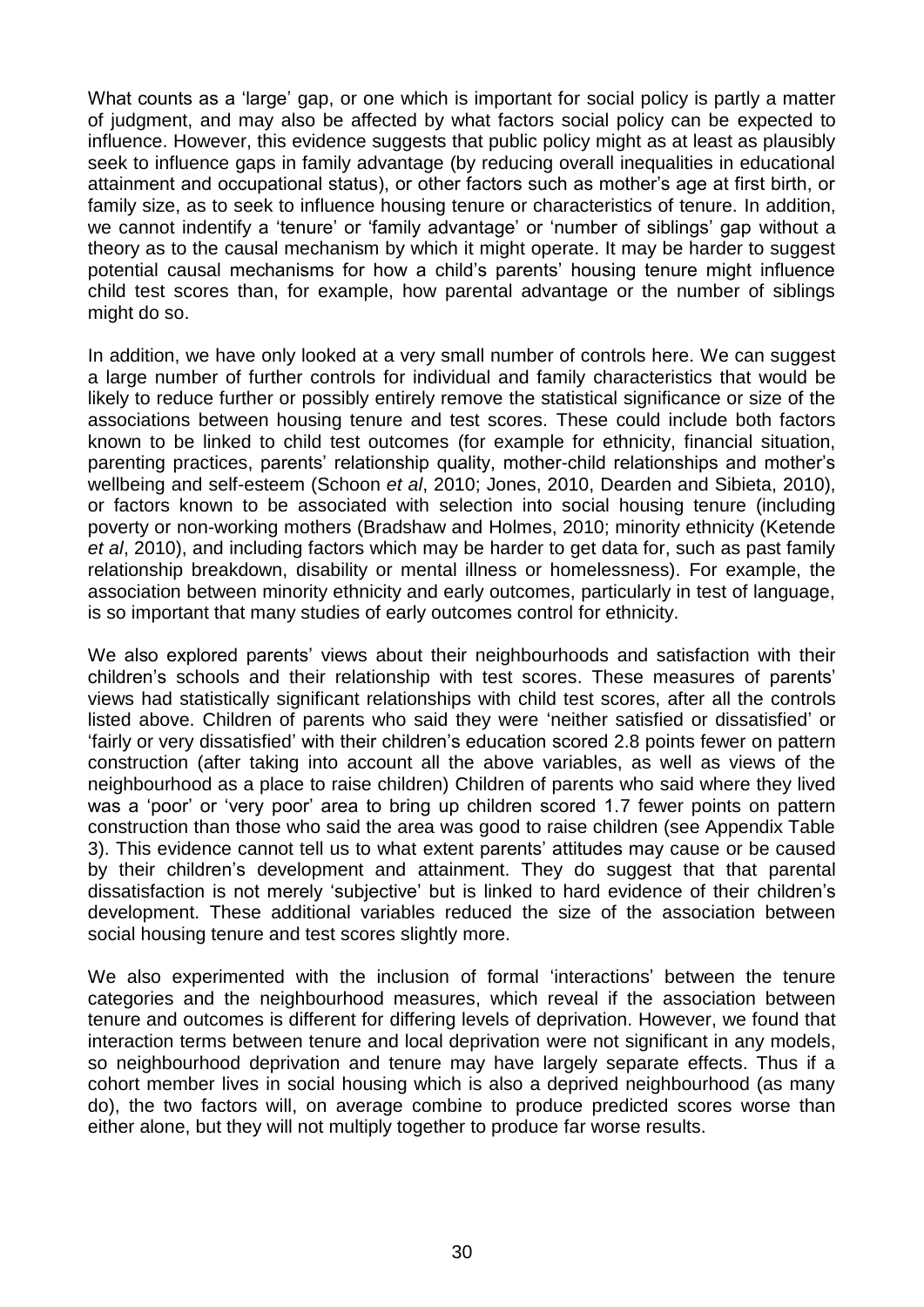# <span id="page-34-0"></span>**Discussion and conclusions**

In Part 1 this report presented new information about the housing and neighbourhoods of today's young children. In Part 2 it developed and extended the work of two recent reports on the relationship between childhood housing and life chances (Feinstein *et al*, 2008 and Lupton *et al*, 2009).

### <span id="page-34-1"></span>**The homes and neighbourhoods social housing provides for today's children**

Evidence from the Millennium Cohort study provides some positive news about the homes and neighbourhoods social housing provides for today's young children, some of which contradicts widespread beliefs about the tenure.

Of the 24% of 5 year olds who lived in social housing at age 5 in 2006:

- 77% lived in houses or bungalows, as opposed to flats or maisonettes. 70% had access to a garden.
- 73% lived in medium sized homes with four or five rooms (usually two or three bedrooms), and 20% lived in homes with six or more rooms (usually three or four bedrooms).
- 79% lived in homes free from any damp or condensation.
- 75% of their parents thought their homes were not 'really disorganised', 82% thought you could 'hear yourself think' at home and 82% said the home atmosphere was 'calm'.
- 82% of social renting parents had friends or family in the area, and 66% lived within  $\bullet$ 30mins of children's maternal grandmothers.
- 72% of parents said they felt 'safe' or 'very safe' in the area, while 72% of older siblings had not experienced theft and 69% were not worried about being robbed or mugged.
- 72% of the older siblings of cohort members enjoyed living in the area, and 75%  $\bullet$ said most people in the areas were friendly.
- 93% of parents got their first choice of primary school and 73% were 'very satisfied'  $\bullet$ with their child's progress at school so far.
- $\bullet$ Social housing could offer very good conditions for children and families. Those social renting parents who lived in the least deprived two deciles of neighbourhoods, admittedly a small minority at just 5% of the total, were more satisfied with their areas as places to raise children than most owner occupiers in England.

However, compared to those in other tenures, 5 year olds who lived in social housing in 2006, were more likely to experience living in homes that were either less desirable or possibly less conducive to rearing children: homes that were flats or maisonettes rather than houses or bungalows, that lacked gardens, that were only small or medium-sized homes, which had some damp or condensation, and which parents thought were 'really disorganised', where you could 'not hear yourself think' at homes which were not 'calm'.

Although they made up only 24% of 5 year olds, those in social housing made up a majority of all children in flats rather than houses (65% of the total), those without access to a garden (55%) and of those in homes with just one to three rooms (55%) and in the most deprived neighbourhoods.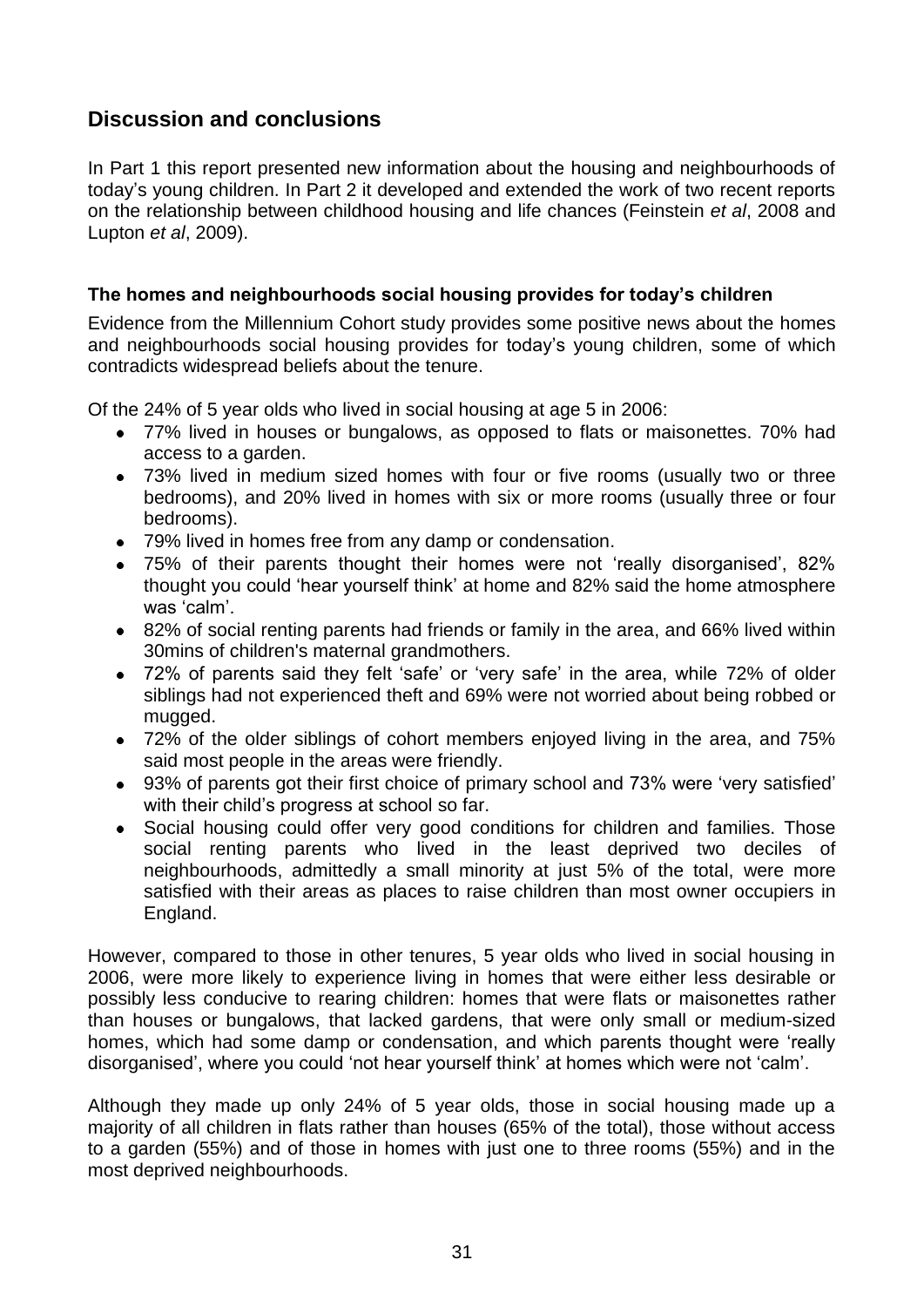Compared to those in other tenures, 5 year olds in social renting were markedly disadvantaged in terms of their neighbourhoods:

- 47% live in the most deprived 20% of neighbourhoods, and only 20% were in neighbourhoods which were less deprived than average.
- Only 46% of social renting parents thought their area was 'excellent or good' for raising children, and 19% thought their area was 'poor' or 'very poor''. For any given level of neighbourhood deprivation, social renting parents were less satisfied with the area as a place to raise children than those in other tenures.
- Social renting parents were more likely to be concerned about crime and racist attacks than those in other tenures.
- The older siblings of these cohort members were also less likely to enjoy living in  $\bullet$ their areas, more likely to be concerned about crime, and more likely to have been victims of crime and anti-social behaviour than children in other tenures. They were more likely to have more problematic relationships with teachers, despite showing enthusiasm for study.

5 year olds in social housing were likely to be disadvantaged in other ways. In 2006, only 1% of 5 year old children of social renters had parents in the top quintile on the Index of Family Advantage, and only 7% had parents in the top two quintiles combined. 69% of children in social renting had parents whose education and jobs put them in the bottom two quintiles. Bradshaw and Holmes (2010) found that social housing was not only more likely to house lone parents, young mothers and large families, but was more likely to house the poorer families amongst each of these groups. While on average, social renting parents and children had strong social networks, they were more likely to be more isolated. For example, 18% of social renting parents had no friends or family in the area, 29% of social renting 5 year olds children never saw friends outside school, and 8% never saw their grandparents.

Both owner occupation and private renting are quite diverse in terms of the type of families they house and the housing and neighbourhood conditions they provide. There were subgroups of disadvantaged children amongst those whose parents are home owners and private renters. Amongst the 5 year old children of home owners, for example:

- 30% have parents whose education and employment put them in the most deprived  $\bullet$ two fifths of cohort families.
- 10% have damp or condensation in their homes.
- 14% are in homes which parents described as 'really disorganised', 14% where you 'can't hear yourself think' and 13% which are not 'calm' in atmosphere.
- 12% have parents with no friends or family the area and 9% have parents who are not friends with any other parents in the area.
- 9% are in the most deprived decile of neighbourhoods and 18% in the most  $\bullet$ deprived two deciles. Only 46% of owner occupier parents who lived in the most deprived decile of neighbourhoods thought their area was 'excellent' or 'good' for raising children. Amongst all children living in the most deprived two and three deciles of neighbourhoods, there are almost as many in home ownership as in social renting.

### <span id="page-35-0"></span>**New evidence of associations between childhood housing tenure and early outcomes**

Past studies by members of the same team found as yet unexplained correlations between being 'ever' in social housing in childhood and worse adult outcomes for a combined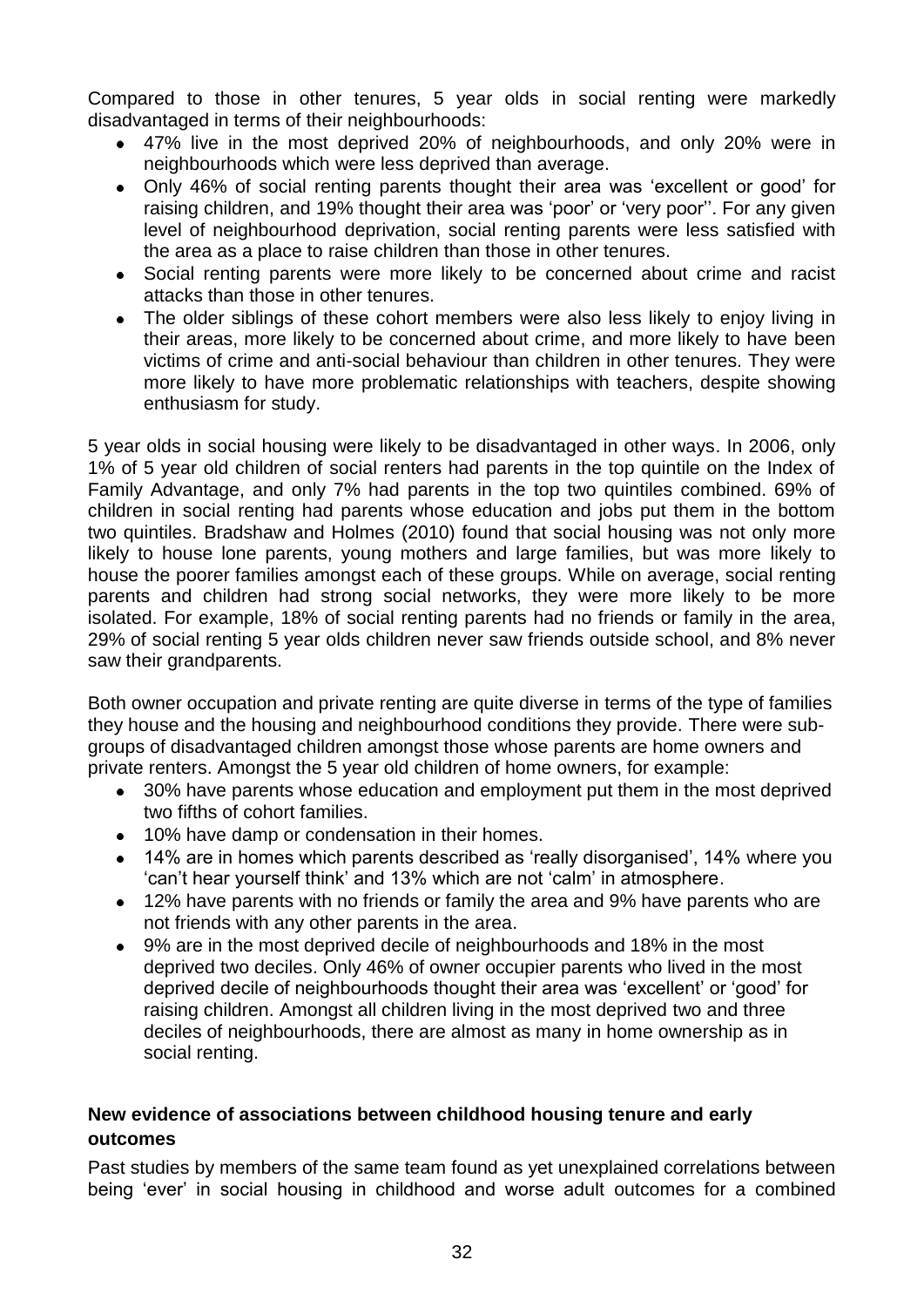measure of deprivation (Feinstein *et al*, 2008) and across a range of measures (Lupton *et al*, 2009), after using a very large set of more than 50 controls, for those born in 1958 and 1970 (although associations were not found for those born in 1946, and the size of the associations was substantially reduced by controls).

Past studies have obscured differences between private renting and other tenures. In this study, we found that children in private renting were in an intermediate position between social housing and owner occupation in terms of the housing and neighbourhood conditions they offered to children and families, and in their raw test outcomes.

We found very substantial differences in the neighbourhoods children in different tenures were living in, how parents and children used their neighbourhoods, as well as in parents' and children's views of the neighbourhood. When we controlled for whether children lived in the most deprived decile of neighbourhoods, the associations between tenure and lower test scores reduced considerably for social housing and slightly for private renting. Thus at least part of what might appear to be a 'rented tenure' effect on test scores was potentially a 'neighbourhood deprivation effect'. We also found very substantial differences in the education and occupational class of parents for children in different tenures. Controlling for family advantage score showed that at least part of what might appear to be a 'rented tenure' effect on test scores was potentially a 'family disadvantage' effect. Controlling for family advantage had a bigger effect on test score gaps between tenure than controlling fro neighbourhood.

Controlling for just two factors, family advantage and neighbourhood deprivation, reduced the gap in test scores between children in home ownership and those in social renting by almost half.

Adding in further controls for mothers' age at birth of first child, family structure at age 5 and number of siblings at age 5, the difference between the modelled scores for children of social renters and children of home owners not only reduced by more than half but is much smaller than, for example, the difference between those in the most advantaged quintile of families compared to those in the least advantaged,. The modelled gap in scores between children of owner occupiers and those of social renters was also less than the difference between children with one sibling and those with three or more.

Analysis focusing on housing tenure (as seen in Feinstein *et al*, 2008 and Lupton *et al*, 2009) has obscured the connections between many other major social variables and outcomes, which might be at least as important as tenure.

However, importantly, the models and the variables they included – housing tenure as well as neighbourhood characteristics and family characteristics – all explain only a small proportion of the total variation in children's test scores.

This study examined a different generation and looked at early rather than adult outcomes. Nevertheless, it has some implications for the interpretation of the other evidence on the links between childhood housing tenure and adult outcomes in terms of multiple deprivation (Feinstein *et al*, 2008) and across a range of measures (Lupton *et al*, 2009), it suggests that comparing social housing to all other tenures may have obscured differences between and within the other tenures, and focusing on tenure may have obscured differences due to family advantage and other individual and family characteristics. It suggests that neighbourhood characteristics – not just deprivation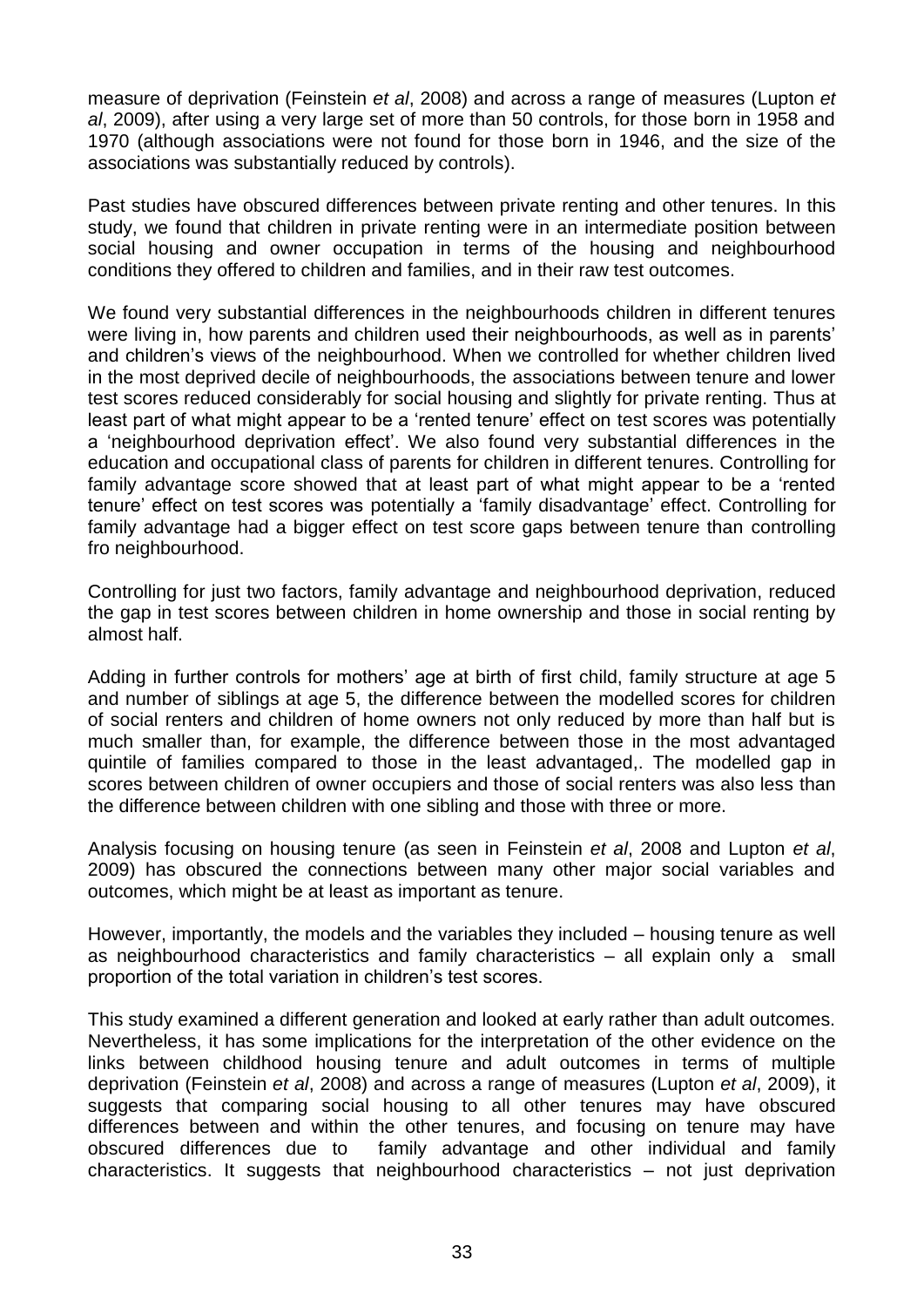measures, but a wide range of other features – may have accounted for part of any unexplained association between tenure and outcomes.

#### <span id="page-37-0"></span>**Implications for policy and practice**

Implications of any research for policy and practice depend, of course, on policymakers' and practitioners' goals. Both Parts 1 and 2 of this report are important for those who are motivated by equalizing housing and neighbourhood conditions and child and parent satisfaction between different social groups. Those who are solely motivated to equalizing opportunities in terms of early child outcomes and later social mobility should focus on the implications of Part 2.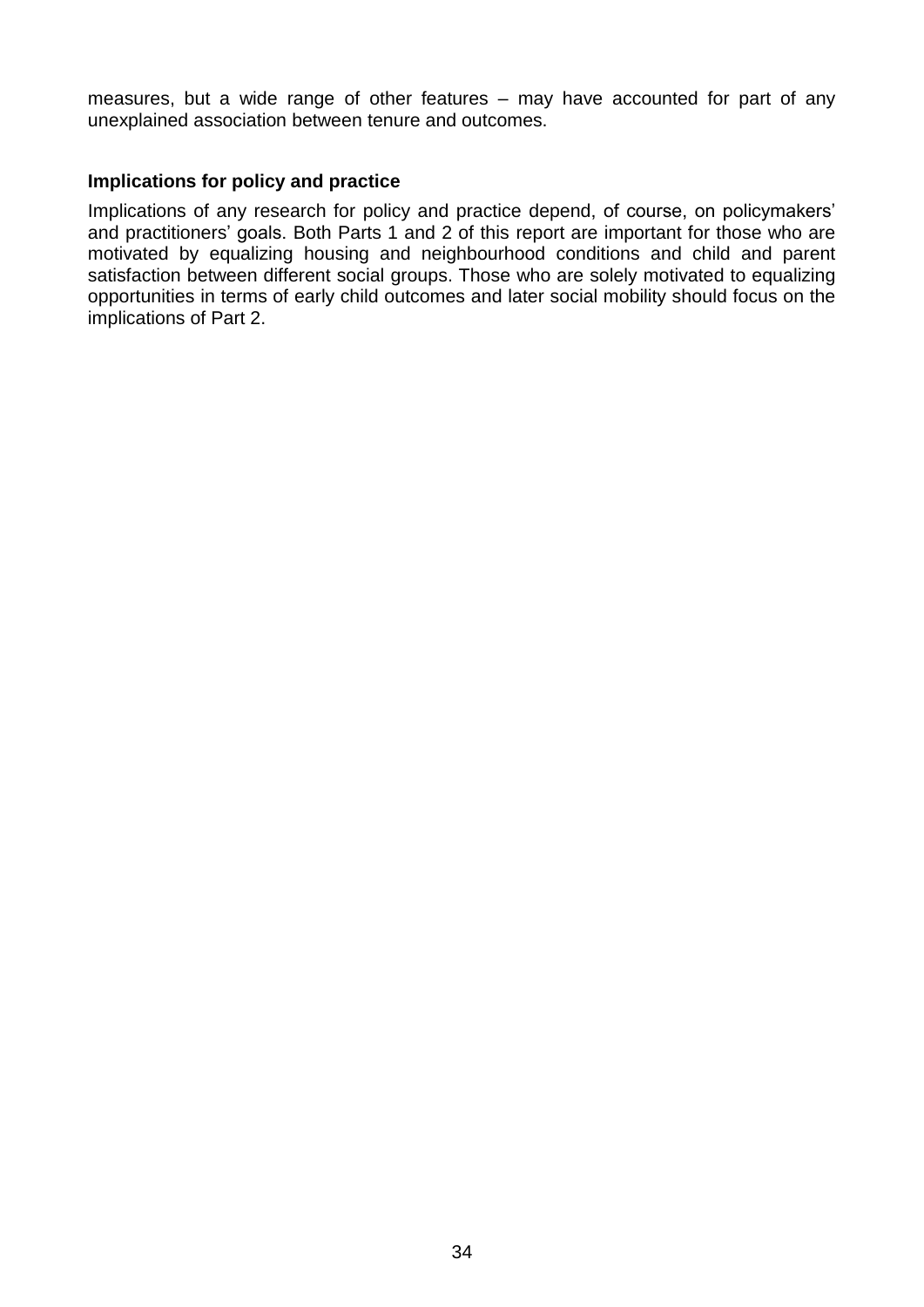### <span id="page-38-0"></span>**References**

- Bradshaw, J. and Homes, J. (2010) 'Child poverty in the first five years of life', in K. Hansen, H. Joshi and S. Dex (eds) *Children of the 21st century: The first 5 years*, Bristol: Policy Press, pp 13-31.
- Cullis, A (2008) 'Neighbourhood, community and family well-being'**,** PhD thesis, Centre for Longitudinal Studies, Institute of Education, University of London.
- Dearden, L and Sibieta, L (2010) 'Ethnic Inequalities in Child Outcomes.' In K. Hansen, H. Joshi and S. Dex, *Children of the 21st Century: The first 5 years*, Bristol: Policy Press, pp 169-184.
- Feinstein, L. and Duckworth, K. (2006) *Development in the early years: Its importance for school performance and adult outcomes Wider benefits of Learning, Research Report no. 20*, London: Centre for Research on the Wider Benefits of Learning.
- Feinstein, l., Lupton, R., Hammond, C., Mujtaba, T. and Sorhaindo, A. with Tunstall, R., Richards, M., Kuh, D. and Jonson, J. (2008) *The public value of social housing: A longitudinal analysis of the relationship of housing and life chances*, London: Centre for Research on the Wider Benefits of Learning, Institute of Education, University of London.
- Hansen, K .(2010) 'Teacher assessments in the first year of school' in K. Hansen, H. Joshi and S. Dex (eds) *Children of the 21st century: The first 5 years*, Bristol: Policy Press, pp 201-215.
- Hansen, K., Joshi, H. and Dex, S. (2010) *Children of the 21st Century: The first 5 years*, Bristol: Policy Press.
- Hills, J; Brewer, M; Jenkins, S; Lister, R; Lupton, R; Machin, S; Mills, C; Modood, T; Rees, T and Riddell, S. (2010) *An anatomy of economic inequality in the UK: The report of the National Equality Panel* London: Government Equalities Office, CLG
- Jones, E. (2010) 'Parental relationships and parenting', in K. Hansen, H. Joshi and S. Dex, (eds) *Children of the 21st century: The first 5 years*, Bristol: Policy Press, pp 53-75.
- Joshi, H., Hansen, K. and Dex, S. (2010) 'Introduction' in K. Hansen, H. Joshi and S. Dex (eds) *Children of the 21st century: The first 5 years*, Bristol: Policy Press, pp 1-12.
- Ketende, S., McDonald, J. and Joshi, H. (2010) 'Neighbourhoods and residential mobility' in K. Hansen, H. Joshi and S. Dex (eds) *Children of the 21st century: The first 5 years*, Bristol: Policy Press, pp 115-130.
- Lupton, R., Tunstall, R., Sigle-Rushton, W, Obolenskaya, P., Sabates, R., Meschi, E., Kneale, D. and Salter, M. (2009) *Growing up in social housing in Great Britain: The experience of four generations*, London: Homes and Communities Agency.
- Schoon, I., Cheng, H. and Jones, E. (2010) 'Resilience in children's development' in K. Hansen, H. Joshi and S. Dex (eds) *Children of the 21st century: The first 5 years*, Bristol: Policy Press, pp 235-248.
- Sullivan, A. (2010) 'Ethnicity, community and social capital' in K. Hansen, H. Joshi and S. Dex (eds) *Children of the 21st century: The first 5 years*, Bristol: Policy Press, pp 33- 52.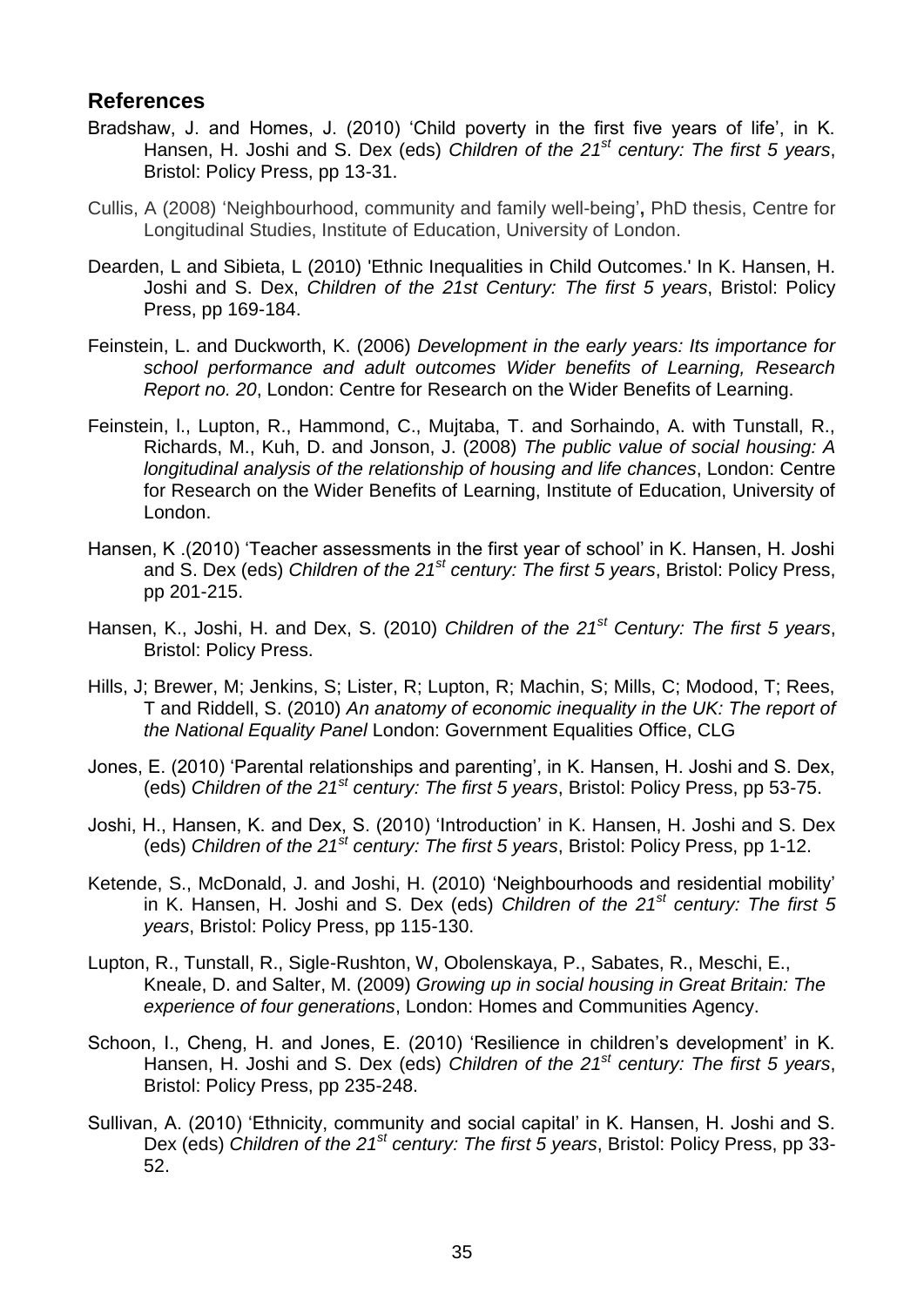Tunstall, R., Lupton, R. and Tunstall, H. (2009) *How housing affects children's education and development through the effects of overcrowding, frequent mobility, and poor health and poor well-being,* London: CLG.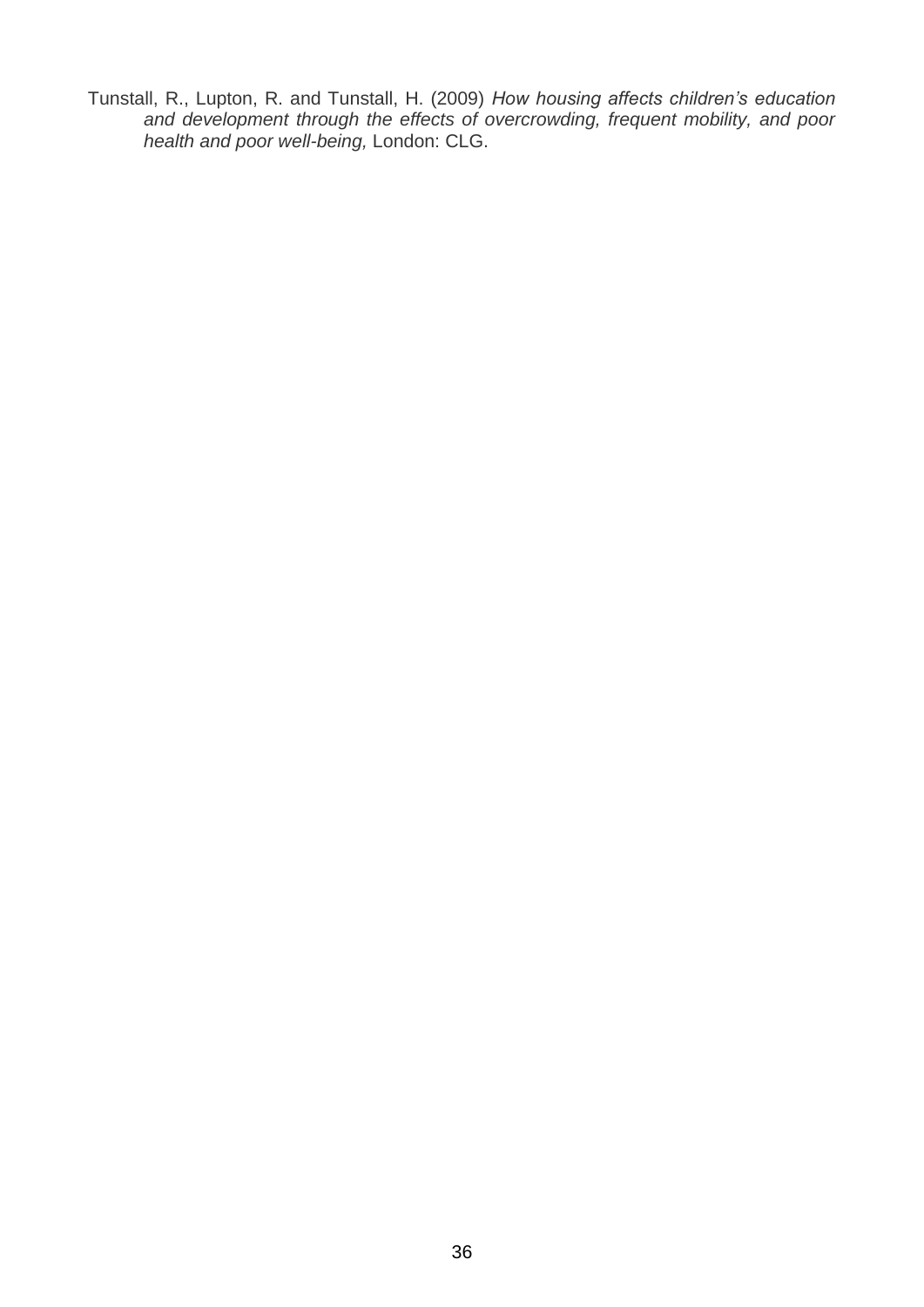# <span id="page-40-0"></span>**Appendix: Regression tables**

Not every cohort member survey includes information for every variable. Throughout the analysis, we used the maximum number of cohort members available for particular variables, rather than confining all the analysis to a sub-sample who have information for all the questions we are interested in.

We checked to ensure that this did not have an important effect on results. Appendix Table 1a and 1b demonstrate this comparison .

|                                                                              | (1) Tenure only | (2) Tenure and<br>neighbourhood<br>deprivation | (3) Tenure,<br>neighbourhood<br>and index of<br><b>Family Advantage</b> |
|------------------------------------------------------------------------------|-----------------|------------------------------------------------|-------------------------------------------------------------------------|
| Housing tenure                                                               |                 |                                                |                                                                         |
| (reference: owner<br>occupation)                                             |                 |                                                |                                                                         |
| Social housing                                                               | $-4.210***$     | $-3.704***$                                    | $-2.275***$                                                             |
| Private renting                                                              | $-2.455***$     | $-2.254***$                                    | $-1.501***$                                                             |
| Whether in most<br>deprived tenth of<br>neighbourhoods on<br><b>IMD 2007</b> |                 | $-2.244***$                                    | $-1.566***$                                                             |
| Index of Family<br>Advantage score                                           |                 |                                                | $1.248***$                                                              |
| Constant term<br>(modelled score on<br>the test)                             | 51.992          | 52.116                                         | 51.505                                                                  |
| Number of                                                                    |                 |                                                |                                                                         |
| observations (cohort<br>members)                                             | 8973            | 8973                                           | 8973                                                                    |
| R-squared                                                                    | 0.0334          | 0.0383                                         | 0.0400                                                                  |

|  |  |  |  |  | Appendix Table 1a: Pattern construction test regression models |
|--|--|--|--|--|----------------------------------------------------------------|
|--|--|--|--|--|----------------------------------------------------------------|

*Note*: \*\*\* = statistically significant at the 1% level, ie differences in test scores for these groups are 99% likely not to have been due to chance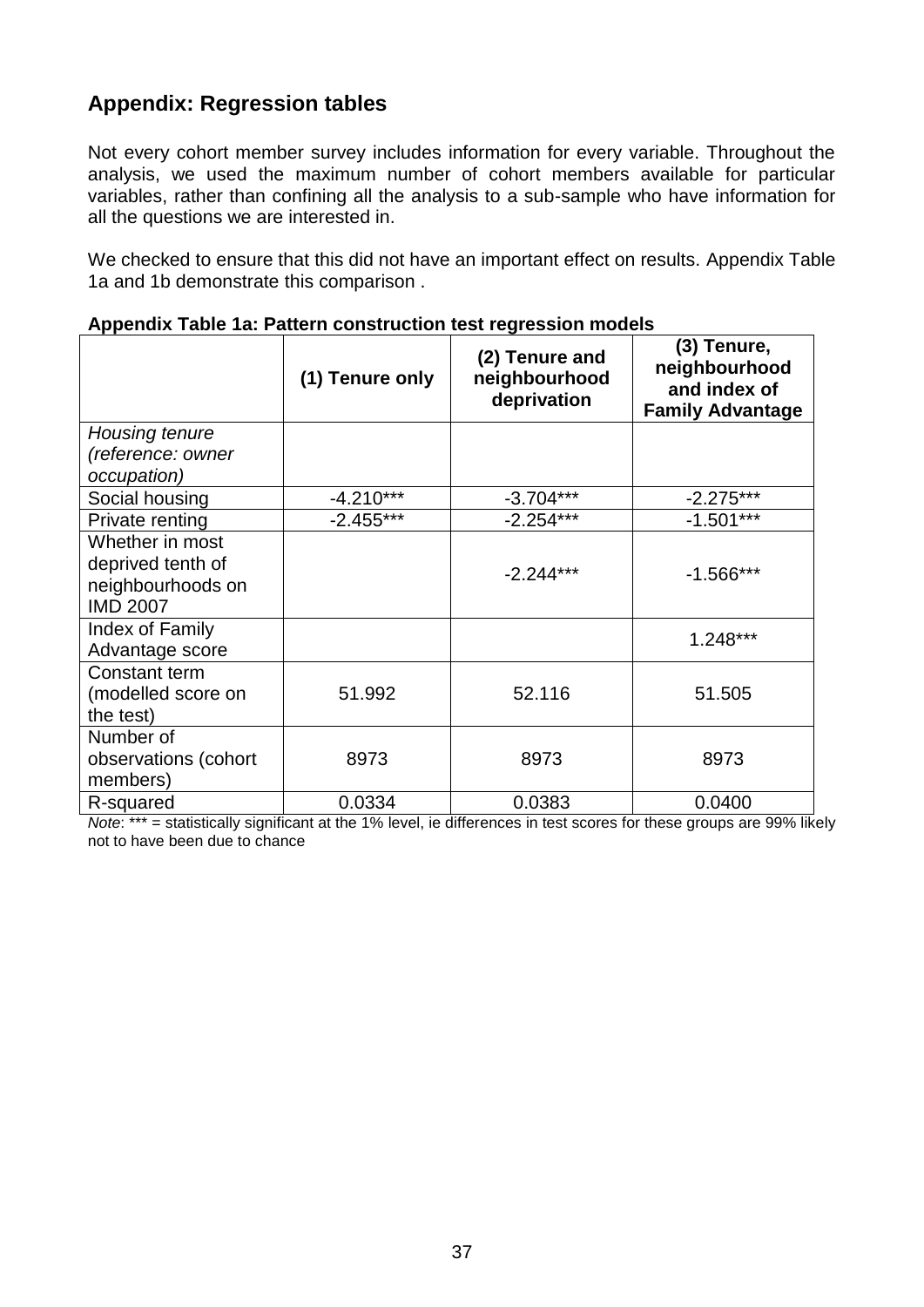**Appendix Table 1b: Pattern construction test regression models, confined to the sample of 8,418 cohort members in Appendix Table A2**

|                                                                               | (1) Tenure only | (2) Tenure and<br>neighbourhood<br>deprivation | (3) Tenure,<br>neighbourhood<br>and index of<br><b>Family Advantage</b> |
|-------------------------------------------------------------------------------|-----------------|------------------------------------------------|-------------------------------------------------------------------------|
| Housing tenure<br>(reference: owner<br>occupation)                            |                 |                                                |                                                                         |
| Social housing                                                                | $-4.25***$      | $-3.71***$                                     | $-2.27***$                                                              |
| Private renting                                                               | $-2.56***$      | $-2.34***$                                     | $-1.50***$                                                              |
| Whether in most<br>deprived tenth of<br>neighbourhoods on<br><b>IMD 2007</b>  |                 | $-2.32***$                                     | $-1.57***$                                                              |
| Index of Family<br>Advantage score                                            |                 |                                                | $1.25***$                                                               |
| Constant term<br>(modelled base score<br>on the pattern<br>construction test) | 52.09           | 52.21                                          | 51.51                                                                   |
| Number of<br>observations (cohort<br>members)                                 | 8,418           | 8,418                                          | 8,418                                                                   |
| R-squared                                                                     | 0.0334          | 0.0389                                         | 0.065                                                                   |

*Note*: \*\*\* = statistically significant at the 1% level, ie differences in test scores for these groups are 99% likely not to have been due to chance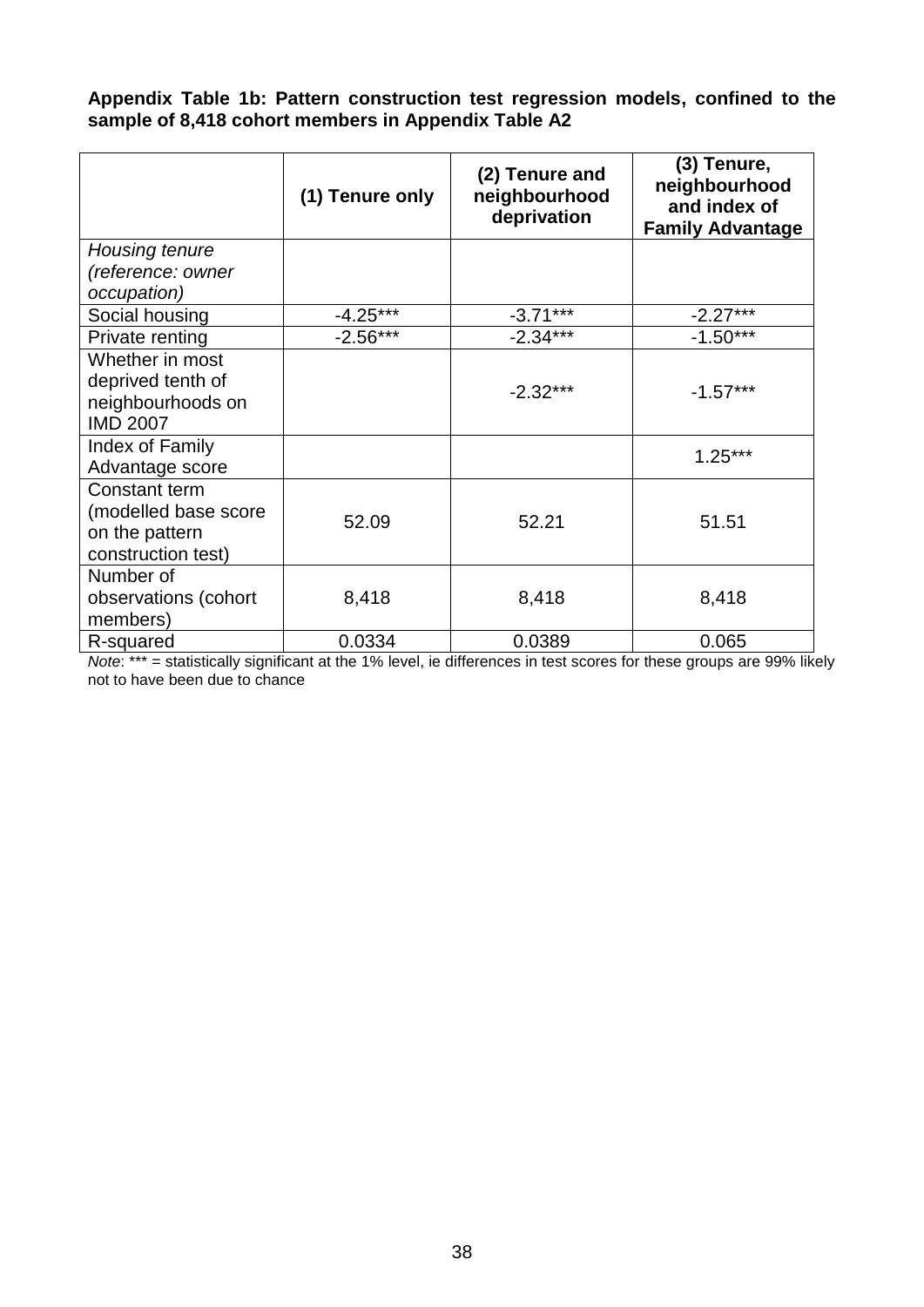|                                                                         | Extreme neighbourhood deprivation,<br>tenure, Index of Family Advantage (by<br>quintiles), number of siblings, family<br>structure, and mothers' age at first<br>birth |
|-------------------------------------------------------------------------|------------------------------------------------------------------------------------------------------------------------------------------------------------------------|
| Whether in most deprived tenth of<br>neighbourhoods on IMD 2007         | $-1.355***$                                                                                                                                                            |
| Tenure (reference category: owner                                       |                                                                                                                                                                        |
| occupation)                                                             |                                                                                                                                                                        |
| Social housing                                                          | $-1.657***$                                                                                                                                                            |
| Private renting                                                         | $-0.986**$                                                                                                                                                             |
| Index of Family Advantage (reference                                    |                                                                                                                                                                        |
| category: Quintile 5- most advantaged)                                  |                                                                                                                                                                        |
| Quintile 1                                                              | $-4.072***$                                                                                                                                                            |
| Quintile 2                                                              | $-4.173***$                                                                                                                                                            |
| Quintile 3                                                              | $-2.213***$                                                                                                                                                            |
| Quintile 4                                                              | $-1.507***$                                                                                                                                                            |
| Number of siblings (reference category:                                 |                                                                                                                                                                        |
| one)                                                                    |                                                                                                                                                                        |
| No siblings in the household                                            | $-0.205$                                                                                                                                                               |
| Two siblings in household                                               | $-0.735***$                                                                                                                                                            |
| Three or more siblings in household                                     | $-1.957***$                                                                                                                                                            |
| Family structure (reference category: two<br>parents)                   |                                                                                                                                                                        |
| Lone parent family (at age 5)                                           | $-0.827$                                                                                                                                                               |
| Mother's age at first birth (reference                                  |                                                                                                                                                                        |
| category 30-34 years)                                                   |                                                                                                                                                                        |
| Less than 20                                                            | $-1.215**$                                                                                                                                                             |
| 20 to 24                                                                | $-0.415$                                                                                                                                                               |
| 25 to 29                                                                | 0.007                                                                                                                                                                  |
| 35 to 39                                                                | $-0.138$                                                                                                                                                               |
| 40 plus                                                                 | $-0.396$                                                                                                                                                               |
| Constant term (modelled base score on the<br>pattern construction test) | 54.712***                                                                                                                                                              |
| Number of observations (cohort members)                                 | 8418                                                                                                                                                                   |
| R-squared                                                               | 0.0671                                                                                                                                                                 |

**Appendix Table 2: Further regression models for the pattern construction test** 

*Notes*: \*\*\* = statistically significant at the 1% level, ie differences in test scores for these groups are 99% likely not to have been due to chance

\*\* = statistically significant at the 5% level

No asterisks = differences not statistically significant even at the 10% level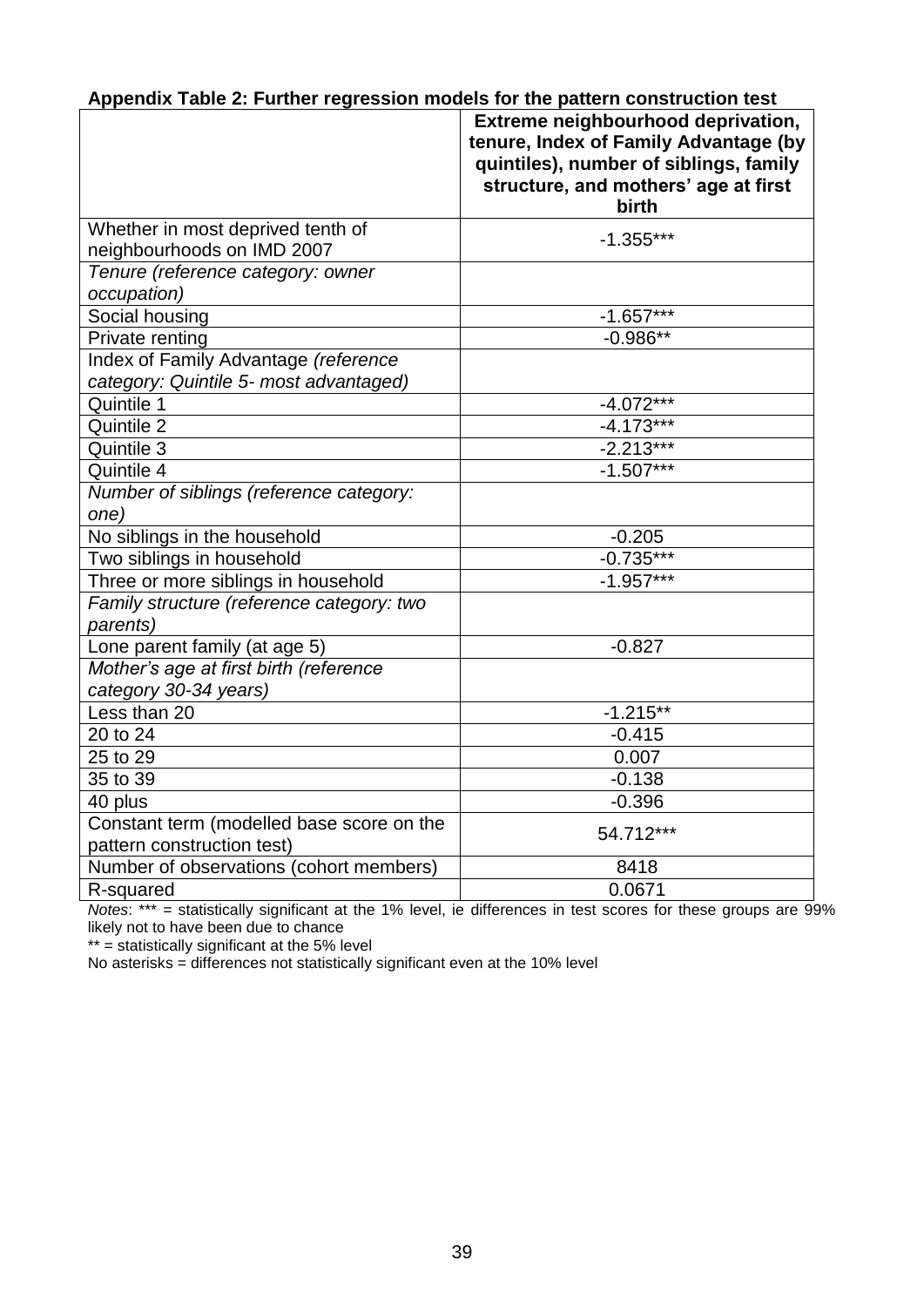#### **Appendix Table 3: Further regression models for the pattern construction test, incorporating parent's attitudes**

|                                                                                          | (1)<br>Neighbourhood,<br>tenure, Index of<br><b>Family</b><br><b>Advantage (by</b><br>quintiles),<br>number of<br>siblings, family<br>structure, and<br>mothers' age at<br>first birth | $(2)$ As $(1)$ and<br>whether a good<br>area to raise<br>children | $(3)$ As $(2)$ and<br>whether<br>satisfied with<br>cohort<br>member's<br>education |
|------------------------------------------------------------------------------------------|----------------------------------------------------------------------------------------------------------------------------------------------------------------------------------------|-------------------------------------------------------------------|------------------------------------------------------------------------------------|
| Whether in most deprived tenth<br>of neighbourhoods on IMD 2007                          | $-1.355***$                                                                                                                                                                            | $-1.140**$                                                        | $-1.228**$                                                                         |
| Tenure (reference category:<br>owner occupation)                                         |                                                                                                                                                                                        |                                                                   |                                                                                    |
| Social housing                                                                           | $-1.657***$                                                                                                                                                                            | $-1.509***$                                                       | $-1.537***$                                                                        |
| Private renting                                                                          | $-0.986**$                                                                                                                                                                             | $-0.966**$                                                        | $-0.920**$                                                                         |
| Quintiles of Family advantage<br>(reference category quintile five<br>=highest)          |                                                                                                                                                                                        |                                                                   |                                                                                    |
| Quintile 1                                                                               | $-4.072***$                                                                                                                                                                            | $-3.980***$                                                       | $-4.017***$                                                                        |
| Quintile 2                                                                               | $-4.173***$                                                                                                                                                                            | $-4.097***$                                                       | $-4.119***$                                                                        |
| Quintile 3                                                                               | $-2.213***$                                                                                                                                                                            | $-2.128***$                                                       | $-2.188***$                                                                        |
| Quintile 4                                                                               | $-1.507***$                                                                                                                                                                            | $-1.473***$                                                       | $-1.497***$                                                                        |
| Number of siblings (reference                                                            |                                                                                                                                                                                        |                                                                   |                                                                                    |
| category: one)                                                                           |                                                                                                                                                                                        |                                                                   |                                                                                    |
| No siblings in the household                                                             | $-0.205$                                                                                                                                                                               | $-0.219$                                                          | $-0.159$                                                                           |
| Two siblings in household                                                                | $-0.735***$                                                                                                                                                                            | $-0.722***$                                                       | $-0.702***$                                                                        |
| Three or more siblings in<br>household                                                   | $-1.957***$                                                                                                                                                                            | $-1.964***$                                                       | $-1.934***$                                                                        |
| Family structure (reference<br>category: two parents)                                    |                                                                                                                                                                                        |                                                                   |                                                                                    |
| Lone parent family (at age 5)                                                            | $-0.827$                                                                                                                                                                               | $-0.774$                                                          | $-0.767$                                                                           |
| Mother's age at first birth<br>(reference category 30-34 years)                          |                                                                                                                                                                                        |                                                                   |                                                                                    |
| Less than 20                                                                             | $-1.215**$                                                                                                                                                                             | $-1.158*$                                                         | $-1.018*$                                                                          |
| 20 to 24                                                                                 | $-0.415$                                                                                                                                                                               | $-0.348$                                                          | $-0.356$                                                                           |
| 25 to 29                                                                                 | 0.007                                                                                                                                                                                  | 0.034                                                             | 0.080                                                                              |
| 35 to 39                                                                                 | $-0.138$                                                                                                                                                                               | $-0.149$                                                          | $-0.139$                                                                           |
| 40 plus                                                                                  | $-0.396$                                                                                                                                                                               | $-0.412$                                                          | $-0.489$                                                                           |
| Whether good area to bring up                                                            |                                                                                                                                                                                        |                                                                   |                                                                                    |
| children (reference category<br>'good'                                                   |                                                                                                                                                                                        |                                                                   |                                                                                    |
| <b>Excellent area</b>                                                                    |                                                                                                                                                                                        | 0.173                                                             | 0.050                                                                              |
| Average area                                                                             |                                                                                                                                                                                        | $-0.429$                                                          | $-0.338$                                                                           |
| Poor/very poor area                                                                      |                                                                                                                                                                                        | $-1.687***$                                                       | $-1.486***$                                                                        |
| Satisfaction with education at<br>current school (reference<br>category 'very satisfied) |                                                                                                                                                                                        |                                                                   |                                                                                    |